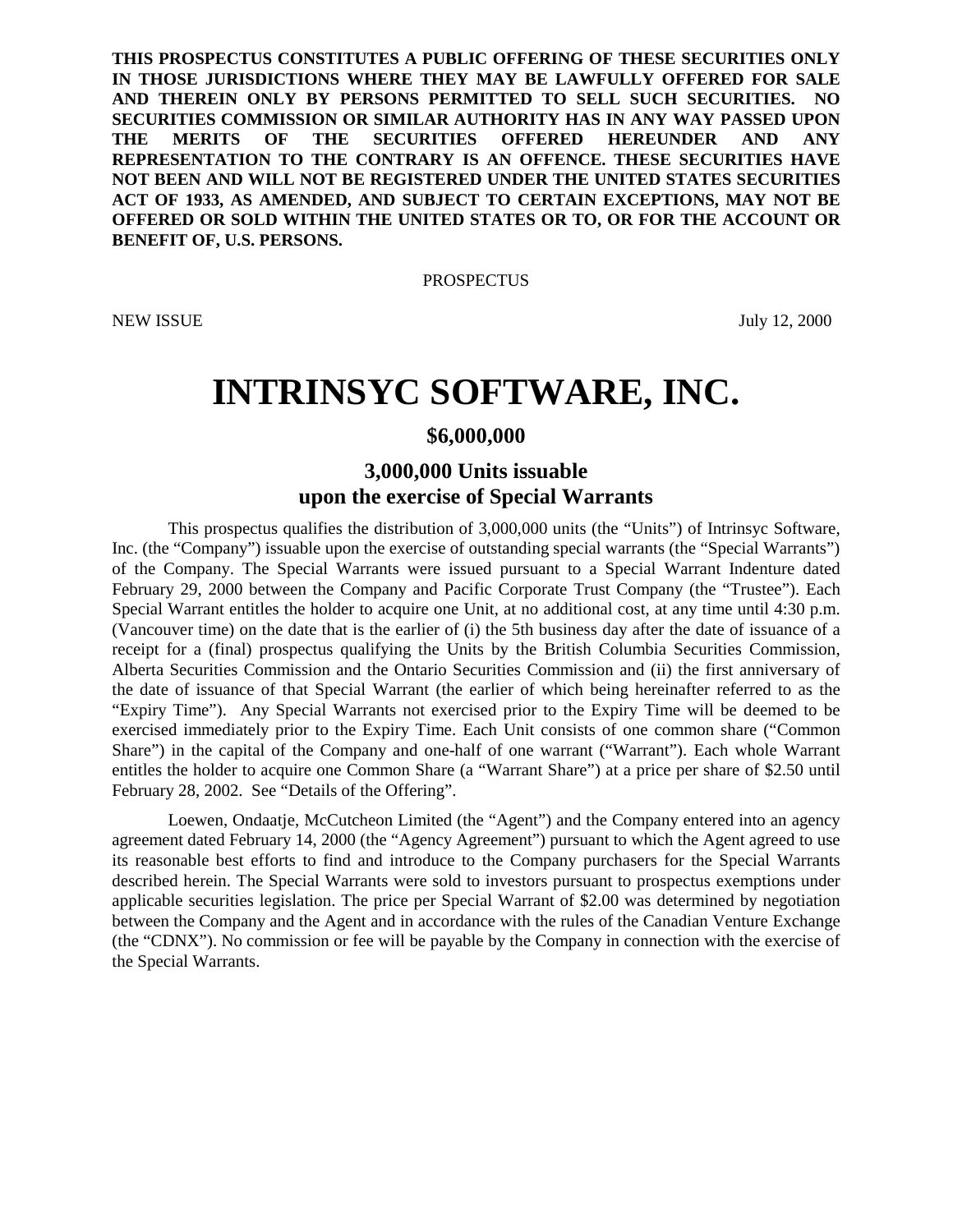|        | <b>Price to</b><br><b>Investors</b> | <b>Agent's Cash</b><br>Commission <sup>(1)</sup> | <b>Proceeds to</b><br>The Company <sup><math>(2)(3)</math></sup> |
|--------|-------------------------------------|--------------------------------------------------|------------------------------------------------------------------|
|        | \$2.00                              | \$0.14                                           | \$1.86                                                           |
| Total. | \$6,000,000                         | \$420,000                                        | \$5,580,000                                                      |

- (1) The Company also granted to the Agent a non-assignable warrant (the "Agent's Warrant") to acquire at any time prior to the Expiry Time, without additional consideration, an option (the "Agent's Compensation Option"). The Agent's Compensation Option will entitle the Agent to purchase 300,000 Units, at a price per Unit of \$2.00 until February 28, 2001 and thereafter at a price per Unit of \$2.30 until February 28, 2002. This prospectus also qualifies the distribution of the Agent's Compensation Option.
- (2) The Company received \$2,797,500 from the issue of the Special Warrants. \$2,757,500, representing one-half of the net proceeds to the Company, less the Agent's fees and expenses, is held in escrow by the Trustee pursuant to the Special Warrant Indenture and will be released to the Company on the earlier of February 28, 2001 and the date of receipt by the Trustee of a notice signed by the Agent and the Company confirming that a receipt for a (final) prospectus qualifying issuance of the Units has been issued by the British Columbia Securities Commission, the Alberta Securities Commission and the Ontario Securities Commission.
- (3) Before deducting the expenses of this offering payable by the Company.

# **INVESTMENTS IN SMALL BUSINESSES INVOLVE A HIGH DEGREE OF RISK AND INVESTORS SHOULD NOT INVEST ANY FUNDS IN THE SECURITIES OF THE COMPANY UNLESS THEY CAN AFFORD TO LOSE THEIR ENTIRE INVESTMENT. See "Risk Factors".**

The Company's principal offices are located at  $10<sup>th</sup>$  floor, 700 West Pender Street, Vancouver, BC V6C 1G8, and its telephone number is (604) 801-6461.

The Common Shares are listed on the CDNX under the trading symbol "ICS". On February 29, 2000, the closing price per Common Share was \$8.90. The Special Warrants are subject to resale restrictions under applicable securities laws and the rules of the CDNX, and there is no market through which they may be sold.

This prospectus qualifies the issuance of the Units upon exercise of the Special Warrants. Any Units issued prior to issuance of a receipt by the British Columbia Securities Commission, the Alberta Securities Commission and the Ontario Securities Commission for a (final) prospectus will not be qualified and may be subject to statutory resale restrictions.

As at May 31, 2000, the 3,000,000 Common Shares issuable to holders of the Special Warrants (exclusive of Warrant Shares) represent 12.4% of the Common Shares outstanding, as compared to 3.3% that are owned by the directors, senior officers, and controlling persons of the Company, and by the Agent.

#### **Loewen, Ondaatje, McCutcheon Limited**

Hazelton Lanes, East Tower 55 Avenue Road, Suite 2250 Toronto, Ontario M5R 3L2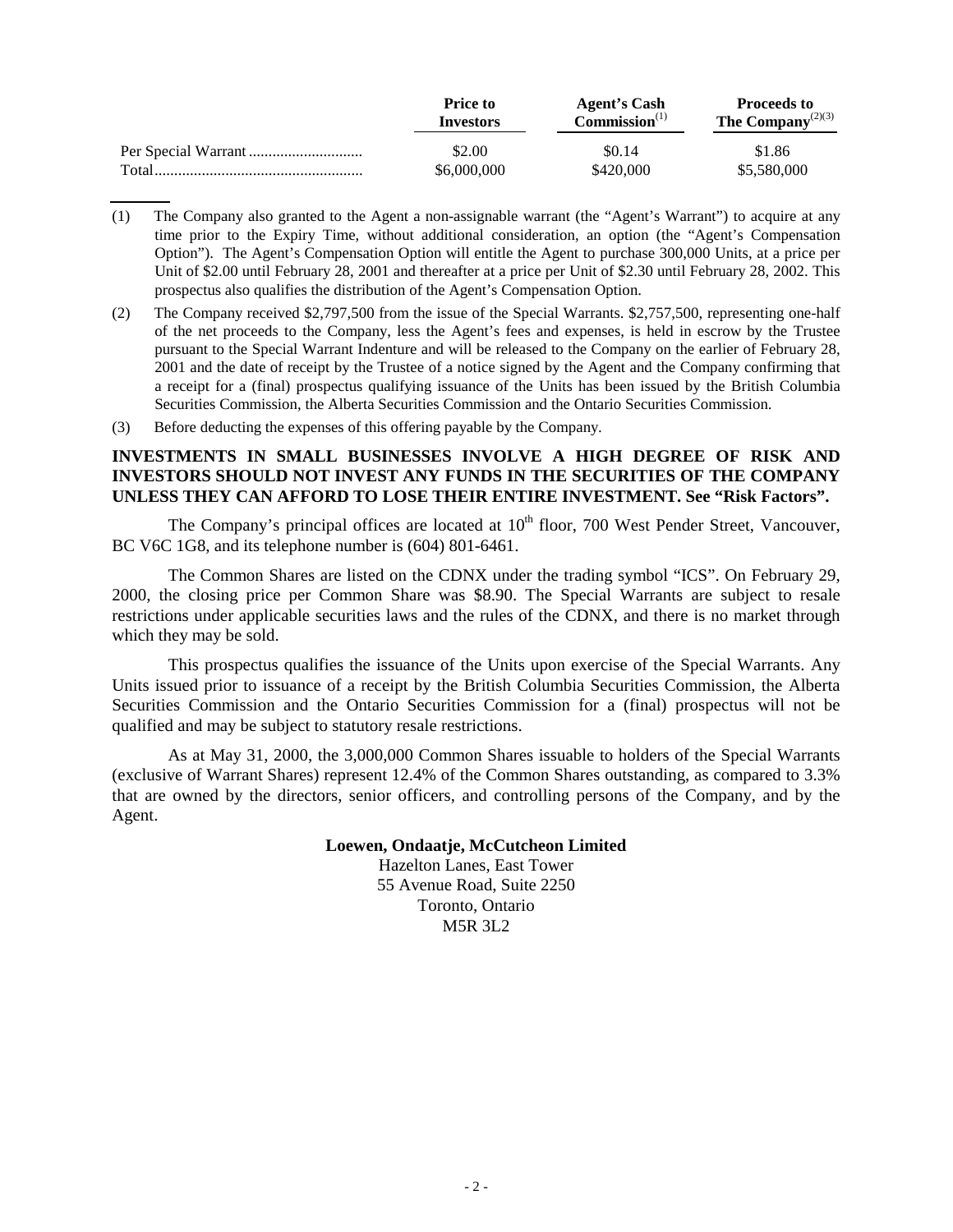# **TABLE OF CONTENTS**

| CAUTIONARY NOTE REGARDING FORWARD-           |
|----------------------------------------------|
|                                              |
|                                              |
|                                              |
|                                              |
|                                              |
| The Company's Products and Services 10       |
|                                              |
|                                              |
| Research and Development Activities 14       |
|                                              |
| Business Objectives and Strategies  16       |
|                                              |
|                                              |
| Human Resources, Premises and Production  18 |
|                                              |
| SELECTED FINANCIAL INFORMATION 20            |
| <b>MANAGEMENT'S DISCUSSION AND</b>           |
| ANALYSIS OF FINANCIAL CONDITION AND          |
|                                              |
| MANAGEMENT OF THE COMPANY  24                |
|                                              |
|                                              |

| BENEFIT AND INCENTIVE PLANS 32                     |  |
|----------------------------------------------------|--|
|                                                    |  |
|                                                    |  |
|                                                    |  |
|                                                    |  |
|                                                    |  |
| Existing and Proposed Share Capital  35            |  |
| Options and Other Rights to Purchase Securities 35 |  |
|                                                    |  |
| Principal Holders of Voting Securities  36         |  |
| PRIOR SALES AND TRADING INFORMATION . 37           |  |
| DIVIDENDS AND DIVIDEND POLICY  38                  |  |
|                                                    |  |
|                                                    |  |
| <b>INVESTOR RELATIONS ARRANGEMENT  43</b>          |  |
| <b>INTEREST OF MANAGEMENT AND OTHERS IN</b>        |  |
|                                                    |  |
|                                                    |  |
|                                                    |  |
| AUDITORS, TRANSFER AGENT AND                       |  |
|                                                    |  |
|                                                    |  |
|                                                    |  |

[FINANCIAL STATEMENTS](#page-43-0) CERTIFICATE OF THE COMPANY CERTIFICATE OF THE AGENT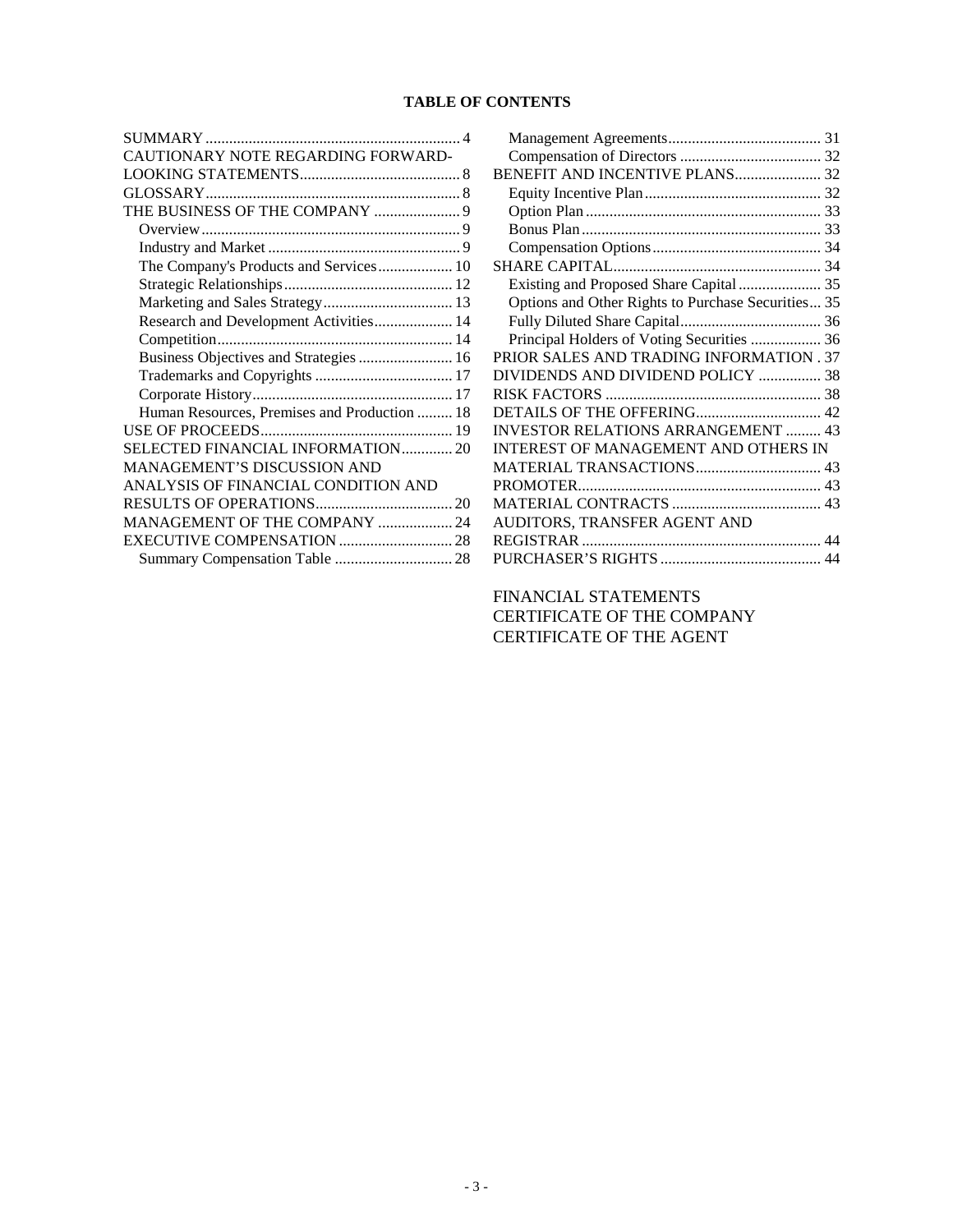#### **SUMMARY**

<span id="page-3-0"></span>The following is a summary of the principal features of this distribution and should be read together with the more detailed information, financial data and financial statements contained elsewhere in this prospectus.

- The Issuer:.......... The Company was incorporated under the laws of Alberta on August 31, 1992 under the name I.T.C. Microcomponents Inc. and continued under the laws of British Columbia on July 19, 1995. The Company changed its name to Intrinsyc Software, Inc. on June 16, 1997.
- Business: ............ The Company develops software and hardware products and provides services that facilitate the development of Internet-enabled computing devices, and enhance the functionality of those devices, especially in terms of network connectivity and remote device management. Original equipment manufacturers, semiconductor vendors and software application developers use the Company's products and services to help bring these new Internet-enabled devices and their applications to market in a timely fashion.
- Offering:............. This prospectus qualifies the issuance of the Units to be issued upon the exercise or deemed exercise of the previously issued Special Warrants and the issuance of the Agent's Compensation Option. Each Unit consists of one Common Share and one-half of one Warrant. Each whole Warrant entitles the holder to acquire one Common Share at a price per share of \$2.50 on or before February 28, 2002.

Use of

Proceeds: ........... The net proceeds from the sale of Special Warrants, after deduction of the Agent's cash commission and expenses was \$5,580,000, of which \$2,757,500 is held in escrow by the Trustee pursuant to the Special Warrant Indenture and will be released to the Company on the earlier of February 28, 2001 and the date of receipt by the Trustee of a notice signed by the Agent and the Company confirming that a receipt for a (final) prospectus qualifying issuance of the Units has been issued by the British Columbia Securities Commission, the Alberta Securities Commission and the Ontario Securities Commission. As at May 31, 2000, the Company's working capital was \$7,800,025 (the "Funds Available"). The Company spent none of the net proceeds of the offering as at May 31, 2000. The Company intends to use the Funds Available as follows: for remaining offering expenses (\$50,000), expansion of sales and marketing team (\$600,000), expansion of corporate communications program (\$200,000), expansion of support and services team (\$750,000), funding research and development (\$850,000), funding administrative costs for 12 months (\$1,680,000), funding existing sales and marketing activities (\$1,900,000) and general corporate purposes (\$1,770,025). See "Use of Proceeds".

Management:...... Management of the Company includes the following directors and officers:

*Derek W. Spratt, Director, President and Chief Executive Officer of the Company* - President and Chief Executive Officer of the Company from April 18, 1996 to present; Executive Vice-President of PCS Wireless Inc. (a telecommunications equipment manufacturing company) from April 1993 to January 1996; Vice-President of Nexus Engineering Inc. (a telecommunications equipment manufacturing company) from November 1991 to September 1992.

*Robert J. Gayton, Director of the Company -* Business Consultant from 1990 to Present; Vice President, Finance/Chief Financial Officer of Western Copper Holdings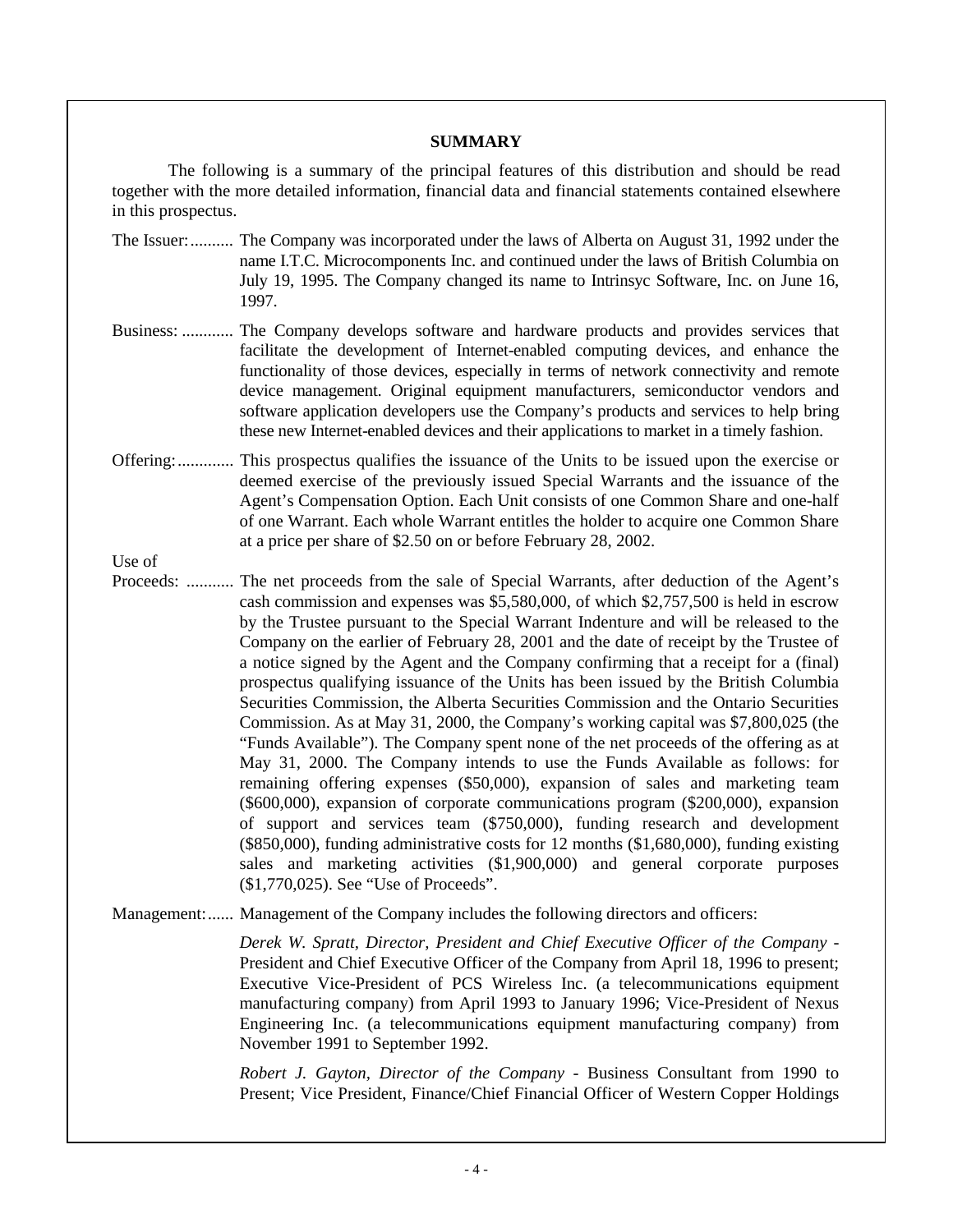Limited from October 1995 to Present.

*William Tsu-Cheng Yu, Director & Secretary of the Company* - Executive Vice President and Chief Operating Officer of the Company from April 1999 to July 2000; Chief Financial Officer of the Company from January 1997 to April 1999; Associate, Corporate Finance at Marleau, Lemire Securities Inc. (a securities brokerage company) from July 1994 to December 1995; Portfolio Management Consultant of Discovery Enterprises Inc. (a venture capital firm) from 1991 to June 1994.

*Ronald P. Erickson, Director of the Company* - Chairman of eCharge Corporation from November 1999 to Present; Chief Executive Officer of eCharge Corporation from August 1998 to November 1999; Chairman and Chief Executive Officer of Globaltel Resources Inc. (a telecommunications service company) from January 1996 to August 1998; Managing Director of Global Vision LLC (a telecommunications service company) from August 1994 to January 1996; Chairman of Egghead Inc. (a computer software retailer) from September 1992 to August 1994.

*Morgan Sturdy, Director of the Company* - Executive Vice-President and Chief Operating Officer of NICE Systems Limited, a NASDAQ listed provider of telephony voice and data solutions, from 1997 to present; President of Dees Communications Engineering Ltd., a provider of telephony integration products from 1985 to 1997.

*Roderick N. Campbell, Chief Financial Officer of the Company* - Director, Knowledge Based Business for the Canadian Imperial Bank of Commerce from June 1990 to March 1999.

Risk Factors:....... Investment in the Company's Common Shares is highly speculative due to the nature of the Company's business and its present stage of development. Implementation of the Company's plans and strategies depends upon, among other things, the Company's ability to effectively deal with many risk factors, including the following:

> *Limited Operating History.* The Company has a limited operating history, and there can be no assurance that the Company's revenue will continue to grow. The Company expects to experience operating losses for the foreseeable future, and there can be no assurance that implementation of the Company's strategies will result in the Company becoming profitable.

> *Dependence on Market Acceptance of Windows CE*. Because the majority of the Company's revenue to date has been generated by software products and services dependent on the Windows CE operating system, if the market for Windows CE fails to develop fully or develops more slowly than the Company expects, the Company's business and operating results will be significantly harmed.

> *Dependence on Market Acceptance of Internet-enabled Computing Devices*. The market for Internet-enabled computing devices is emerging and the potential size of this market and the timing of its development are not known. As a result, the Company's profit potential is uncertain and the Company's revenue may not grow as fast as the Company anticipates, if at all.

> *Microsoft May Become a Competitor*. As the developer of Windows CE, Microsoft could add features to its operating system that directly compete with the software products and services the Company provides to its customers. The ability of the Company's customers or potential customers to obtain software products and services directly from Microsoft that compete with the Company's software products and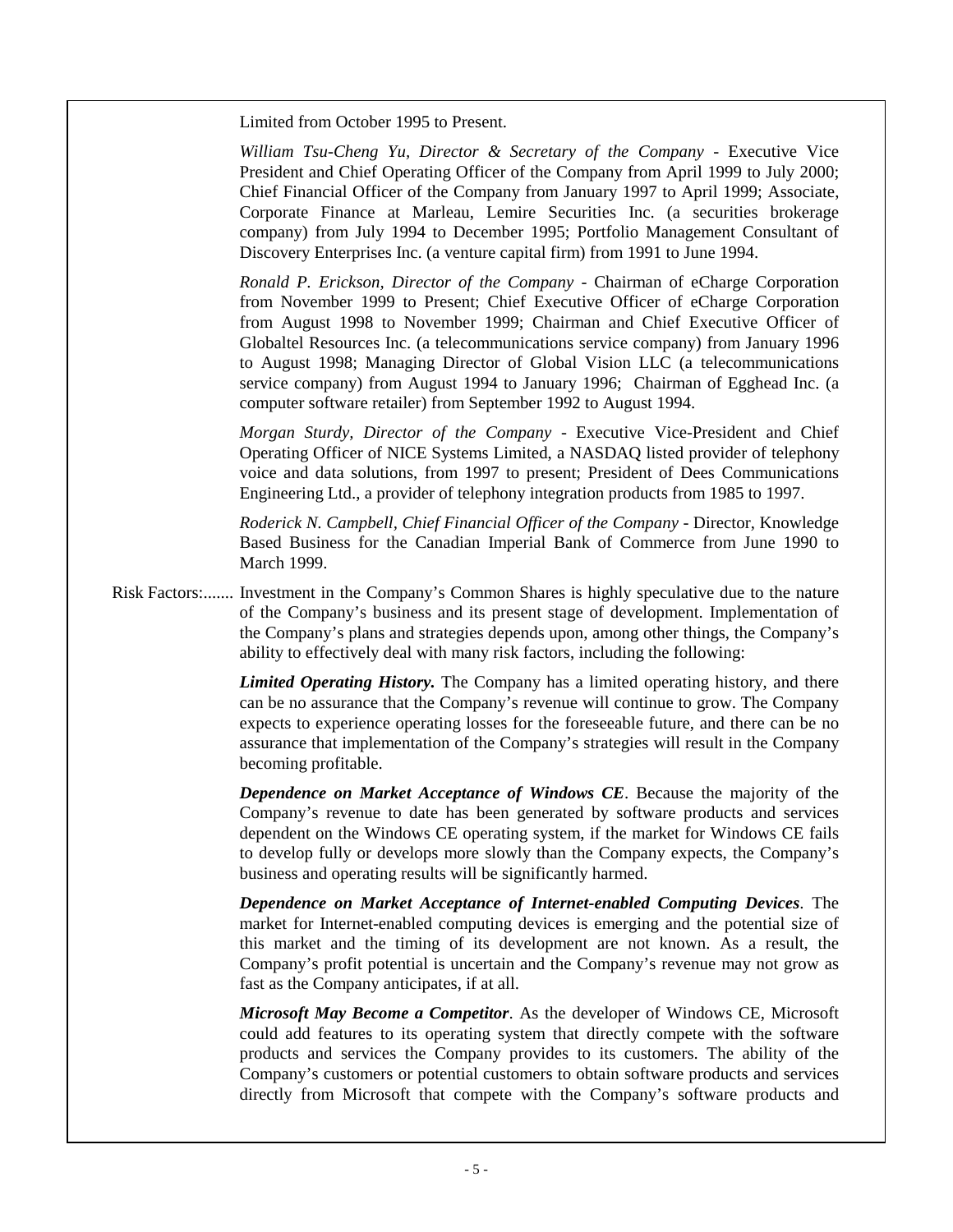services could harm the Company's business.

*Delays by Microsoft in releasing new versions of Windows CE may adversely affect the Company*. Unanticipated delays, or announcement of delays, in Microsoft's delivery schedule for new versions of its Windows CE operating system could cause the Company to delay its product introductions and impede the Company's ability to complete customer projects on a timely basis.

*Competition.* Because of intense market competition, the Company may not succeed. Most of the Company's competitors have longer operating histories, stronger brand names and significantly greater financial, technical, marketing and other resources than the Company. In addition, the Company expects competition to persist and intensify in the future, which could adversely affect the Company's ability to increase sales.

*Additional Financing*. As the Company is expected to experience negative cash flow for the foreseeable future, working capital will be depleted, and the Company will probably have to seek additional financing. If adequate funds are not available when required or on acceptable terms, the Company may be required to delay, scale back or terminate its product development activities and sales and marketing efforts, and may be unable to continue operations.

*Product Development and Technological Change.* The market for the Company's products is characterized by rapidly changing technology, evolving industry standards and frequent new product introductions. To be successful, the Company will need to enhance existing products and to introduce new products and features in response to changing standards, customer requirements, and technological innovations by others. There can be no assurance that the Company will be successful in doing this in a timely manner or at all.

*Lengthy Sales Cycle.* The typical sales cycle of the Company's integrated solutions is lengthy, generally between 6 to 24 months, unpredictable, and involves significant investment decisions by prospective customers, as well as education of those customers regarding the use and the benefits of the Company's products and services. As a result, the Company's quarterly financial results may vary significantly.

*Sales and Marketing and Strategic Alliances.* If the Company is to become successful, it must expand its sales and distribution channels and its marketing and technology alliances. There is no assurance the Company will be able to reach agreements with additional alliance or distribution partners on a timely basis or at all, or that these partners will devote sufficient resources to advancing the Company's interests.

*Management of Growth***.** The Company's recent growth has strained, and the Company expects any future growth will continue to strain, the Company's management systems and resources. This could hinder the Company's ability to continue to grow in the future and meet demand for its products and services.

*Dependence on Management.* The Company's future success depends on the ability of the Company's management to operate effectively, both individually and as a group. If the Company were to lose the services of any management employees, the Company may encounter difficulties finding qualified replacement personnel and integrating them into the management group.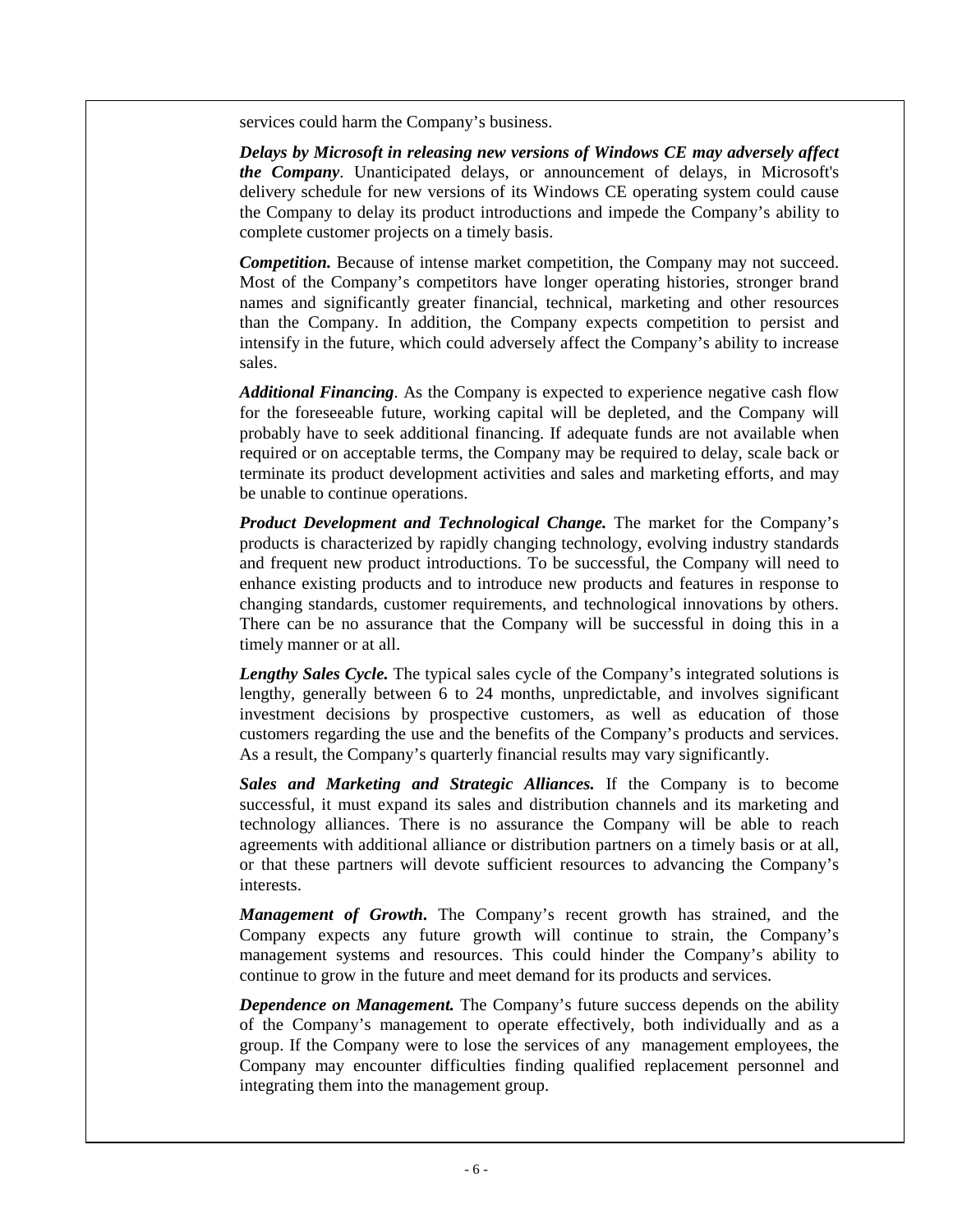*Potential Fluctuations in Quarterly Results*. The Company's quarterly operating results may vary significantly depending on factors such as the timing of new product introductions and changes in pricing policies by the Company and its competitors, market acceptance of new and enhanced versions of the Company's products and the timing of significant orders.

*Foreign Exchange Risk.* A substantial portion of the Company's sales are denominated in United States dollars and are made to United States-based customers. Because the Company's operations are based in Canada, the Company is exposed to risks associated with fluctuations in the exchange rate between the United States dollar and the Canadian dollar.

*Intellectual Property Protection*. The Company's ability to compete may be affected by its ability to protect its intellectual property. It relies primarily on a combination of copyright, trademark and trade secret laws, confidentiality procedures and contractual provisions to protect its intellectual property. While the Company believes that its products and technologies are adequately protected against infringement, there can be no assurance of effective protection.

*Product Liability*. The Company's license agreements with its customers typically contain provisions designed to limit the Company's exposure to potential product liability claims. There can be no assurance that such provisions will protect the Company from such claims.

*Stock Price Volatility*. The market price for the Common Shares fluctuates significantly, and these fluctuations tend to be exaggerated if the trading volume is low.

*Outstanding Rights to Acquire Common Shares.* As at May 31, 2000, the Company had outstanding stock options and warrants (including Special Warrants, the Agent's Compensation Option and Warrants) to purchase an aggregate of 8,959,222 Common Shares at prices ranging from \$0.59 per share to \$3.76 per share. To the extent these securities are exercised, the interests of the Company's shareholders will be diluted.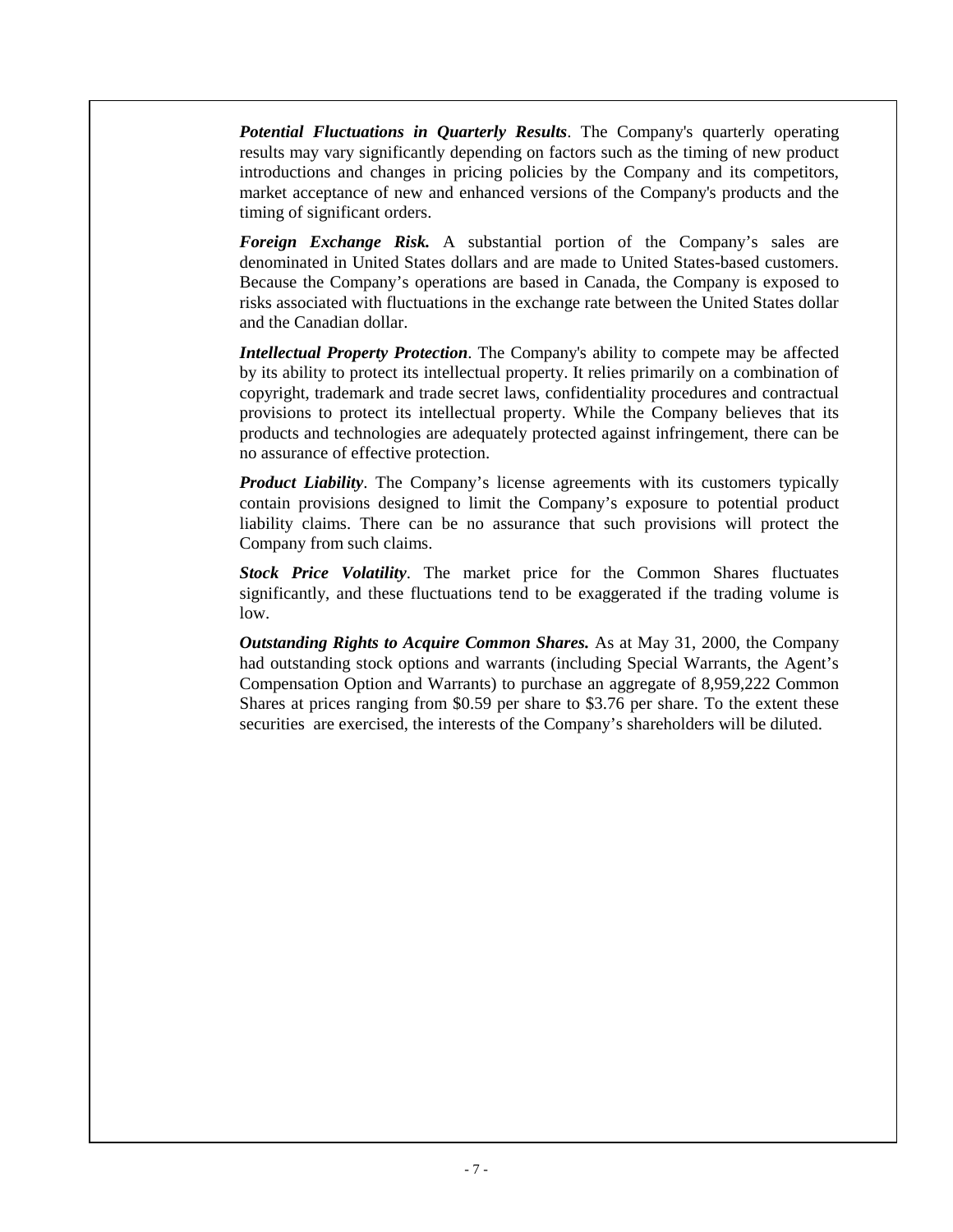#### **CAUTIONARY NOTE REGARDING FORWARD-LOOKING STATEMENTS**

<span id="page-7-0"></span>This Prospectus contains "forward-looking statements". In some cases, you can identify forward-looking statements by terminology such as "may," "will," "should," "could," "expects," "plans," "intends," "anticipates," "believes," "estimates," "predicts," "potential" or "continue" or the negative of such terms and other comparable terminology. These forward-looking statements include, without limitation, statements about the Company's market opportunity, strategies, competition, expected activities and expenditures as the Company pursues its business plan, and the adequacy of the Company's available cash resources. Although the Company believes that the expectations reflected in the forwardlooking statements are reasonable, future results, levels of activity, performance or achievements cannot be assured. The information set forth under the headings "Risk Factors" and "Management's Discussion and Analysis of Financial Condition and Results of Operations," identify important additional factors that could materially adversely affect the Company's actual results and performance. The Company claims the protection of the safe harbour for forward-looking statements provided by the United States Private Securities Litigation Reform Act of 1995.

**GLOSSARY**

|                 | A preproduction release of software for the purposes of allowing<br>customers to evaluate and provide feedback on the product's features,<br>performance and quality.                                                                                                      |
|-----------------|----------------------------------------------------------------------------------------------------------------------------------------------------------------------------------------------------------------------------------------------------------------------------|
| Embedded system | A microprocessor-based system that is incorporated into a larger device<br>and is dedicated to responding to external events by performing specific<br>tasks. Examples of such devices include antilock brakes, video game<br>systems, fax machines and industrial robots. |
| XML             | eXtensible Markup Language, being a recent enhancement to basic<br>(HyperText Markup Language), which is<br><b>HTML</b><br>the<br>basic<br>communication protocol for Internet web servers and web browsers.                                                               |
|                 | General Purpose Input Output, being the digital communications signals<br>used by microprocessors to interface to other devices.                                                                                                                                           |
|                 | HyperText Transfer Protocol, the underlying protocol used by the World<br>Wide Web.                                                                                                                                                                                        |
| LINUX           | A freely distributable implementation of UNIX that runs on a number of<br>hardware platforms, including those of Intel and Motorola.                                                                                                                                       |
|                 | Object Linking and Embedding, being a Microsoft communications<br>protocol that allows separate applications to share data.                                                                                                                                                |
|                 | Reduced Instruction Set Computer, a type of microprocessor that<br>recognizes a relatively limited number of instruction.                                                                                                                                                  |
|                 | Simple Network Management Protocol.                                                                                                                                                                                                                                        |
|                 | Universal Plug and Play, being a Microsoft communications protocol that<br>allows computers to automatically discover network services without the<br>need for manual configuration.                                                                                       |
|                 | An operating system originally developed by AT&T Bell Labs.                                                                                                                                                                                                                |
|                 | Universal Serial Bus, being a computer peripheral interface standard<br>which is replacing legacy standards such as parallel and serial ports on<br>PCs and peripherals such as printers, scanners, keyboards, and mice.                                                   |
| Windows NT      | A desktop and file server based operating system developed by Microsoft<br>Corporation that is used predominantly in complex, high performance<br>embedded systems.                                                                                                        |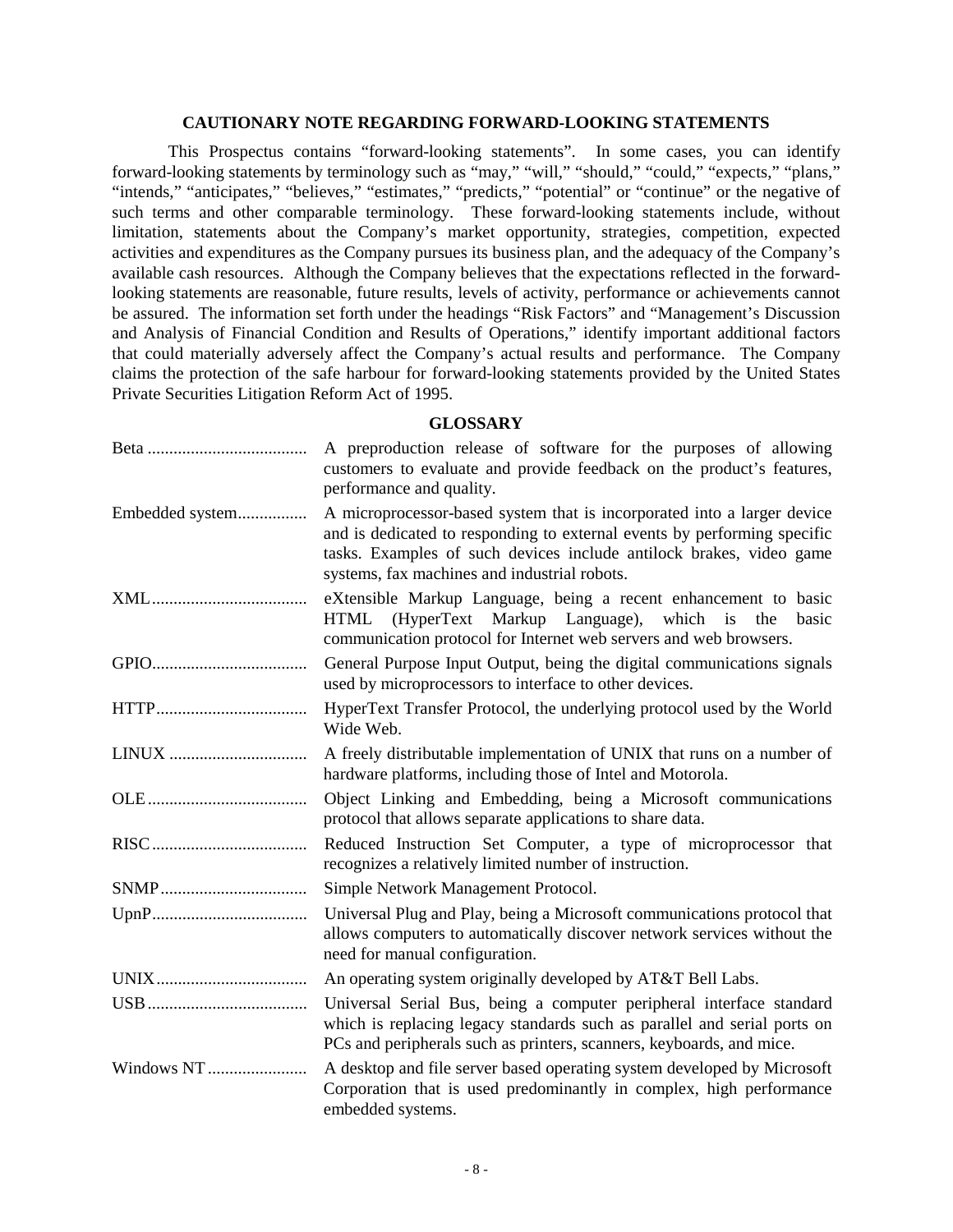<span id="page-8-0"></span>

| are less complex than Windows $NT^{\circledast}$ embedded systems. |
|--------------------------------------------------------------------|

#### **THE BUSINESS OF THE COMPANY**

#### *Overview*

The Company develops software and hardware products and provides services that facilitate the development of Internet-enabled computing devices, and enhance the functionality of those devices, especially in terms of network connectivity and remote device management. Original equipment manufacturers, semiconductor vendors and software application developers use the Company's products and services to help bring these new Internet-enabled devices and their applications to market in a timely fashion. The Company has commercialized product and service offerings that support Intel Corporation, Motorola, Inc. and Hitachi America, Ltd. based processors and Microsoft Corporation based operating systems, including Windows CE and Embedded Windows NT.

Internet-enabled computing devices are an emerging class of products with sophisticated processing power that are designed for specific computing and communications applications, leveraging the use of wireline and wireless Internet/intranet networks. Examples of Internet-enabled computing devices include television "set-top boxes", which sit on top of television sets and provide users with advanced cable TV access services, sophisticated video gaming features and Internet access; wireless handheld and palm-size PCs; handheld industrial data collectors; and consumer "Internet appliances" such as kiosk terminals and navigational devices in cars and trucks. Compared to traditional PC-based computers, these new computing devices are often less expensive and more adaptable in terms of their size, weight and shape, while still providing sophisticated computing and Internet based communications capabilities, through wired or wireless telecommunications systems. They are being developed in response to the growing use of the Internet as a medium for communicating and transacting business and to meet the demands of businesses and consumers for smaller and more mobile computing devices.

Many of the Company's products and services were initially developed for the industrial automation market, where there is a requirement for robust and sophisticated communications. As many of the other Internet-enabled computing device market segments which are now developing have similar needs to the industrial automation market, the Company's target market has expanded to include wireless portable and mobile computing, medical device and hospital automation, and point of sale networks for vending machines and kiosks. The Company has customers in each of these markets for its products and services.

#### *Industry and Market*

The increasingly widespread use of electronic communications, including the Internet, is enabling networks of businesses and consumers to collaborate, access information and conduct business and personal interactions more effectively. It is also enabling the communication with, and control over, a host of new embedded Internet-enabled computing devices which are hidden from view and which may have no local user-interface associated with them. As the number of Internet users grows, and the number of embedded Internet controlled devices grows, so does the diversity of content, services and applications available via the Internet. While the Internet is already having a significant and highly visible impact on business-to-consumer and consumer-to-consumer relationships, the market for business-to-business Internet transactions is expected to expand at a greater rate. According to a November 1998 report by Forrester Research entitled "Resizing On-line Business Trade", U.S. based Internet commerce between businesses is expected to grow from \$43 billion in 1998 to \$1.3 trillion in 2003.

As more businesses and consumers access the Internet, and more embedded devices are connected to, and controlled remotely over the Internet, new ways of conducting business electronically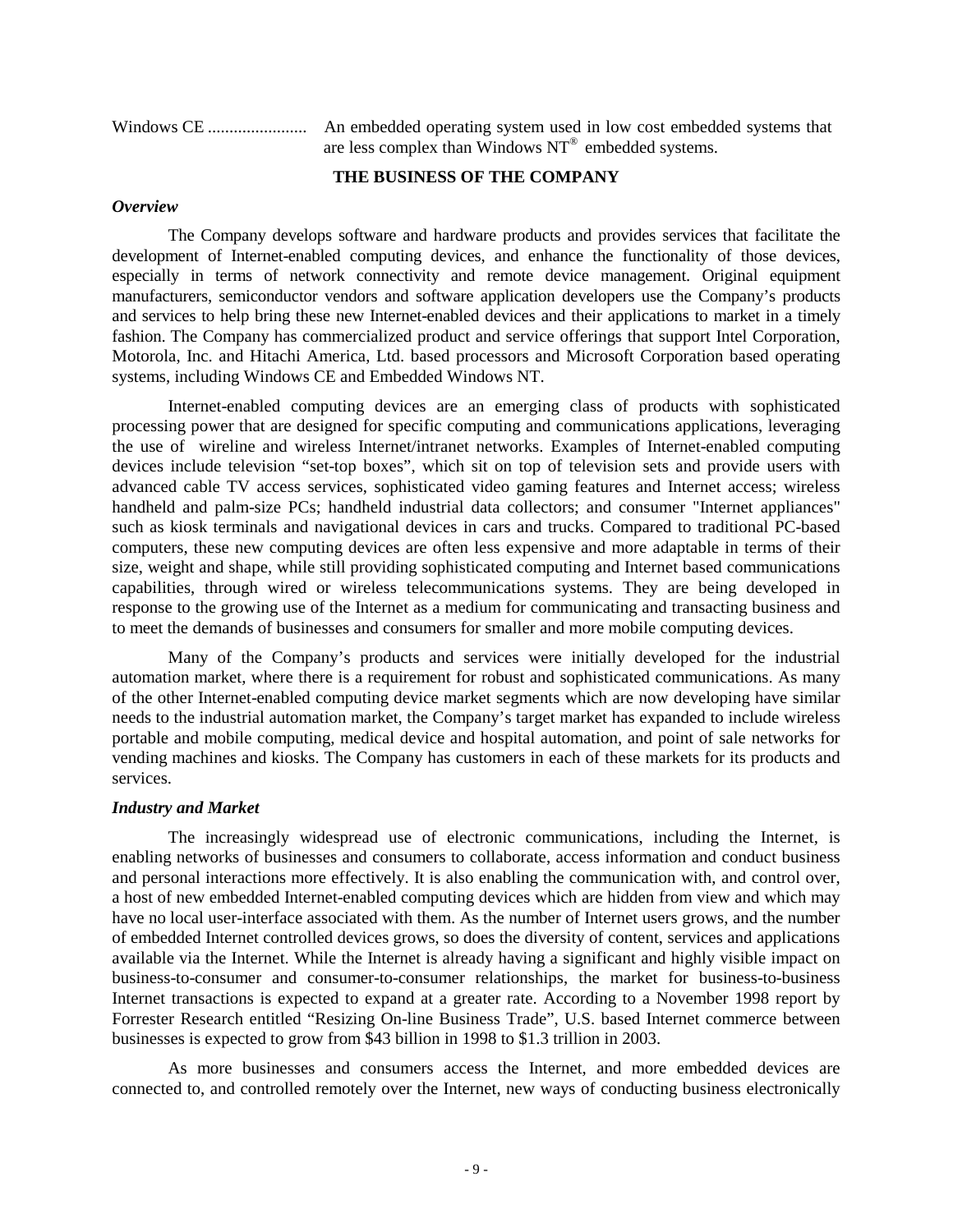<span id="page-9-0"></span>are emerging. Examples of new applications that are leveraging this ability to communicate electronically include:

- businesses that use mobile (in vehicle) or portable (hand-held) computing devices to permit access to server-based network applications and the Internet from remote sites as well as centralized access to and control over the remote client devices themselves;
- retail businesses that use handheld point-of-sale terminals to provide real-time inventory tracking, automate their procurement processes and publish information instantly to both internal and external users via the Internet;
- industrial and building automation based businesses that need real-time control over buildings and control systems, real-time devices for enterprise communications, automation of procurement processes and publishing of information instantly to both internal and external users via the Internet;
- healthcare professionals who use mobile computing devices to record and access patient information that can then be shared via the Internet among a broader group of professionals responsible for providing medical care; and
- consumers who use Internet-enabled television set-top boxes, cellular phones, gaming systems and other devices to access Internetcontent, communicate and conduct transactions online.

The increasing need for connectivity among both business and consumer users is driving demand for easy-to-use, cost-effective and customizable methods of electronic communication. Although the PC has been the traditional means of electronically connecting suppliers, partners and customers, a class of computing devices, including Internet-enabled computing device, and/or television "set-top boxes," handheld and palm-size PCs, gaming systems, handheld industrial data collectors, and consumer "Internet appliances" such as kiosk terminals and vehicle navigational devices, among others, is emerging. As well, embedded controllers in such locations as building security, heating and ventilation systems, factories and hospitals are increasingly required to be connected to corporate computing networks via the Internet rather than proprietary networks.

These computing devices are particularly attractive to business and consumer users because they are often less expensive than traditional computers; have adaptable configurations, including size, weight and shape; and are able to support a variety of customized applications and user interfaces that can be designed for particular tasks. In addition, these devices are typically compatible with existing business information systems.

Internet-enabled computing devices can be used for a number of purposes, from consumer information to industrial automation, and can be designed for a range of unique applications. As a result, the computing device industry is characterized by a wide variety of hardware configurations, and enduser applications, each often designed for a specific market. To accommodate these diverse characteristics in a cost-effective manner, semiconductor vendors and original equipment manufacturers require an operating system that can be integrated with a number of different computing devices and support an expanding range of industry-specific content and applications.

# *The Company's Products and Services*

# *Software Products*

The Company currently markets a suite of commercialized connectivity and remote management based software products, all of which have been developed by the Company, to original equipment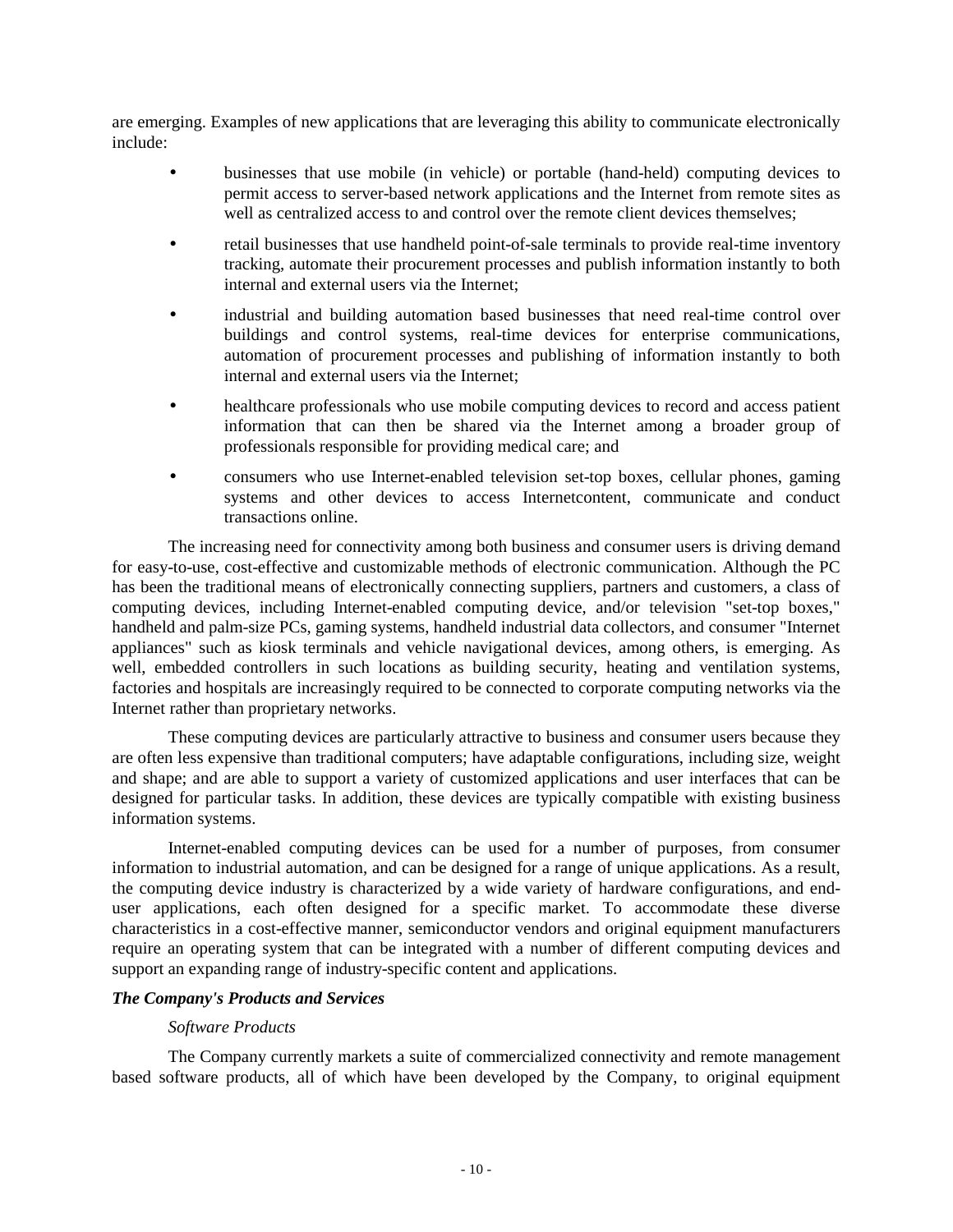manufacturers. They are initially provided in "toolkit" form, with volume run-time licensing being generated once a product developed using a toolkit is commercialized:

- deviceWEB, a set of Internet based HTTP web server components that provide Internet/intranet communications functionality, which was released generally for Windows CE in February 1998;
- *deviceRMS Single Node*, a set of web server extension components that provide Internet/Intranet based device remote management, which was released generally for Windows CE in September 1999;
- *deviceFT*, a set of operating system components designed to improve system reliability, which was released generally for Windows NT in February 1998 and Windows CE in September 1999;
- *deviceCOM*, a communications protocol designed to improve communications efficiency and reliability of wireless and wireline networks based on Microsoft's Windows DCOM and Windows DNA networking protocols, which was initially released generally for Windows CE and Windows NT in November 1998; and
- *deviceOPC*, a set of deviceCOM application level extensions tailored to the industrial automation and building automation markets for use in low-level "headless" embedded systems, which was released generally in August 1998.

# *Hardware Products*

The Company also currently markets a family of Internet-enabled device hardware reference designs called *CErfBoard*, which are small computer modules running standard operating systems, including Windows CE and LINUX, and the Company's other software products. These reference designs are initially provided to original equipment manufacturers in "toolkit" form, with volume runtime licensing being generated once a product developed using a toolkit is commercialized. The Company works with leading chip manufacturers such as Intel Corporation, Motorola, Inc. and Hitachi America, Ltd. to prepare and customize these designs. These include:

- *microCErfBoard SA1110*, a customizable Internet-enabled device reference platform design based on the 32-bit Intel Corporation, StrongARM RISC processor, with various memory configurations and several open standard data connectivity built-in ports including Ethernet, USB, Compact Flash, serial, and GPIO. The platform optionally supports a color touch screen liquid crystal display and was released generally for Windows CE in November 1999, with an expected general release for LINUX in June 2000.
- *CErfBoard SH3 7708*, a lower cost implementation than microCErfBoard SA1110 based on a 32-bit Hitachi America, Ltd. SuperH RISC SH3 mircroprocessor. This version offers fewer peripherals and is best suited for lower cost, headless applications where basic Internet connectivity is sufficient, and was released generally for Windows CE in October 1998.

# *Services*

The principal engineering services provided by the Company are as follows:

- Conducting feasibility studies, requirements analyses and architecture designs;
- Developing detailed product specifications in conjunction with the original equipment manufacturer's product development team;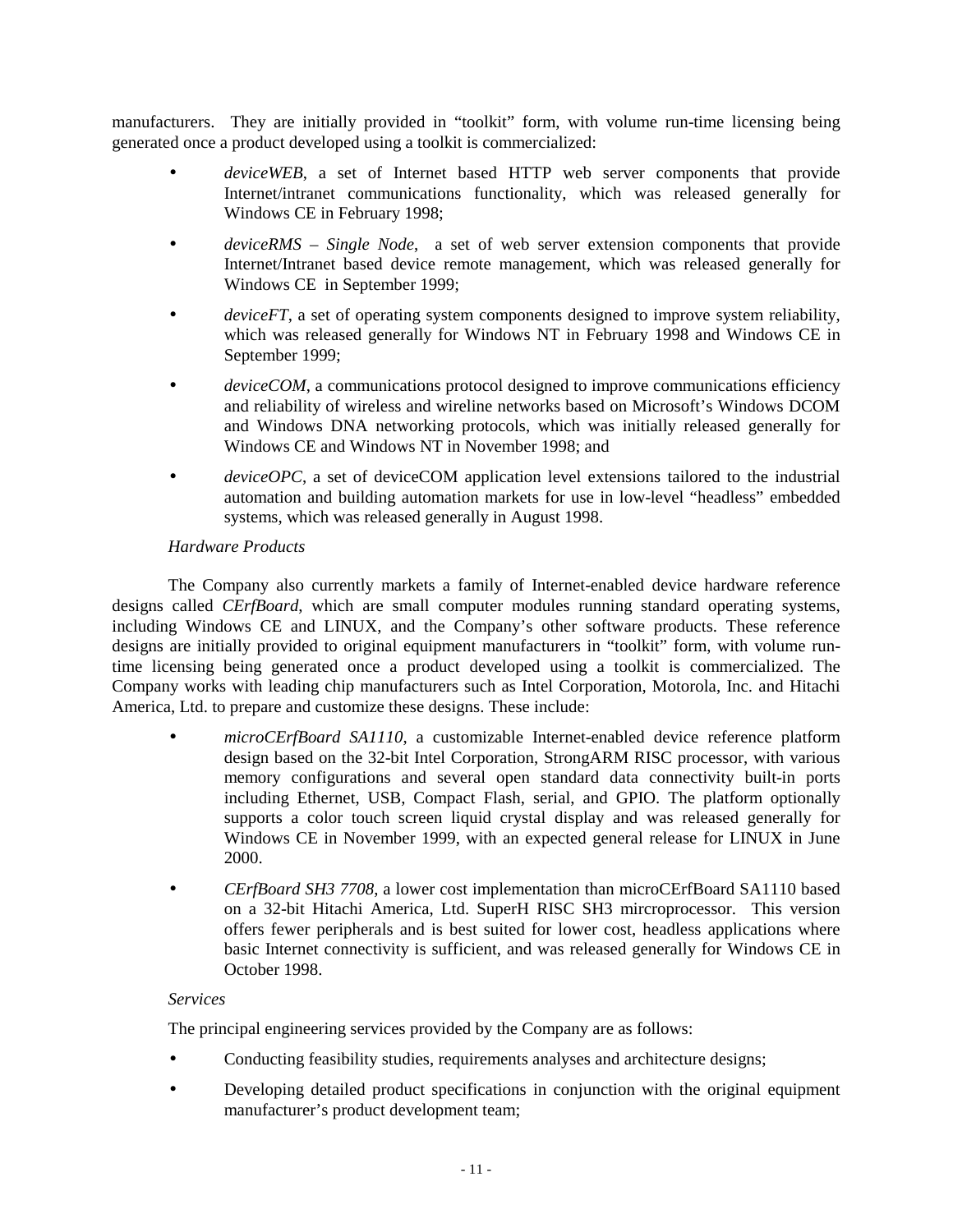- <span id="page-11-0"></span>• Providing detailed technical training and support programs for the original equipment manufacturer's staff;
- Developing customized software to allow the original equipment manufacturer's selected hardware (CErfBoard or  $3<sup>rd</sup>$  party) to run their selected operating system (e.g. Windows CE, Windows NT, LINUX); and
- Customizing the Company's products for in-house use by original equipment manufacturers.

The Company provides these services only if it involves the licensing of existing Company technologies, or if it presents an opportunity to sell into a new strategic account or to develop new licensable technology modules. The Company's services are provided on a time and materials basis.

### *Strategic Relationships*

### *Operating System Vendors*

The Company has, since early 1997, worked with Microsoft Corporation in the promotion and enhancement of Microsoft's various embedded Windows operating system initiatives along with the Company's product and service offerings. This includes cooperative participation in advertising campaigns, tradeshows, promotional and educational road shows, web site links, and related activities. Microsoft Corporation currently maintains a number of active web site links to the Company's web site in addition to having references to the Company and its products and services in various marketing and technical support materials that Microsoft Corporation provides to the software development community. The Company considers its relationship with Microsoft Corporation to be important and will continue to maintain this relationship.

In 1999, the Company expanded its product development activities to include work with other operating system vendors in support of various original equipment manufacturer requests to provide alternative operating system support for the Company's CErfBoard reference platforms as well as the Company's Windows based communications software products. The Company expects to develop a number of relationships with these leading operating system vendors that will include cooperative technical, marketing and promotional programs that are similar to programs and initiatives in place currently with Microsoft Corporation. See "Business Objectives and Strategies".

#### *Semiconductor Manufacturers*

The Company has worked with Hitachi America, Ltd. since early 1998, Intel Corporation since mid 1997, and Motorola, Inc. since late 1998 in the promotion and enhancement of their respective embedded processor lines along with the Company's product and service offerings. The Company has also worked closely with Intel Corporation and Hitachi America, Ltd. in the development of the Company's CErfBoard reference platforms and with Motorola, Inc. in conjunction with Motorola's embedded processor platform partner, Embedded Planet, LLC. This includes cooperative participation in advertising campaigns, trade shows, promotional and educational road shows, web site links, and related activities with each of these companies. Intel Corporation, Motorola, Inc., Hitachi America, Ltd. and Embedded Planet, LLC and others currently maintain active web site links to the Company's web site in addition to having references to the Company and its products and services in various marketing and technical support materials that they provide to the software and hardware development community. The Company considers its relationship with these companies to be important and will continue to maintain them.

#### *Systems Integrators*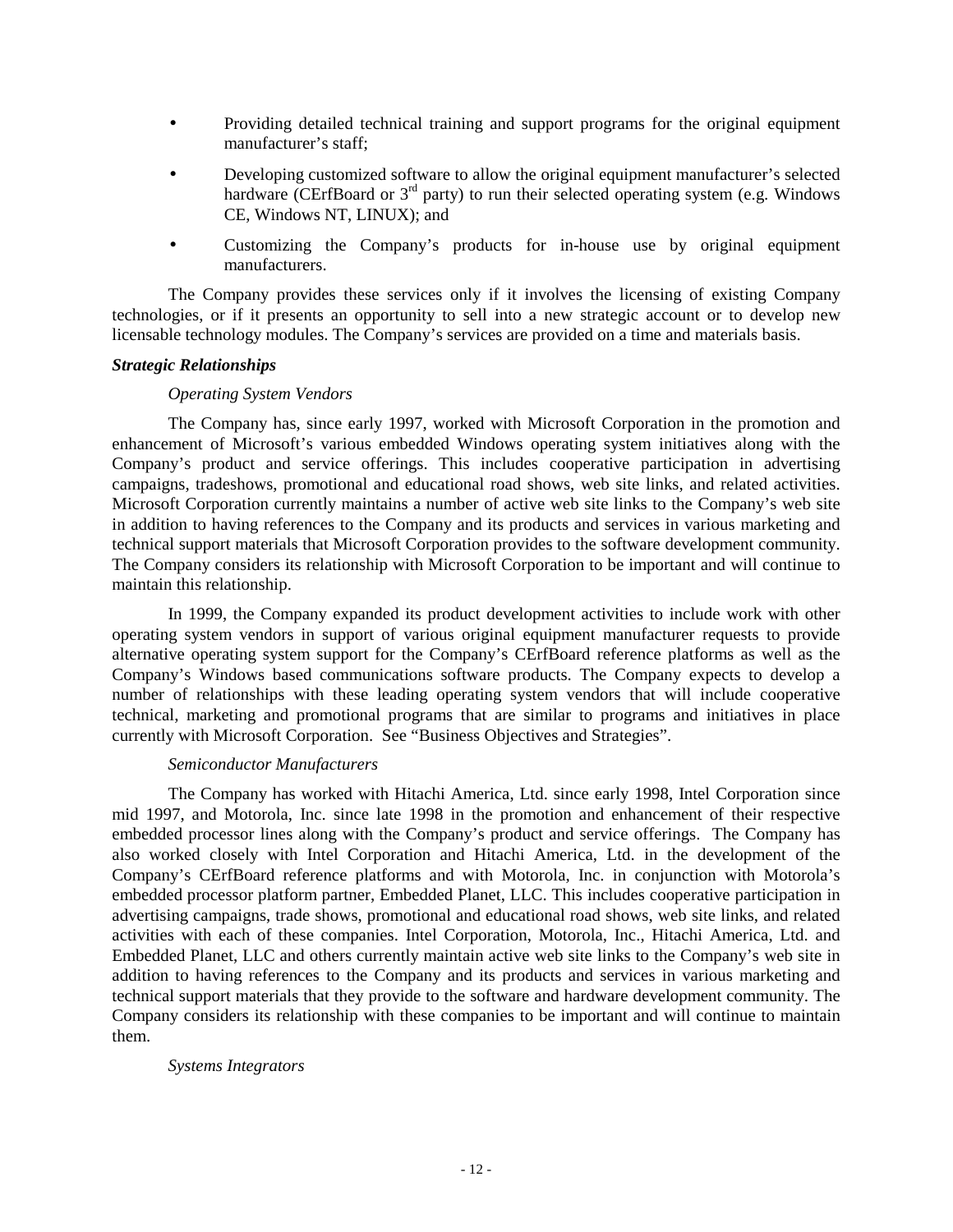<span id="page-12-0"></span>The Company currently maintains a strategic relationship with Bsquare Corporation of Bellevue, WA, for the purposes of marketing the Company's software products into specific markets. Additionally, the Company markets Bsquare's line of Xpress Kits along with its CERfBoard product lines. The Company considers the development of similar distribution and systems integrator relationships to be important and will continue to maintain and build these new relationships.

# *Marketing and Sales Strategy*

The Company markets its solutions through a variety of industry events and through the media, a web presence and relationships with system integrators and original equipment manufacturers.

### *Events*

The Company participates and exhibits at several key industry conferences throughout the year. These include events, such as the Embedded System Conferences, where embedded solutions are shown to prospective original equipment manufacturers from a wide range of industries. Events such as National Manufacturing Week and ISA Expo highlight the specialized nature of some of the Company's products to the industrial and building automation markets. The Company also attends other conferences in wireless telecommunications and in-vehicle computing.

# *Media and Web Presence*

The Company advertises in selected trade press, with a focus on cooperative marketing programs with Microsoft Corporation or some of its original equipment manufacturer customers such as General Electric Company. Ad placements are aligned with editorial calendar contents that best match the Company's solutions.

The Company maintains an active media contact list and disseminates all relevant news to key industry analysts and technical editors. The Company actively plans press interviews to maximize coverage at all trade show events.

Over the next 12 months, the Company will increase its web presence through several new portal service providers that offer vendor and solutions information to specific vertical market customers.

# *Sales*

The Company sales strategy includes a mix of direct and indirect channels. The Company has a direct sales team today consisting of business development managers responsible for large original equipment manufacturer accounts. The direct sales team also responds to sales leads from several sources, including the Company's web site, trade shows and telephone inquiries. Over the next 12 months, the Company will increase its direct sales team to handle more key accounts, as well as manage indirect channels. See "Business Objectives and Strategies".

On the indirect channel front, the Company's major objective is to establish several points of presence in its vertical markets, both in North America and abroad. To this end, the Company will seek to establish channel relationships with value-added resellers (i.e. companies that can provide system integration services to their original equipment manufacturer customers), platform companies (silicon vendors and single board computer vendors such as Intel Corporation, Hitachi America, Ltd., Motorola, Inc., Advantech Co., Ltd.,), major distributors of existing Microsoft Corporation products and silicon products (such as Pioneer Standard Electronics, Inc. and Avnet Inc.) and key software system integrators with specific market expertise or geographical area of operation.

Over the 12 months following February 29, 2000, the Company expects to make average monthly expenditures of approximately \$195,000 on sales and marketing activities. The principal components of this expenditure will be salaries and commissions (\$138,000), travel (\$15,000) and tradeshows (\$14,000).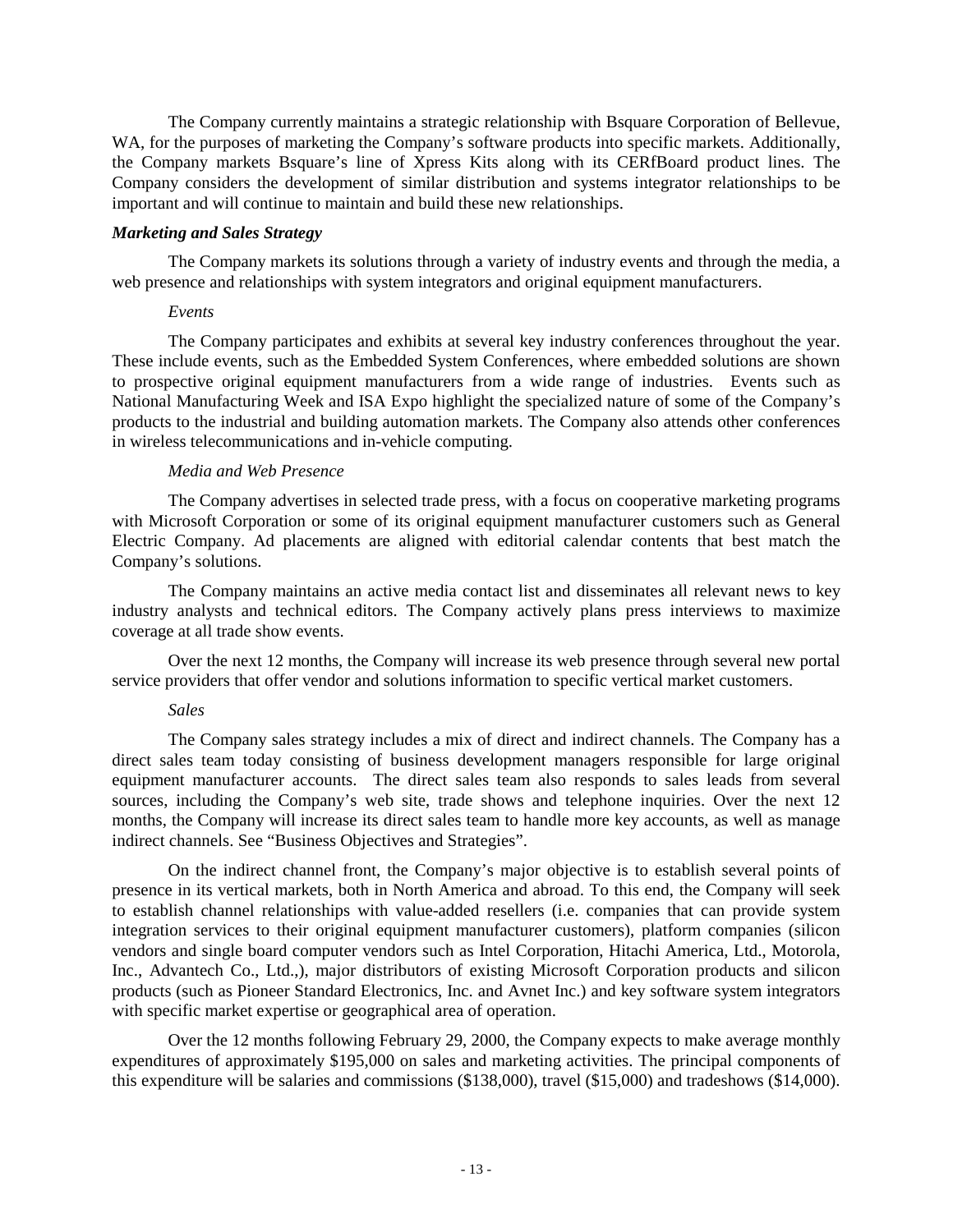<span id="page-13-0"></span>The Company believes that expenditures at this level will enable it to employ approximately 14 sales and marketing personnel.

# *Research and Development Activities*

The Company's research and development team performs three primary functions: (i) the support and enhancement of the Company's existing products; (ii) executing customer based services work; and (iii) the development of new products. Research and development activities are undertaken by both employees and subcontractors.

Current significant development activities are as follows:

- Commercialization of *deviceUPnP for Windows*, an implementation of the Universal Plug and Play (UPnP) open standard protocol that allows devices to automatically announce their presence and availability on a network and eliminates the need to preconfigure client software to access these devices. This product is expected to be made generally available in August 2000;
- Commercialization of *deviceRMS Multi-Node for Windows*, a customizable remote management solution based on the UPnP protocol and standard Windows programming model, that provides for automatic detection of devices on a network, downloading and updating of networks of devices simultaneously, using centrally maintained device profiles, as well as management of changes or installations of new applications across the network including updating the device operating systems. This product is expected to be made generally available in October 2000;
- Commercialization of *deviceUPnP, deviceCOM and deviceRMS Multi-Node for LINUX*, an implementation of the Company's principal software technologies on the LINUX operating system. This product is expected to be made available in beta format in September 2000;
- Commercialization of next generation *microCErfBoard SA1110 for LINUX*, a customizable Internet Device reference platform design based on the 32-bit Intel Corporation, StrongARM RISC processor, with various memory configurations and several open standard data connectivity built-in ports including Ethernet, USB, Compact Flash, serial, and GPIO. The platform will optionally support a color touch liquid cyrstal display screen. This product is expected to be made generally available in August 2000.

# *Competition*

The Company's products form an integrated framework of licensable software and hardware components. Individually, each of the products face the competitive threats described below. The Company's competitive strength is derived mainly from its integrated ensemble of products, as it provides original equipment manufacturers with the benefit of being able to obtain from a single supplier a relatively complete products and services solution for its product development needs. The Company seeks to maintain its competitive strength through its continuous research and development programs.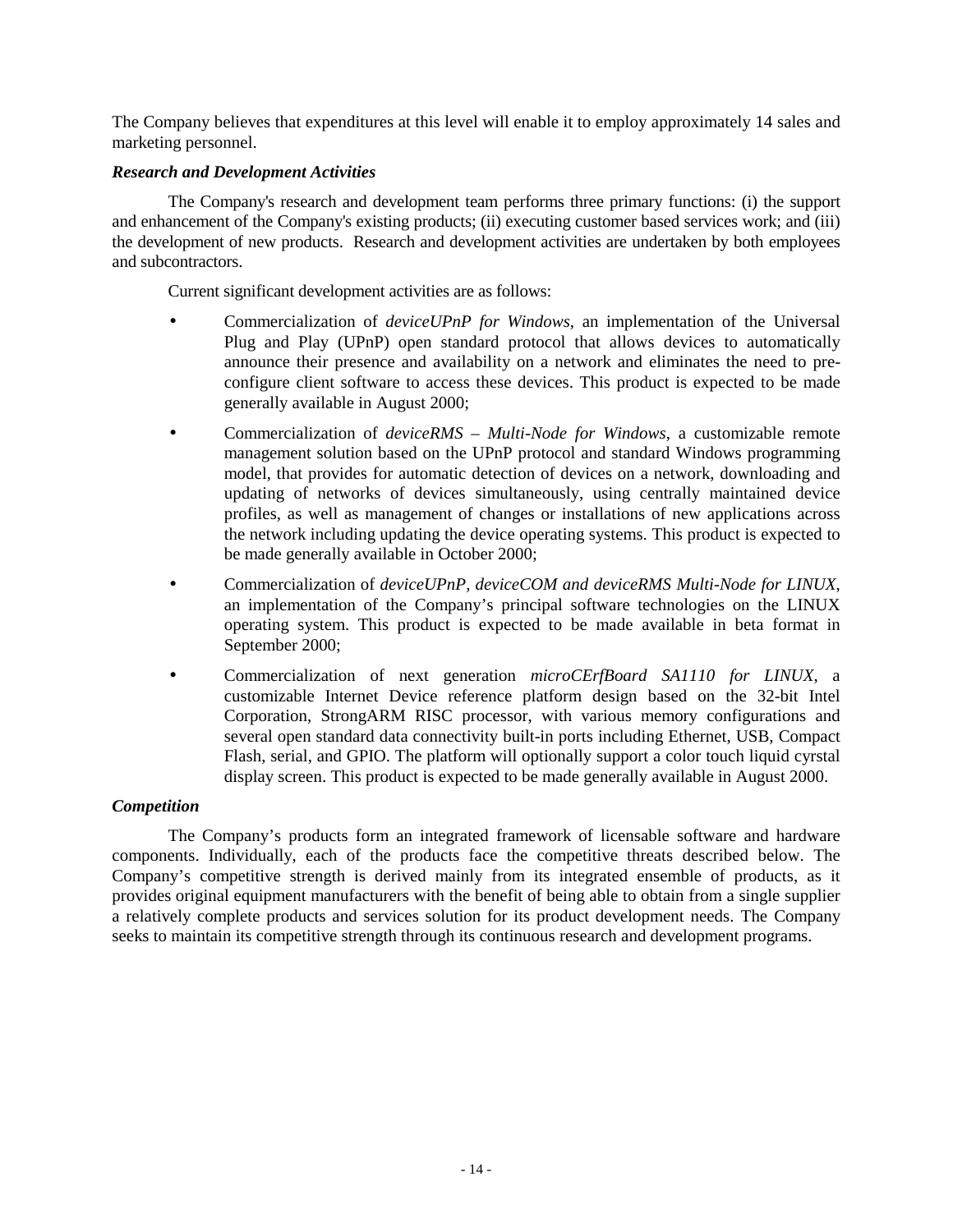#### *Competitive Position of the Company's Technologies*

*CErfBoard*: There are a number of single board computer vendors and custom hardware developers such as Advantech Co., Ltd., Stellcom, Inc., Embedded Planet, LLC, and Winsystems, Inc., that offer products and services directly or indirectly competitive with the Company's CErfBoard product line. The Company's competitive strength is that its communications software components, including the required underlying operating systems, are integrated into the CErfBoard product offerings, which most other single board computer vendors are not able to provide.

*deviceRMS*: There are many types of competitive remote management solutions for embedded devices on the market. Some are based on the interent based HTTP protocol using web server technologies from companies such as GoAhead Software, Inc. and Spyglass, Inc., while others have products that offer simple file and application synchronization solutions for mobile devices based on the Internet based XML protocol such as Rapid Logic, Inc. and Bsquare Corporation. A number of telecom vendors have proprietary remote management products based on the UNIX operating system and the legacy SNMP protocol. The Company's competitive strength lies in the diversity of its offerings which include the most popular leading edge Internet based HTTP, XML, UPnP and DCOM protocols.

*deviceCOM*: The Company is not aware of any product that is directly competitive with deviceCOM. This is a specialized communications protocol that complements the Microsoft Windows DCOM and DNA networking protocols for applications which require wireless or fault tolerant communications capabilities. The Company works with Microsoft Corporation in marketing this product into specialized markets such as industrial and building automation systems. Indirect competition to this product can originate from the developers within the original equipment manufacturers themselves, who may be motivated to develop communications solutions through internal, custom software development efforts.

*deviceWEB*: There are a number of competing Internet based HTTP embedded web server products on the market from companies such as GoAhead Software, Inc., Spyglass, Inc. and Allegro Consultants, Inc. Microsoft Corporation has indicated that it plans to include a web server in certain future releases of its embedded Windows operating systems. The Company was first to market with an Internet based HTTP web server for embedded Windows in 1997 and has developed a number of valueadded extensions, such as single-node remote management modules, which are portable across other competing web servers and operating systems.

*deviceOPC*: The Company is not aware of any product that is directly competitive with deviceOPC. This is a highly specialized product targeting the emerging industrial and building automation standard, OPC (OLE for Process Control). The standard OPC programming model is already supported by hundreds of suppliers for desktop PC based products with several of those vendors providing OPC toolkits for desktop PC based products, but the Company believes it is the only vendor which provides a product designed to operate on emerging Internet based low-level embedded devices (e.g., devices with no display support).

*deviceFT*: The Company is not aware of any product that is directly competitive with deviceFT. Indirect competition to this product can originate from the developers within the original equipment manufacturers themselves, who may be motivated to develop fault tolerant solutions through internal, custom software development efforts.

# *Barriers to Entry*

The barriers to entry to compete with the Company span multiple fronts, ranging from hardware expertise, distributed computing system expertise, low-level programming expertise and complex engineering services expertise. While potential competititors may have similar products or levels of competence in individual areas, the Company's uniqueness lies in its ability to span a range of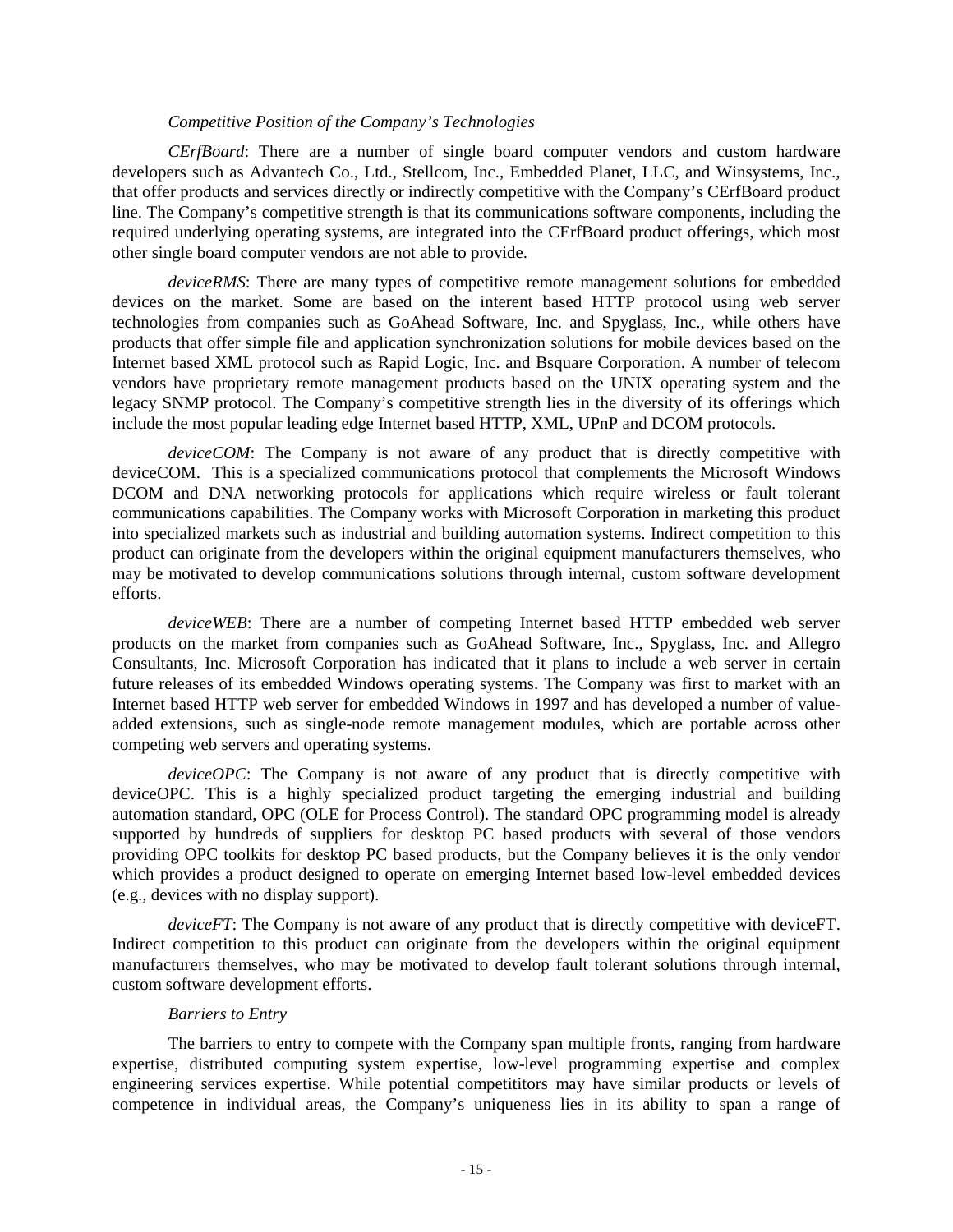<span id="page-15-0"></span>technologies, products and services to deliver complete Internet-ready computing device solutions. The technical barriers to entry are moderate for the Company's CErfBoard and deviceWEB product lines but quite high on the deviceCOM, deviceOPC, deviceFT and deviceRMS product lines due to the complex nature of technologies.

# *Business Objectives and Strategies*

The Company's objective is to establish itself as a leading Internet-ready computing device solution provider. The Company intends to do this by assisting original equipment manufacturers to develop new products by using Intrinsyc's licensable technologies and its technical support and design services.

The Company's strategy incorporates the following principal elements:

- *Expansion of the Sales and Marketing Team.* The Company will continue to expand its sales and marketing teams. As at May 31, 2000, the Company's sales and marketing team consisted of ten sales representatives. The Company plans to add approximately four sales and marketing personnel by August 31, 2000, of which two will be added to the direct sales force, one will be added to the indirect sales force and one technical sales representatives will either be hired or transferred from the current development teams to assist in the systems integration aspects of sales activities. The Company also plans to purchase sales management support software to assist the sales and marketing team. The Company has allocated \$600,000 of the Funds Available to achieving this objective.
- *Expansion of Corporate Communications Program.* The Company must create a strong industry presence for itself with a view to differentiating itself from competitors. To this end, the Company plans to attend more industry trade shows and, increase its advertising in trade publications, conduct more educational seminars and continue to develop and refine its web site. The Company has allocated \$200,000 of the Funds Available to achieving this objective.
- *Completion of Key Development Initiatives.* The Company must complete the new technologies and products described under "The Business of the Company - Research and Development Activities" as quickly as possible. The Company has allocated \$850,000 of the Funds Available to completing these development initiatives.
- *Expansion of the Support and Services Team.* The Company plans to expand its systems integration team from fourteen persons as at May 31, 2000 to approximately twenty-two by October, 2000. The Company has allocated \$750,000 of the Funds Available to achieving this objective.
- *Leverage Third Party Relationships.* The Company expects strong competition to emerge as the market for embedded software and services grows, much of it from companies that are more established, benefit from greater market recognition and have substantially greater technical, financial and marketing resources than the Company. In an effort to protect itself from such competition, the Company intends to enhance its relationships with its current hardware and software customers and suppliers. No portion of the Funds Available has been allocated to achieving this objective, as a reliable estimate of the costs involved is not currently possible.
- *Establish Additional Technology and Marketing Alliances.* The market for the Company's products and services is predominantly non-Windows based. Although the Company believes that embedded Windows technologies will eventually dominate the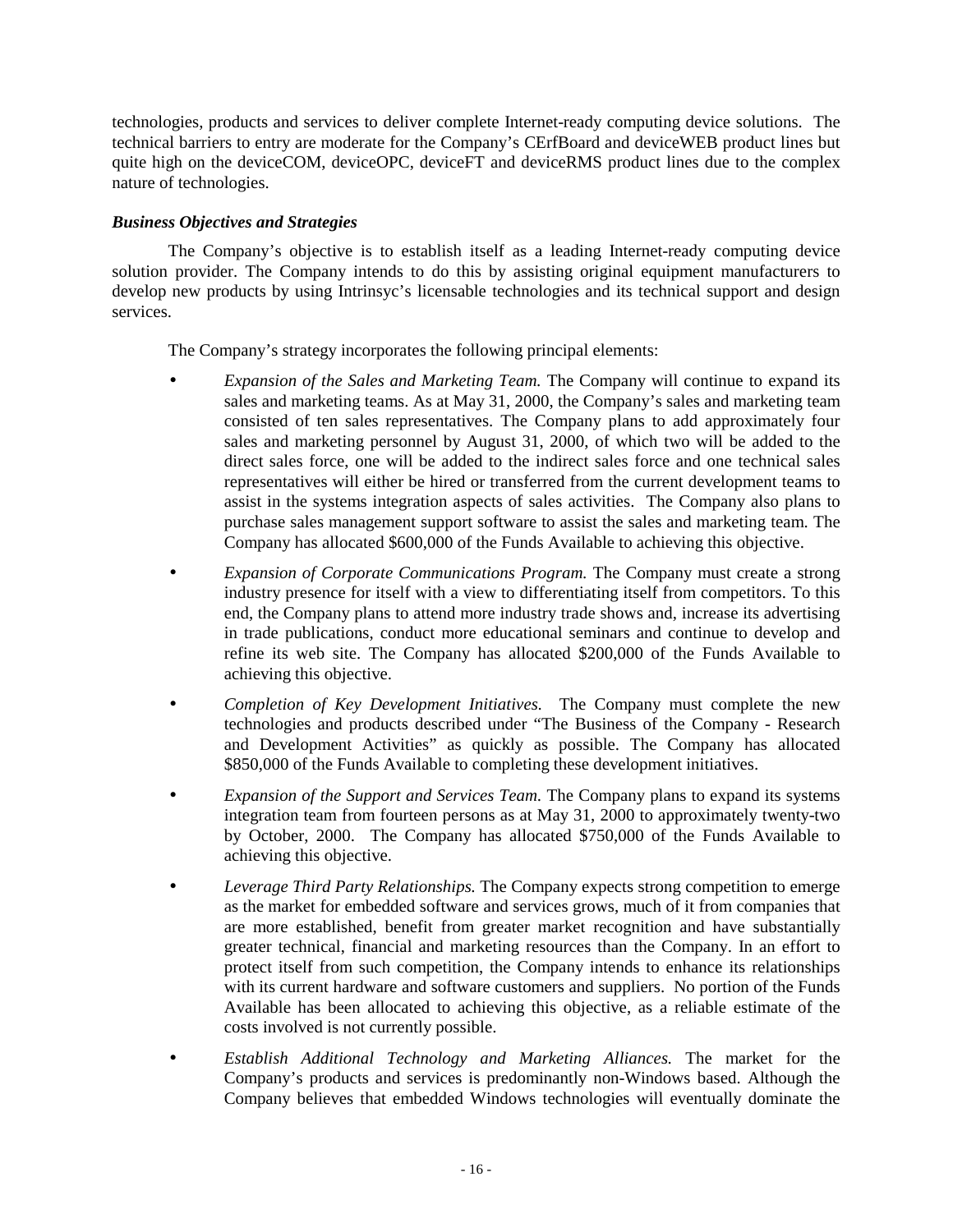embedded software market, the Company will align with and/or acquire additional non-Windows based technologies in an effort to broaden the Company's market appeal. No portion of the Funds Available has been allocated to achieving this objective, as a reliable estimate of the costs involved is not currently possible.

### <span id="page-16-0"></span>*Trademarks and Copyrights*

The Company relies upon copyright, trademark and trade secret laws to protect its proprietary rights in its software products. The Company has applied for registration in Canada and the United States of the trademark "Intrinsyc". The United States application for this trademark is being held in abeyance pending filing of the required certified copy of the Canadian Certificate of registration. While the Company's competitive position may be affected by its ability to protect its proprietary information, the Company believes that because of the rapid pace of technical change in the industry, factors such as the technical expertise, knowledge and innovative skill of the Company's management and technical personnel and its ability to rapidly develop, produce, enhance and market its software products may be more significant than formal intellectual property protection measures in maintaining the Company's competitive position.

The Company attempts to protect its proprietary rights by requiring each employee, prior to commencing employment with the Company to enter into an agreement with the Company which provides, among other things, that during employment and for a period not less than one year subsequent to the termination of employment, the employee is prohibited from competing with the Company, and is prohibited from disclosing confidential information to third parties for an indefinite period. These agreements also provide that the employee shall assign to the Company all intellectual property rights in any work undertaken by the employee. See "Risk Factors".

The Company has filed a patent application with the US Patent and Trademark Office relating to a system for providing a fault tolerant distributed computing network. The patent applicant is an employee of the Company who has assigned all right and title of the patent application to the Company. The Company is also working with patent attorneys on filing an application for its deviceRMS, a remote management software system, with an initial filing date scheduled for the third calendar quarter in 2000.

# *Corporate History*

The Company was incorporated under the laws of Alberta on August 31, 1992 under the name I.T.C. Microcomponents Inc. and continued under the laws of British Columbia on July 19, 1995. The Company changed its name to Intrinsyc Software, Inc. on June 16, 1997. The Company has two whollyowned subsidiaries, Intrinsyc Software (U.S.A.), Inc. and Intrinsyc Inc. Intrinsyc Software (U.S.A.) Inc. was incorporated under the laws of Washington state on March 25, 1997 and has, since its incorporation, been inactive. Intrinsyc Inc. was incorporated under the laws of Delaware state on August 25, 1998 and has, since its incorporation, been inactive.

In July 1996, the Company entered into a world-wide exclusive licensing agreement with Signal Centre ("Signal") for its SP visual programming software application development package ("SP"), pursuant to which the Company paid Signal \$200,000 and agreed to pay a royalty of 35% on the gross sales revenue. The Company entered into an asset purchase agreement (the "Asset Purchase Agreement") with Computer Park Software Ltd. ("CPSL") (CPSL carried on part of its business under the name "Signal Centre") effective December 1, 1996 pursuant to which the Company agreed to purchase SP. The purchase price consisted of 2,000,000 Common Shares (the "Performance Shares"), which were deposited in escrow subject to earn out in accordance with British Columbia Local Policy Statement 3-07, and a payment of \$200,000. Pursuant to the Asset Purchase Agreement the Company has agreed to pay CPSL a 10% royalty on all sales of SP to a maximum of \$2,000,000. The consideration payable was determined through negotiation. CPSL and the Company were at arm's length during the negotiation of the licensing agreement and the Asset Purchase Agreement. Mr. Tilsley, the President and Chief Executive Officer of CPSL, became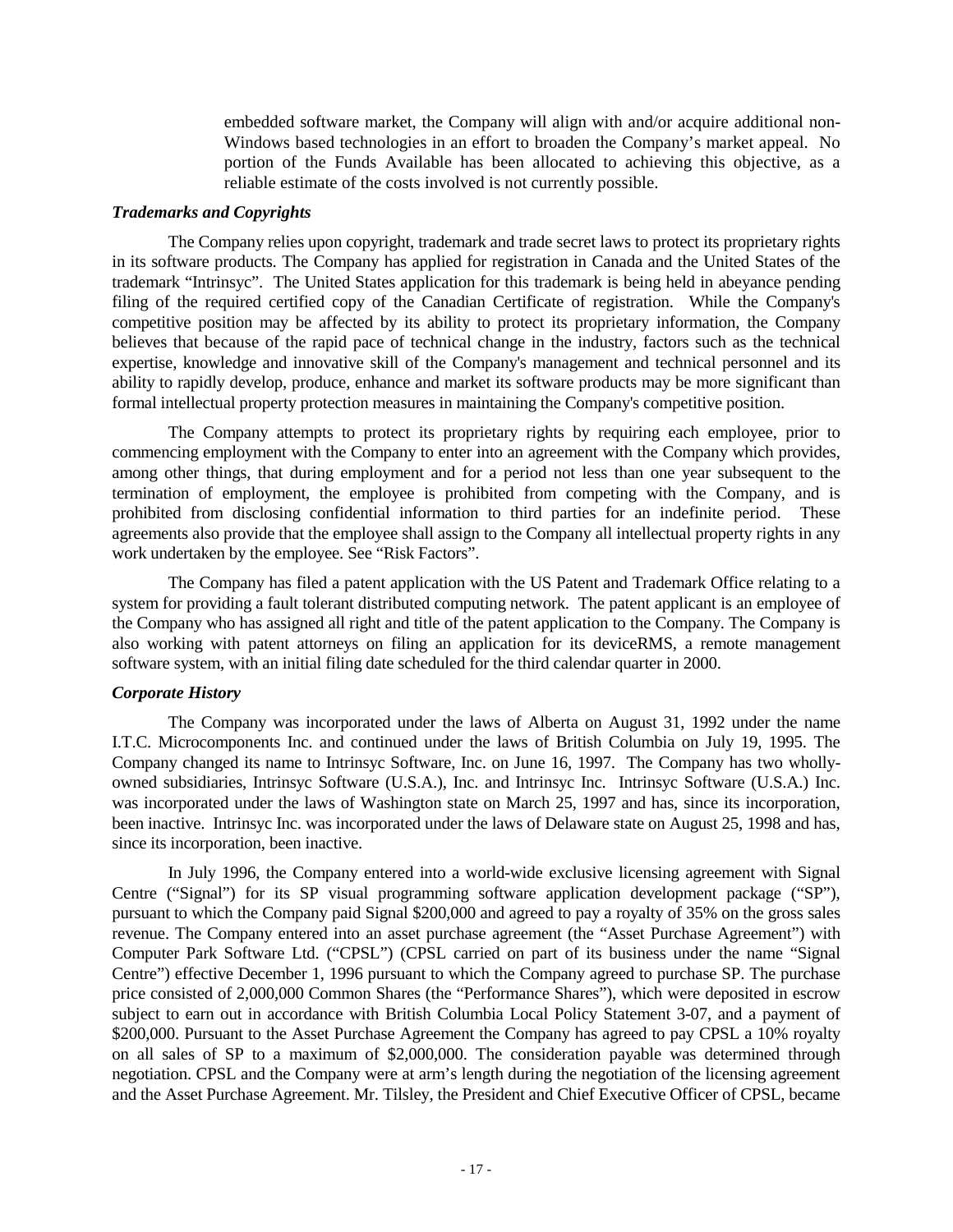<span id="page-17-0"></span>a director of the Company on December 5, 1996 for a period of 2 years. The Performance Shares were cancelled, along with all other shares held in escrow, during the six months ended February 28, 1998, and the Company has discontinued use of SP.

The Company purchased fault tolerant technology pursuant to an asset purchase agreement (the "deviceFT Agreement") dated March 7, 1997 with Instituto Pedro Nunes ("IPN"), of Portugal. This software technology formed the basis for the development of deviceFT. Pursuant to the deviceFT Agreement, the Company paid IPN \$25,000, issued to IPN 100,000 Common Shares and agreed to pay a 10% royalty on all sales of deviceFT to a maximum of \$100,000. The consideration payable was determined through negotiation. IPN and the Company were at arm's length during the negotiations.

The Company purchased web server technology from Spidex Technologies ("Spidex") pursuant to an agreement (the "Spidex Agreement") dated April 4, 1997. Pursuant to the Spidex Agreement the Company agreed to assume any GST obligations arising as part of the transaction, paid Spidex \$10,000 upon signing the agreement, agreed to pay \$28,000 by way of monthly payments of \$1,500, agreed to pay \$10,000 on June 30, 1997 and issued to Spidex 100,000 Common Shares. The consideration payable was determined through negotiation. Spidex and the Company were at arm's length during the negotiations. Mr. Greg Corcoran, the key technical founder of Spidex, joined the Company as the product manager of the Web Technologies group. The software technology acquired from Spidex formed the basis for the development of the Company's deviceWEB.

### *Human Resources, Premises and Production*

As at May 31, 2000, the Company employed 44 full-time personnel and had 11 contractors. Of these, 36 were engaged in research and development work, 10 in sales and marketing and 9 in finance and administration.

The Company occupies an approximately 13,141 square foot leased facility in Vancouver.

The Company has engaged Quorum Software Services, a subsidiary of Q/media Software Corp. of Vancouver, British Columbia, for the duplication of its products onto CD-ROM discs.

The Company estimates that its average monthly administration expenses during the 12 months following February 29, 2000 will be approximately \$140,000. The principal elements of such expenses are expected to include office (\$26,000), salaries and benefits (\$39,000), legal and professional (\$13,000) and premises (\$27,000).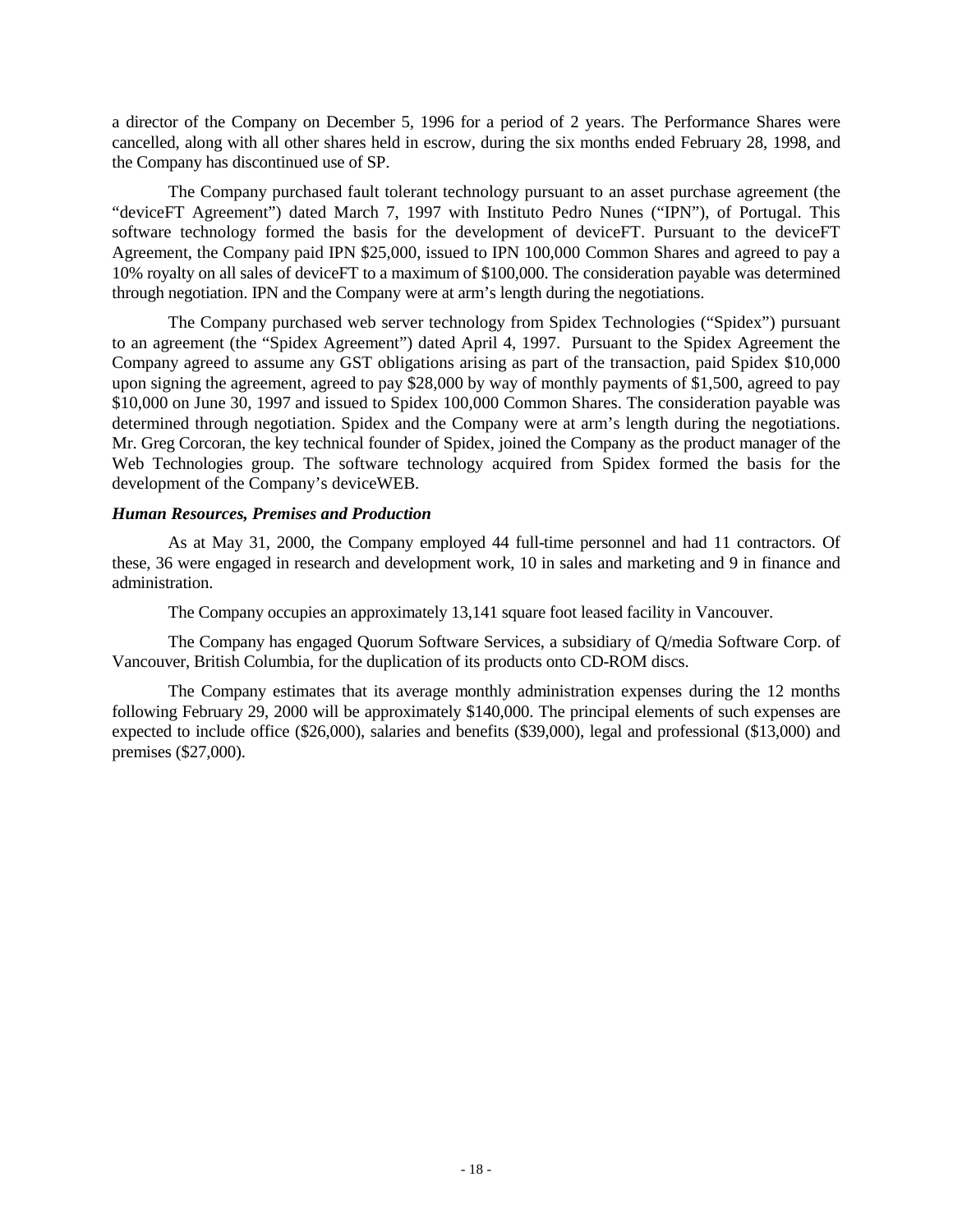#### **USE OF PROCEEDS**

<span id="page-18-0"></span>The Company's working capital as at May 31, 2000 ("Funds Available"), which amount included the proceeds of the offering of Special Warrant (including the portion of the proceeds that are currently held in escrow) less the commission paid to the Agent, was \$7,800,025. The Funds Available have been used and are intended to be used as follows:

|                                                    | <b>Use of Funds Available</b><br>from Feb. 29/00<br>through May 31/00 | Intended Use of<br><b>Funds Available</b> |
|----------------------------------------------------|-----------------------------------------------------------------------|-------------------------------------------|
|                                                    |                                                                       | \$50,000                                  |
|                                                    |                                                                       | $$600,000^{(1)}$                          |
| Expansion of corporate communications program      |                                                                       | $$200,000^{(1)}$                          |
|                                                    | \$332,059                                                             | $$750,000^{(1)}$                          |
| Funding of existing research and development       |                                                                       |                                           |
|                                                    | \$239,092                                                             | $$850,000^{(1)}$                          |
| Funding of administration activities for 12 months | \$527,075                                                             | $$1,680,000^{(2)}$                        |
| Funding of existing sales and marketing activities | \$647,134                                                             | $$1,900,000^{(3)}$                        |
|                                                    |                                                                       | \$1,770,025                               |
|                                                    | \$1,745,360                                                           | \$7,800,025                               |

(1) See "The Business of the Company – Business Objectives and Strategies".

(2) See "The Business of the Company – Human Resources, Premises and Production".

(3) See "The Business of the Company – Marketing and Sales Strategy".

There may be circumstances where, for sound business reasons, a reallocation of funds may be necessary in order for the Company to achieve its stated business objectives. The intended allocation of working capital in the table above is an estimate only, and may change in response to changing markets, technology and economic conditions, a determination by the Company to modify its current business plan, and other factors, including factors not within the Company's control.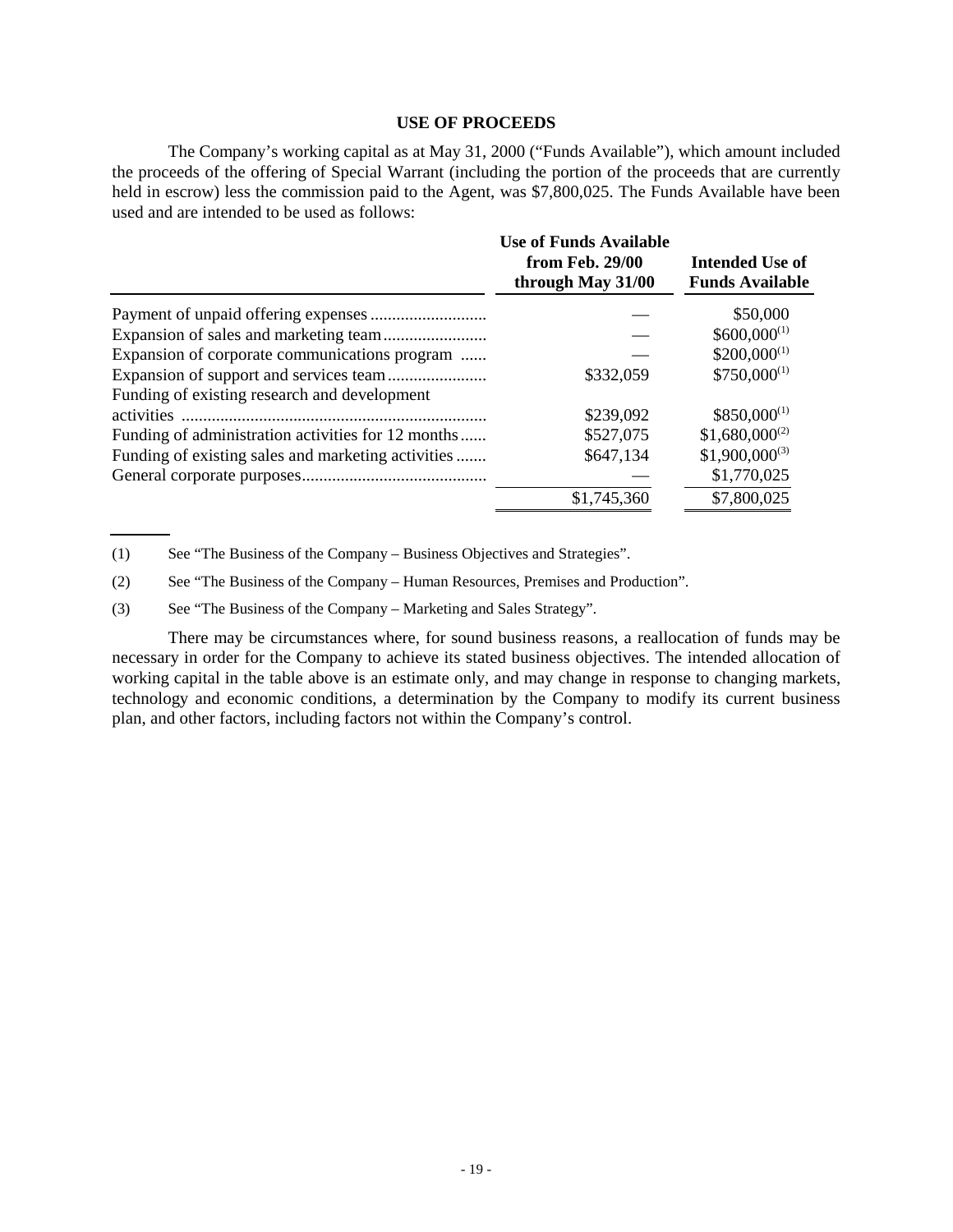#### **SELECTED FINANCIAL INFORMATION**

<span id="page-19-0"></span>The following selected statements of operations data for the years ended August 31, 1997, 1998 and 1999 and the six months ended February 28, 1999 and February 29, 2000 and the balance sheet data as of August 31, 1998 and 1999 and February 29, 2000 are derived from the financial statements and notes thereto included elsewhere herein. The following information should be read in conjunction with the referenced financial statements, the notes to them and "Management's Discussion and Analysis of Financial Condition and Results of Operations".

|                                      | <b>Six Months Ended</b> |              | <b>Years Ended</b> |           |           |
|--------------------------------------|-------------------------|--------------|--------------------|-----------|-----------|
|                                      | February 29,            | February 28, | August 31,         |           |           |
|                                      | 2000                    | 1999         | 1999               | 1998      | 1997      |
| <b>Statement of Operations Data:</b> | (unaudited)             | (unaudited)  |                    |           |           |
|                                      | \$833,805               | \$600,700    | \$2,250,978        | \$562,904 | \$69,036  |
| Operating expenses:                  |                         |              |                    |           |           |
| Marketing and sales                  | 914,367                 | 525.591      | 1,175,130          | 986.897   | 381,695   |
|                                      | 913,821                 | 301,913      | 1,283,117          | 1,429,923 | 833,787   |
| Research and development             | 846,971                 | 772,062      | 1,760,444          | 1,504,879 | 923,793   |
| Costs relating to failed merger      |                         |              |                    |           |           |
| with Annabooks Software,             |                         |              |                    |           |           |
|                                      |                         | 82,855       | 82,855             | 515,581   |           |
| Total operating expenses             | 2,675,159               | 1,682,421    | 4,301,546          | 4,437,280 | 2,139,275 |
|                                      | 1,841,354               | 1,081,721    | 2,050,568          | 3,874,376 | 2,070,239 |
|                                      | 0.08                    | 0.06         | 0.11               | 0.24      | 0.16      |

| <b>Balance Sheet Data:</b>     | <b>February 29, 2000</b> | <b>August 31, 1999</b> | <b>August 31, 1998</b> |
|--------------------------------|--------------------------|------------------------|------------------------|
|                                | (unaudited)              |                        |                        |
|                                | \$7,151,597              | \$429,026              | \$584.319              |
| Technology rights and licenses |                          |                        | 219.820                |
|                                | 7,504,175                | 734.547                | 1,021,851              |

On February 29, 2000, there were 22,679,781 Common Shares issued and outstanding, none of which are subject to escrow. Upon exercise of the outstanding Special Warrants, a total of 25,679,781 Common Shares will be issued and outstanding, assuming no exercise of outstanding warrants, options or other rights to acquire Common Shares.

# **MANAGEMENT'S DISCUSSION AND ANALYSIS OF FINANCIAL CONDITION AND RESULTS OF OPERATIONS**

#### *Background and Overview*

The Company began operations in August 1992 as a developer of a microchip, circuit boards using the microchip and software associated with the microchip, and it undertook its initial public offering in Canada in April 1996. Mr. Derek Spratt was hired as the Company's Chief Executive Officer and appointed to the Board on April 18, 1996, two days after completion of the Company's initial public offering, and Mr. William Yu was appointed to the Board on July 18, 1996 and appointed Chief Financial Officer on January 17, 1997. Together, Messrs. Spratt and Yu were instrumental in causing the Company to abandon the microchip business in the summer of 1996 due to low margins and barriers to entry into the market.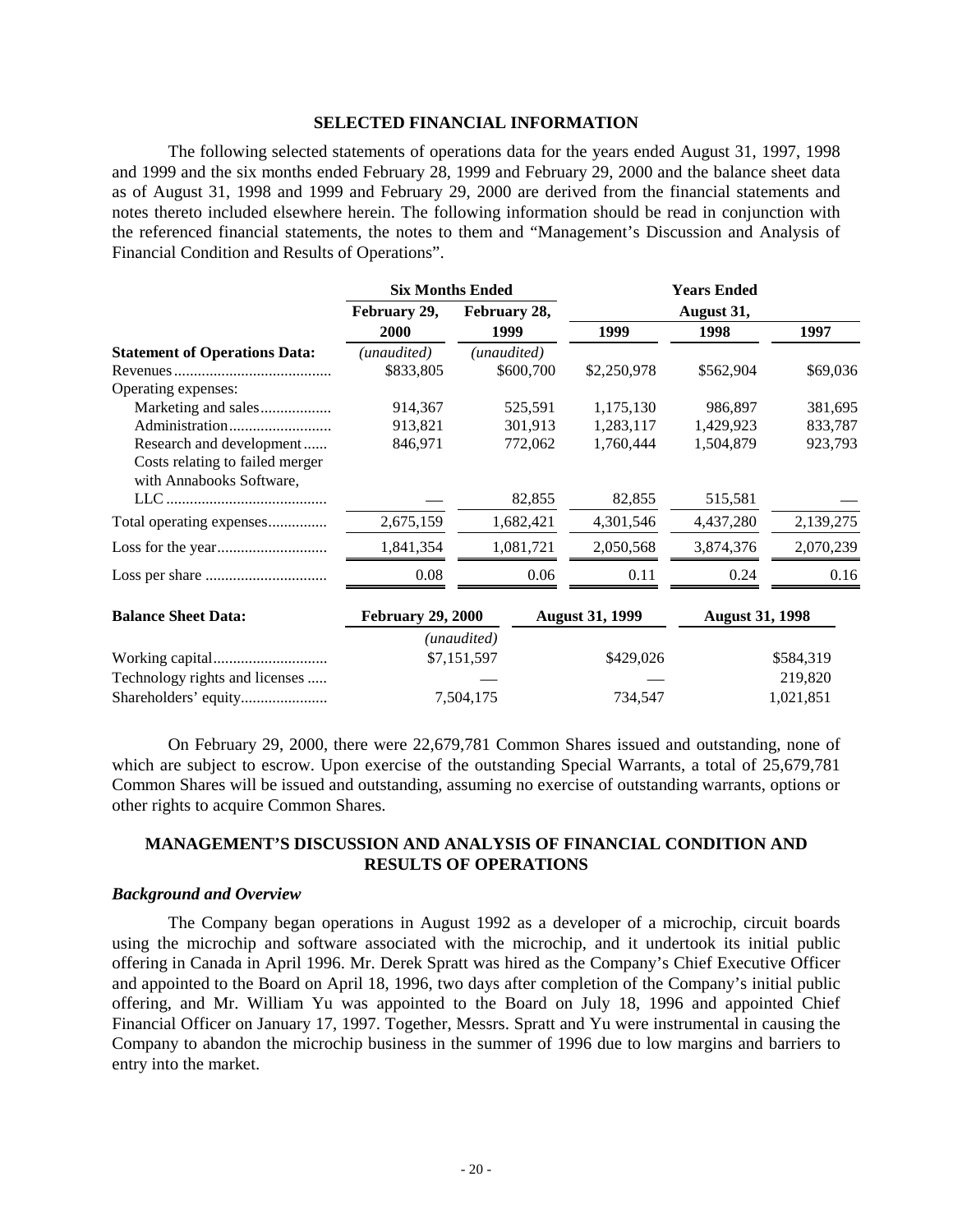In the fall of 1996 the Company began the research, development and acquisition activities which enabled it to provide the initial versions of some of its existing product offerings. Those products were offered to a market that had just started to develop with the initial releases of Microsoft's Windows CE. As a result, the Company's revenues during this period derived primarily from consulting services associated with educating and training original equipment manufacturers in the use and potential of the Company's products. The Company's strategy was to provide consulting services with a view to persuading customers to license the Company's products.

In 1998 the Company expanded its sales and marketing team to penetrate the growing market for the Company's products and services. As a result of the efforts of that team, the Company has expanded its customer base and entered into, or is in the process of negotiating, agreements that give original equipment manufacturers access to the Company's solutions. In addition, the Company has developed several key strategic alliances with other players in the embedded systems market.

The Company generates revenue in three ways. First, it provides engineering services, from initial product development feasibility studies, to detailed product design work, and training and support. Second, it offers a set of software and hardware toolkits that help original equipment manufacturers to efficiently create networkable and remotely manageable, Internet-enabled devices. Third, it provides volume run-time licenses for the software and hardware products which form part of the devices developed by original equipment manufacturers using the Company's toolkits.

The Company has been unprofitable since inception and has an accumulated deficit of \$10,911,194 as at February 29, 2000. Losses are expected to continue for the foreseeable future as the Company invests in research and development and sales and marketing activities.

The following summary should be read in conjunction with the financial statements and accompanying notes to them included at the end of this prospectus.

#### *Six months ended February 29, 2000 compared with six months ended February 28, 1999*

Revenue for the six months ended February 29, 2000 increased to \$833,805 as compared to \$600,700 during the same period in 1999. In the six months ended February 29, 1999 only two customers accounted for 80% of the Company's revenue, the majority of which related to the provision of services. During the six months ended February 29, 2000 the Company had 18 revenue generating customers, none of whom account for more than 20% of the revenue during that period. Engineering services continues to be the Company's major source of revenue, accounting for 61% of the revenue during the six months ended February 29, 2000, with sales of development kits and product licenses accounting for 37% of revenue and the balance being attributable to run-time licensing and interest income.

Deferred revenue (which consists of amounts invoiced for services not yet rendered and products not yet shipped) at February 29, 2000 was \$164,780. It is expected that \$154,165 of the deferred revenue will be recognized as revenue in the quarter ended May 31, 2000.

Marketing and sales costs for the six months ended February 29, 2000 were \$913,821, up 203% or \$611,908 from the same period in the prior year. The increase is primarily attributable to hiring personnel and attending more tradeshows. Salaries and benefits increased from \$160,000 to \$537,000, tradeshow expenses increased from \$46,000 to \$223,000 and travel increased from \$22,000 to \$55,000. Tradeshow expenses increased because the Company participated in a greater number of tradeshows, as well as having a greater presence at the tradeshows, during the more recent period, and travel expense increased because of the increase in the number of tradeshows attended. The Company anticipates that its marketing and sales expenses will increase as it expands its marketing and sales team.

Administrative costs for the six months ended February 29, 2000 were \$914,367, an increase of 74% or \$388,776 as compared to the same period in the prior year. Salaries and benefits increased from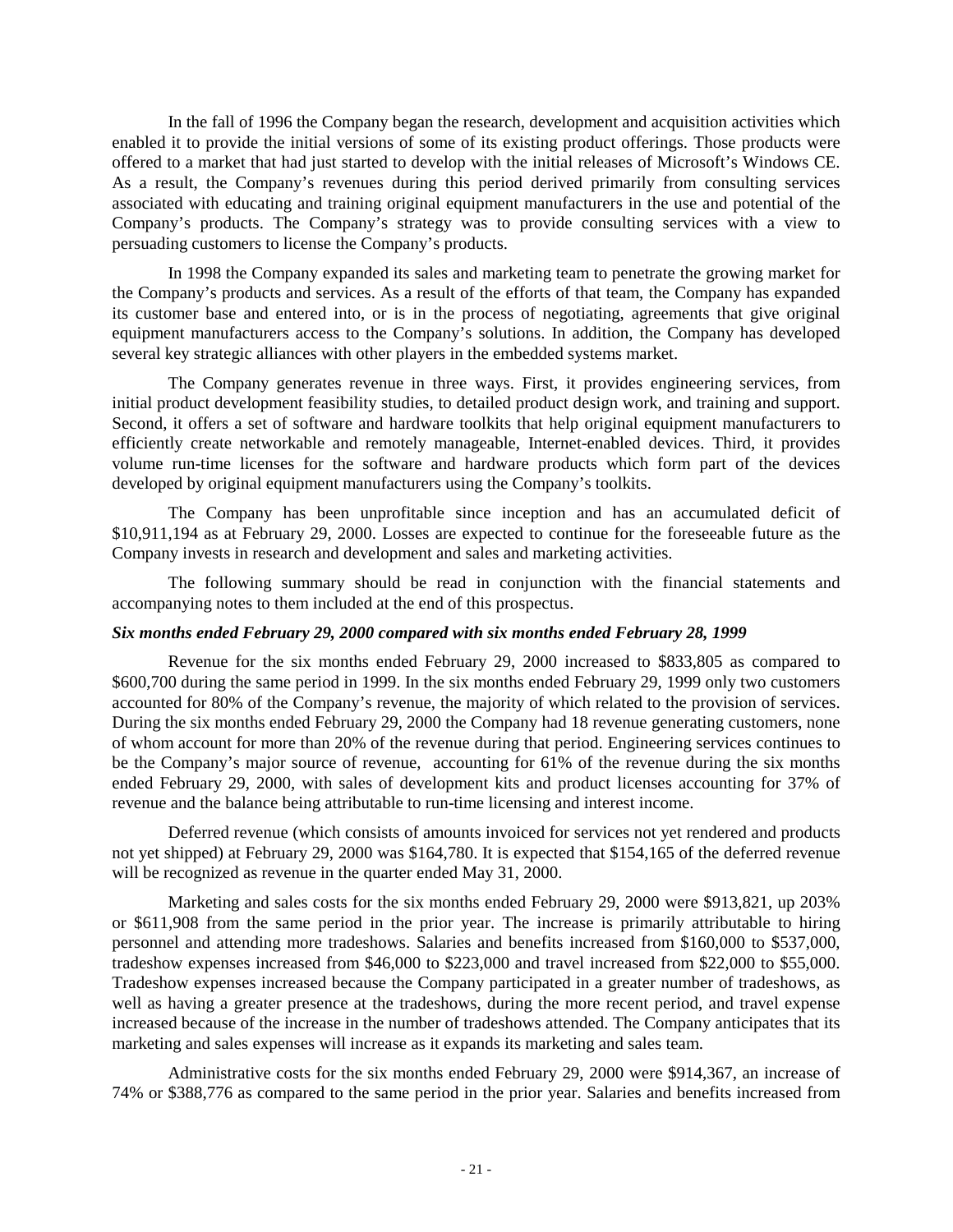\$171,000 to \$323,000 with the hiring of additional staff, including a new Chief Financial Officer. Legal and professional costs increased from \$27,000 to \$137,000 due primarily to the negotiation and signing of new original equipment manufacturer agreements. On April 4, 2000 the Company hired part-time general counsel with a view to reducing certain of the Company's legal expenses. The Company anticipates that administrative expenses will increase as the Company expands it administrative department.

Research and development costs for the six months ended February 29, 2000 were \$846,971, an increase of 10% or \$74,909 from the same period in the prior year. The primary cost of the research and development department, salaries and benefits, increased 73% to \$683,000 due to the hiring of developers to expand the Company's product offerings and to support development and testing activities. Amortization costs during the six months ended February 29, 1999 and 2000 were \$94,000 and nil, respectively, the reduction being attributable to the purchases having been fully amortized. Professional fees, which are amounts paid to consultants, decreased from \$221,000 to \$107,000 as the Company expanded its salaried employee base and reduced reliance on consultants. The Company anticipates that research and development expenses will continue to increase in future periods.

The operating loss for the six months ended February 29, 2000 was \$1,841,354 (\$0.08 per share) compared to \$1,081,721 (\$0.06 per share) for the same period in the prior period.

As of February 29, 2000, the cash position was \$4,433,418 (which excludes the portion of the proceeds from the sale of the Special Warrants that is being held in trust) and working capital was \$7,151,597. Cash and working capital were significantly improved during the quarter with the receipt of partial proceeds from the Special Warrant financing and the exercise of options and warrants. During the 6 months ended February 29, 2000 the Company issued shares in settlement of debts of \$294,711 and completed a private placement for proceeds of \$900,000 in addition to the private placement of the Special Warrants.

# *Year ended August 31, 1999 compared to year ended August 31, 1998*

Revenue for the year ended August 31, 1999 increased to \$2,250,978 as compared to \$563,000 during the previous year. The revenue increase was primarily due to engineering services provided to two original equipment manufacturers (one of which accounted for approximately 65% of the Company's revenue in fiscal 1999) relating to the incorporation of the Company's licensable software components into the customers' products. One of the original equipment manufacturers accounted for approximately 65% of the Company's revenue in fiscal 1999; and approximately 75% of the Company's revenue in fiscal 1999 was recognized in the last half of the year, such recognition having been driven by the commencement of a large engineering services engagement with that original equipment manufacturer.

Marketing and sales costs increased 19% to \$1,175,130 in fiscal 1999 from \$986,897 in fiscal 1998. This increase is largely due to an increase in salaries and benefits to \$633,000 from \$542,000 and in professional fees to \$198,000 from \$43,000 in connection with building the Company's sales and marketing team. Professional fees relate to the cost of recruiting personnel. Marketing and sales costs as a percentage of revenue declined to 52% in fiscal 1999 from 175% fiscal 1998, primarily because relatively little sales effort was required to secure the engineering services contracts that accounted for the majority of the Company's revenue during fiscal 1999.

Administrative costs decreased 10% to \$1,283,117 in fiscal 1999 from \$1,429,923 in fiscal 1998. The decrease is primarily attributable to a reduction in shareholder relations costs to \$132,840 in fiscal 1999 from \$357,248 in fiscal 1998 due to a reduction in activity related to potential equity financings. The addition of personnel resulted in an increase in salaries and benefits to \$482,000 in fiscal 1999 from \$301,000 in fiscal 1998. The increase in salaries was partly offset by a decrease in office and premises costs as a result of closing the Company's U.S. sales office.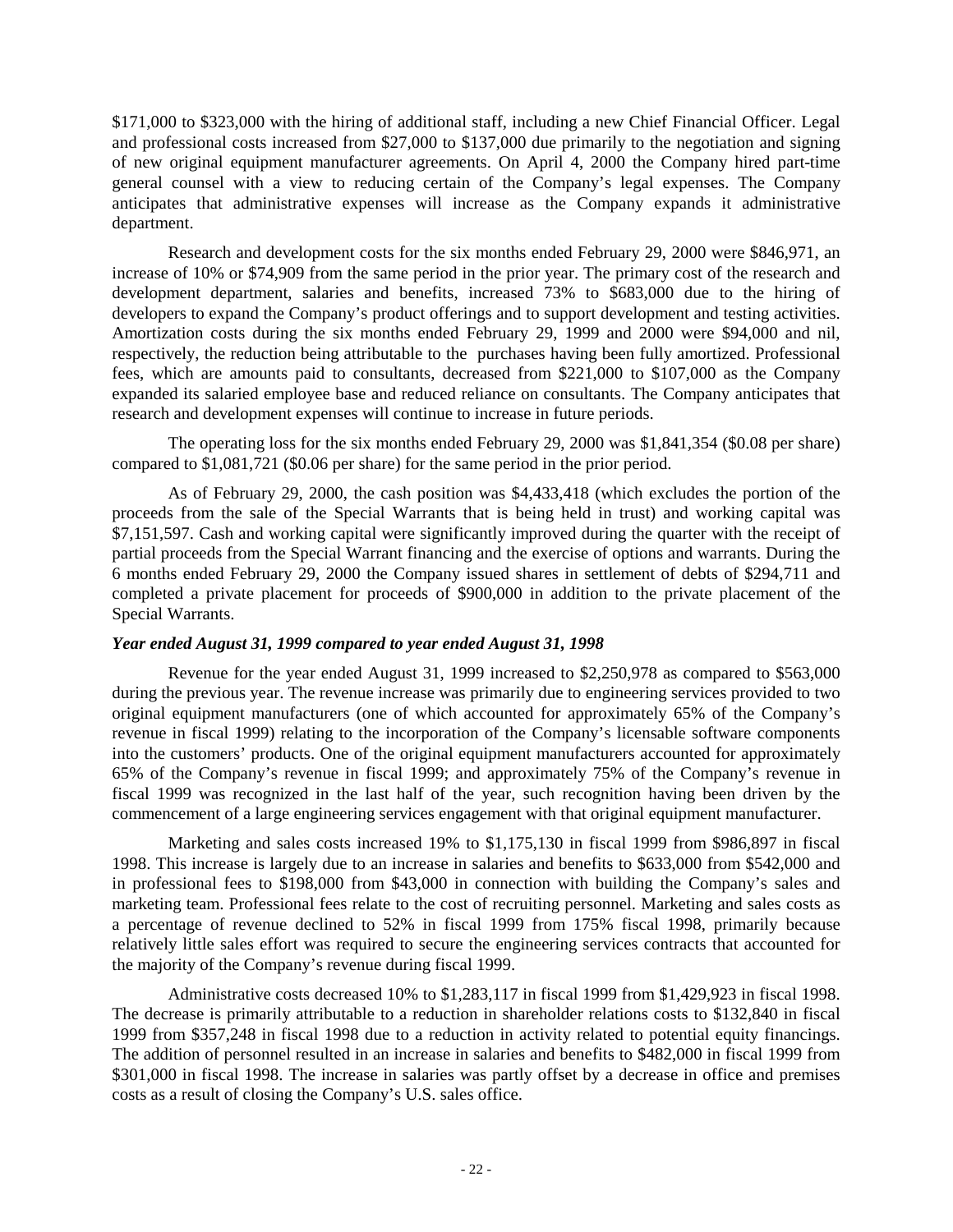Research and development costs increased 17% to \$1,760,444 in fiscal 1999 from \$1,504,879 in fiscal 1998, primarily as a result of the addition of developers. Salaries and benefits increased from \$863,000 to \$988,000 and professional fees increased from \$409,000 to \$456,000.

The amount expensed on account of costs associated with the failed merger with Annabooks Software, LLC, was \$82,855 in fiscal 1999 as compared to \$515,581 in fiscal 1998.

The operating loss for the year ended August 31, 1999 was \$2,050,568 (\$0.11 per share) compared to \$3,874,376 (\$0.24 per share) for the year ended August 31, 1998.

As of August 31, 1999, the cash position was \$201,780 and working capital was \$429,026, representing a current ratio of 1.6:1.

Cash consumed in fiscal 1999 operations was \$1,873,535 compared to \$3,674,148 in 1998. The reduction is attributable to the increase in revenue in fiscal 1999.

In fiscal 1999, all financing activities were done with the issuance of shares, and exercise of options and warrants. During fiscal 1999 shares were issued at various prices, providing financing of \$1,404,623 compared to \$4,297,219 in fiscal 1998. Capital assets, primarily computer equipment of \$163,927, were purchased in 1999 as a result of increased staff.

#### *Year ended August 31, 1998 compared to year ended August 31, 1997*

Revenue for the year ended August 31, 1998 increased to \$562,904 as compared to \$69,036 during the previous year. The increase in revenue was due to the Company's initial product releases during fiscal 1998.

Marketing and sales costs increased 159% to \$986,897 in fiscal 1998 from \$381,695 in fiscal 1997. In connection with the Company's initial product releases, spending on advertising increased to \$303,573 in fiscal 1998 from \$100,439 in fiscal 1997 and the Company increased the number of marketing and sales staff, with the result that in fiscal 1998 salaries and benefits increased to \$541,841 and professional fees increased to \$43,437 from \$206,486 and \$33,413, respectively, in fiscal 1997. These changes accounted for 93% of the increase in the Company's marketing and sales costs.

Administrative costs increased 71% to \$1,429,923 in fiscal 1998 compared to \$833,787 in the prior year in response to the Company's efforts to build the administrative infrastructure required to support the Company's growing emphasis on sales and marketing activities. Shareholder relations costs increased to \$357,248 in fiscal 1998 from \$102,907 in fiscal 1997 because of an increase in activity related to potential equity financings; office expense increased to \$397,431 in fiscal 1998 from \$168,676 in fiscal 1997 primarily because of increases in printing, computer supplies, advertising, transfer & listing and telephone costs; and premises expense increased to \$127,841 in fiscal 1998 from \$65,268 in fiscal 1997 because the Company moved to new premises and opened a U.S. sales office in fiscal 1998.

Research and development costs increased 63% to \$1,504,879 in fiscal 1998 from \$923,793 in fiscal 1997. Increased personnel costs associated with the addition of new engineers accounted for most of the increase. Professional fees increased to \$408,900 in fiscal 1998 from \$237,648 in fiscal 1997 and salaries and benefits increased to \$862,875 in fiscal 1998 from \$260,159 in fiscal 1997.

The operating loss for the year ended August 31, 1998 was \$3,874,376 (\$0.24 per share) compared to \$2,070,239 (\$0.16 per share) for the year ended August 31, 1997.

Cash consumed in 1998 operations was \$3,674,148 compared to \$1,784,154 in 1997.

During fiscal 1998, common shares were issued at various prices providing cash financing of \$4,297,219 compared to \$2,306,213 in fiscal 1997.

### *Liquidity and Capital Resources*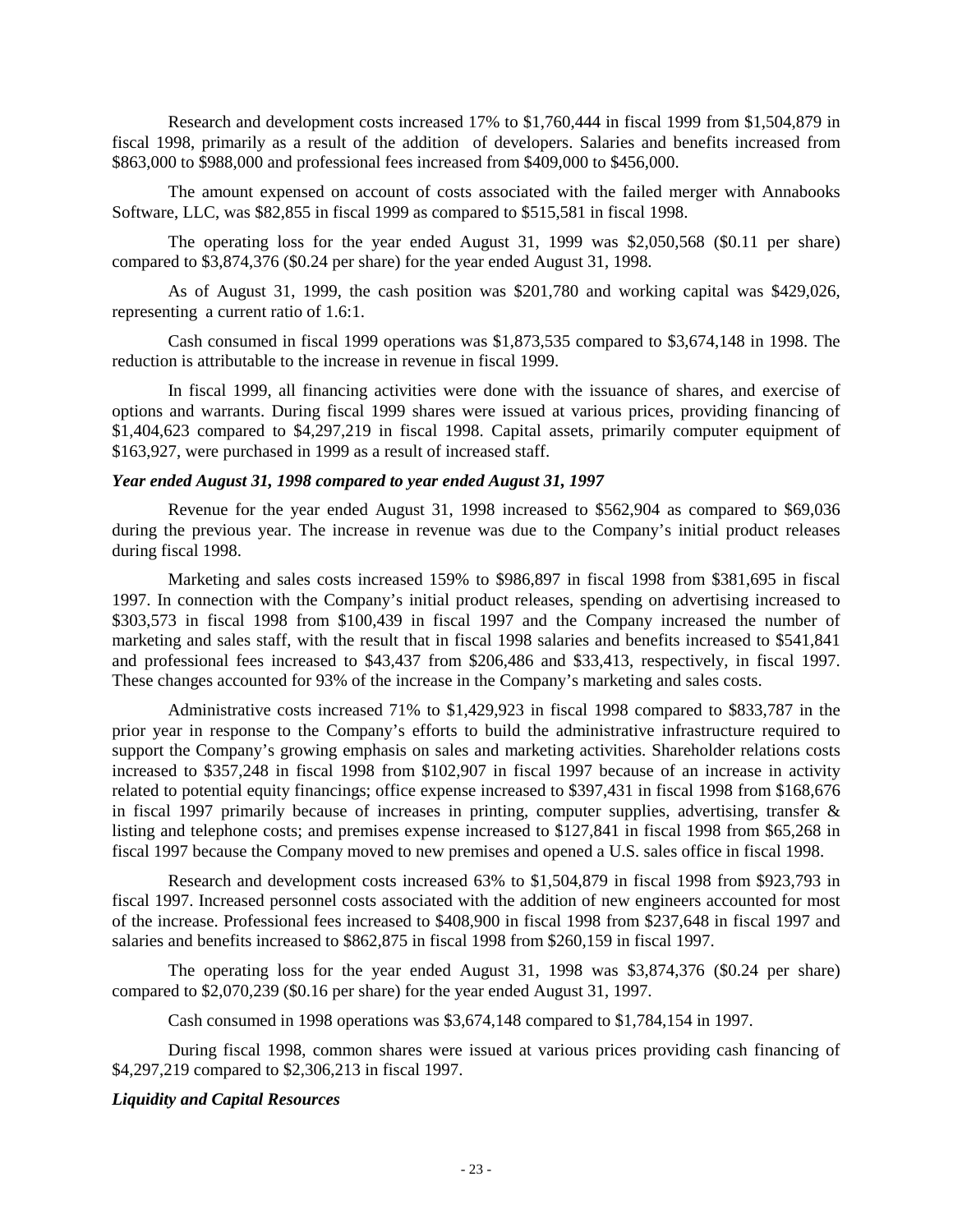<span id="page-23-0"></span>The Company has financed its operations primarily through share issuances. As of February 29, 2000 the Company had cash of \$7,190,918, of which \$2,757,500 is being held in escrow by the Trustee and will be released to the Company on the earlier of February 28, 2001 and the date the British Columbia Securities Commission, the Alberta Securities Commission and the Ontario Securities Commission issue a receipt for the Company's final prospectus qualifying the Special Warrants. The Company's working capital at February 29, 2000 was \$7,151,597 compared to \$429,026 at August 31, 1999.

The Company's operating activities resulted in cash outflows of \$3,674,148 in 1998, \$1,873,535 in 1999 and \$1,199,357 for the six months ended February 29, 2000. Investing activities used cash of \$137,519 in 1998, \$163,927 in 1999 and \$73,567 for the six months ended February 29, 2000, primarily for the purchase of computer equipment. Financing activities generated cash of \$4,297,219 in 1998, \$1,404,623 in 1999 and \$5,504,562 for the six months ended February 29, 2000, primarily through the issuance of common stock.

The Company currently anticipates that it will continue to experience increases in our operating expenses for the foreseeable future as the Company continues to increase research and development and sales and marketing activities and develop new distribution channels. The Company's operating expenses will consume a material amount of its cash resources, including a portion of the net proceeds of the offering of Special Warrants. The Company believes that it has sufficient funds to meet its anticipated cash needs for working capital requirements for at least 12 months.

# **MANAGEMENT OF THE COMPANY**

The names, municipalities of residence, positions with the Company, principal occupations within the last five years and beneficial ownership of securities of the Company of each of the directors and officers of the Company as at May 31, 2000 are as follows:

| Name, Place of Residence and<br><b>Position with Company</b>                                                      | <b>Present and Principal Occupation during</b><br>the last five years                                                                                                                                                                                                                                                                                                                    | Age | <b>Securities</b><br><b>Owned and</b><br>Controlled <sup>(2)</sup> |
|-------------------------------------------------------------------------------------------------------------------|------------------------------------------------------------------------------------------------------------------------------------------------------------------------------------------------------------------------------------------------------------------------------------------------------------------------------------------------------------------------------------------|-----|--------------------------------------------------------------------|
| Derek William Spratt <sup>(1)</sup><br>Vancouver, B.C.<br>Director, President & Chief<br><b>Executive Officer</b> | President and Chief Executive Officer of the<br>Company from April 18, 1996 to Present;<br>Executive Vice-President of PCS Wireless<br>Inc. (a telecommunications equipment<br>manufacturing company) from April 1993 to<br>January 1996; Vice-President of Nexus<br>Engineering Inc. (a telecommunications<br>equipment manufacturing company) from<br>November 1991 to September 1992. | 38  | 600,676 Common<br><b>Shares</b><br>757,000 stock<br>options        |
| Robert J. Gayton <sup>(1)</sup> , Ph.D, FCA<br>West Vancouver, B.C.<br>Director                                   | Business Consultant from 1990 to Present:<br>Vice President, Finance/Chief Financial<br>Officer of Western Copper Holdings<br>Limited from October 1995 to Present.                                                                                                                                                                                                                      | 60  | 87,500 stock<br>options                                            |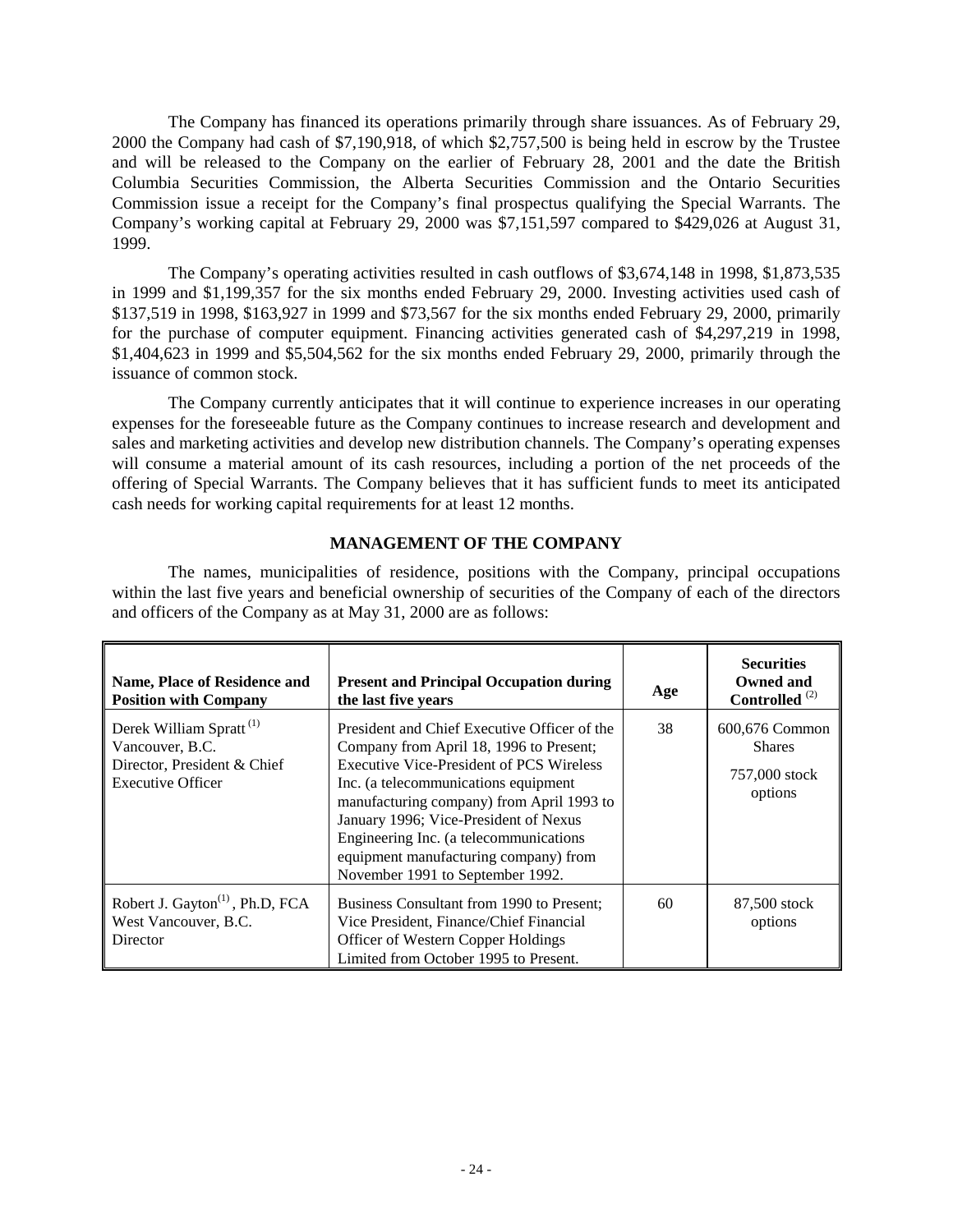| Morgan P.W. Sturdy<br>West Vancouver, B.C.<br>Director                                                                                                | <b>Executive Vice-President and Chief</b><br>Operating Officer of NICE Systems<br>Limited, a NASDAQ listed provider of<br>telephony voice and data solutions, from<br>1997 to present; President of Dees<br>Communications Engineering Ltd., a<br>provider of telephony integration products<br>from 1985 to 1997.                                                                                                                                                                                                                         | 48 | 100,000 stock<br>options                                   |
|-------------------------------------------------------------------------------------------------------------------------------------------------------|--------------------------------------------------------------------------------------------------------------------------------------------------------------------------------------------------------------------------------------------------------------------------------------------------------------------------------------------------------------------------------------------------------------------------------------------------------------------------------------------------------------------------------------------|----|------------------------------------------------------------|
| William T.C. Yu<br>Vancouver, B.C.<br>Director & Secretary                                                                                            | <b>Executive Vice President and Chief</b><br>Operating Officer of the Company from<br>April 1999 to July 2000; Chief Financial<br>Officer of the Company from January 1997<br>to April 1999; Associate, Corporate Finance<br>at Marleau, Lemire Securities Inc. (a<br>securities brokerage company) from July<br>1994 to December 1995; Portfolio<br>Management Consultant of Discovery<br>Enterprises Inc. (a venture capital firm)<br>from 1991 to June 1994.                                                                            | 39 | 98,903 Common<br><b>Shares</b><br>385,500 stock<br>options |
| Ronald P. Erickson <sup>(1)</sup><br>Seattle, Washington<br>Director                                                                                  | Chairman of eCharge Corporation from<br>November 1999 to Present; Chief Executive<br>Officer of eCharge Corporation from<br>August 1998 to November 1999; Chairman<br>and Chief Executive Officer of Globaltel<br>Resources Inc. (a telecommunications<br>service company) from January 1996 to<br>August 1998; Managing Director of Global<br>Vision LLC (a telecommunications service<br>company) from August 1994 to January<br>1996; Chairman of Egghead Inc. (a<br>computer software retailer) from September<br>1992 to August 1994. | 56 | 20,000 Common<br><b>Shares</b><br>250,000 stock<br>options |
| Roderick Campbell<br>West Vancouver, B.C.<br>Chief Financial Officer and<br><b>Executive Vice President,</b><br><b>Strategic Business Development</b> | Chief Financial Officer for the Company<br>since April 1999; Director, Knowledge-<br>Based Business for the Canadian Imperial<br>Bank of Commerce from June 1990 to<br>March 1999.                                                                                                                                                                                                                                                                                                                                                         | 35 | 14,446 Common<br><b>Shares</b><br>275,000 stock<br>options |
| David Manuel<br>Surrey, B.C.<br>Vice President, Product<br>Development                                                                                | Vice President, Product Development for<br>the Company from July 1999 to present;<br>Director of Product Development for the<br>Company from February 1999 to July 1999;<br>Director of Engineering and Operations for<br>DAMOS SudAmerica from November 1997<br>to January 1999; Project Engineer for<br>M.D.A. from July 1990 to November 1997.                                                                                                                                                                                          | 37 | 5,980 Common<br><b>Shares</b><br>96,833 stock<br>options   |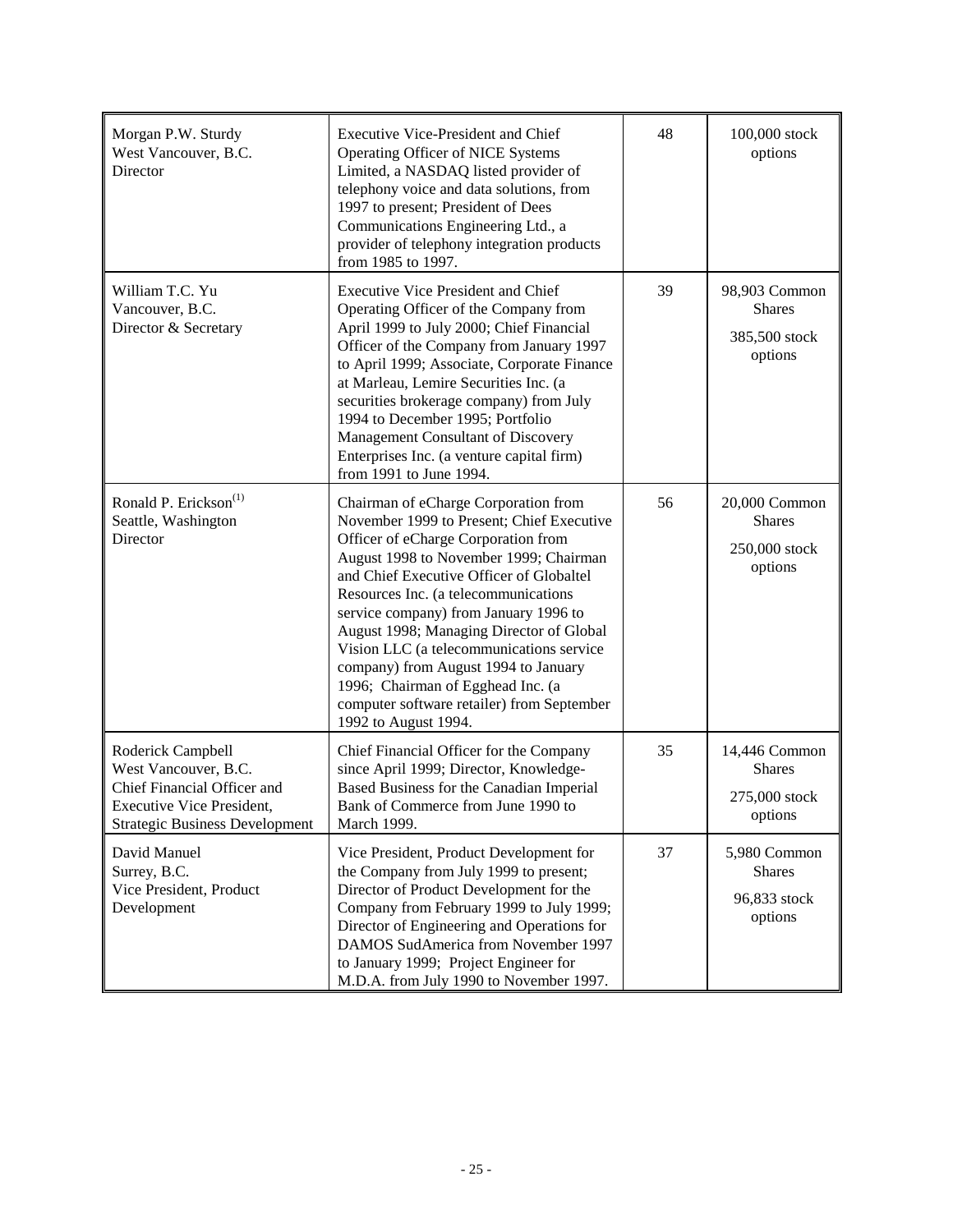| Guylain Roy-MacHabee<br>Vancouver, B.C.<br>Vice President, Marketing          | Vice President, Marketing for the Company<br>since June 1999; Director of Business<br>Development for the Company from<br>February 1999 to June 1999; Director of<br>Systems Integration for the Company from<br>January 1998 to February 1999; Director,<br>Sales and Marketing Asia – Pacific for<br>Broadband Networks from May 1997 to<br>December 1997; Director, Sales and<br>Marketing for PCS Solutions from February<br>1996 to May 1997; Director, Sales and<br>Marketing for PCS Wireless from<br>September 1994 to February 1996. | 36 | 57,426 Common<br><b>Shares</b><br>130,000 stock<br>options |
|-------------------------------------------------------------------------------|-----------------------------------------------------------------------------------------------------------------------------------------------------------------------------------------------------------------------------------------------------------------------------------------------------------------------------------------------------------------------------------------------------------------------------------------------------------------------------------------------------------------------------------------------|----|------------------------------------------------------------|
| Deanna McKenzie<br>Calgary, Alberta<br><b>Executive Vice President, Sales</b> | Executive Vice President, Sales for the<br>Company since November 1999; Country<br>Manager for Platinum Tech. Inc. from July<br>1991 to June 1999.                                                                                                                                                                                                                                                                                                                                                                                            | 45 | 23,333 Common<br><b>Shares</b><br>166,667 stock<br>options |

(1) Denotes member of the audit committee.

(2) The Company has no knowledge of shares beneficially owned or controlled. That information has been furnished by the respective individuals.

The Company has been advised that as at May 31, 2000, directors and officers of the Company, as a group, held 801,638 Common Shares representing 3.3% of the outstanding Common Shares.

#### *Other Associations*

During the past five years, the directors and senior officers of the Company have been associated with the British Columbia reporting issuers described below in the capacities described:

| <b>Name</b>          | <b>Reporting Issuer</b>                                                                                                            | Capacity                                        | Period                                 |
|----------------------|------------------------------------------------------------------------------------------------------------------------------------|-------------------------------------------------|----------------------------------------|
| Derek Spratt         | PCS Wireless Inc.                                                                                                                  | <b>Executive Vice President</b><br>and Director | $04/93 - 01/96$                        |
|                      | Image Power Corp.                                                                                                                  | Director                                        | $04/96 - 09/97$                        |
| <b>Robert Gayton</b> | International Bravo Resource Corp.<br>(formerly Bravo Gold Inc., Redex Gold<br>Inc. and Consolidated Redding<br>Exploration Corp.) | Director<br><b>Chief Financial Officer</b>      | $05/96$ - present<br>$03/97$ - present |
|                      | Canadian Zinc Corporation                                                                                                          | Vice President Finance<br>Director              | $05/00$ – present<br>$05/00$ – present |
|                      | <b>Consolidated Dencam Development</b><br>Corp.                                                                                    | Director                                        | $06/95 - 03/96$                        |
|                      | Doublestar Resources Ltd.                                                                                                          | Vice President Finance<br>Director              | $09/99$ – present<br>$06/00$ – present |
|                      | <b>Gulf International Minerals</b>                                                                                                 | Director                                        | $10/95 - 03/97$                        |
|                      | Eaglecrest Explorations Ltd.                                                                                                       | <b>Chief Financial Officer</b><br>Director      | $06/98$ – present<br>$03/99$ – present |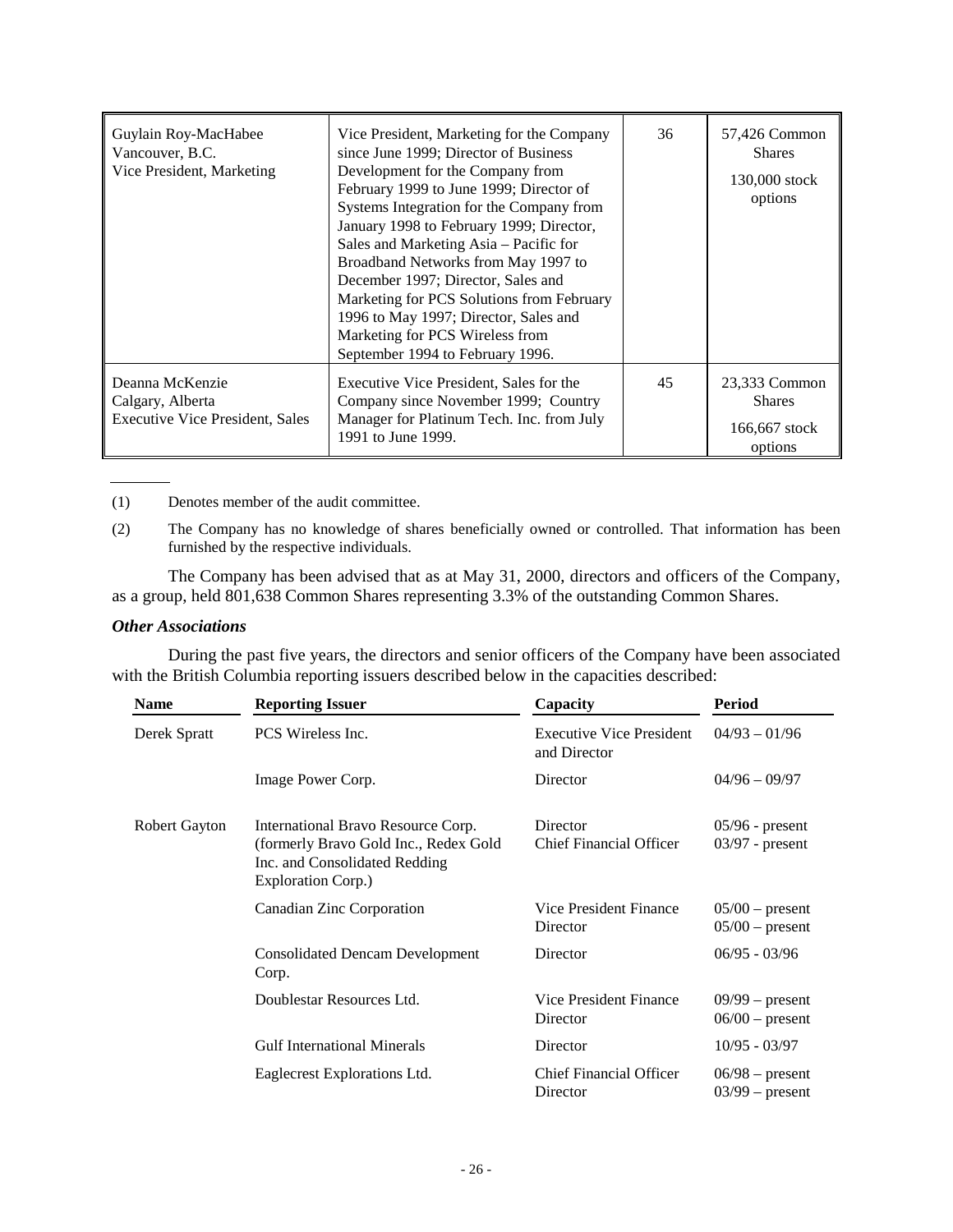|                          | Inflazyme Pharmaceuticals Ltd.                                                                   | Director<br>President                          | $02/95 - 04/96$<br>$05/95 - 11/95$   |
|--------------------------|--------------------------------------------------------------------------------------------------|------------------------------------------------|--------------------------------------|
|                          | <b>Immune Network Research</b>                                                                   | Director<br>President                          | $10/94$ – present<br>$01/95 - 08/95$ |
|                          | Pacific Cascade Resources Corp.                                                                  | Director and Vice-<br><b>President Finance</b> | $05/96$ – present                    |
|                          | Palace Explorations (formerly Bakertalc<br>Inc.)                                                 | Director                                       | $09/94 - 10/95$                      |
|                          | Quaterra Resources Inc.                                                                          | Director and Chief<br><b>Financial Officer</b> | $04/97$ - present                    |
|                          | Rio Fortuna Exploration Corp. (formerly<br>Sand River Resources Ltd. and<br>Cryderman Gold Inc.) | <b>Chief Financial Officer</b>                 | $02/97$ - present                    |
|                          | Western Copper Holdings Limited                                                                  | <b>Chief Financial Officer</b>                 | $06/96$ - present                    |
| Ronald<br>Erickson       | Airbomb.com                                                                                      | Director                                       | $01/00$ -present                     |
| Morgan Sturdy            | TIR Systems Ltd.                                                                                 | Chairman                                       | $07/93$ -present                     |
|                          | Credit Systems International                                                                     | Director                                       | 05/95-09/97                          |
|                          | Q/Media Services Corporation                                                                     | Director                                       | $07/99$ - present                    |
|                          | Voice Mobility International, Inc.                                                               | Director                                       | $03/00$ -present                     |
|                          | Infowave Software, Inc.                                                                          | Chairman                                       | $09/99$ -present                     |
| Guylain Roy-<br>MacHabee | PCS Wireless Inc.                                                                                | Director, Sales &<br>Marketing                 | $08/94 - 02/96$                      |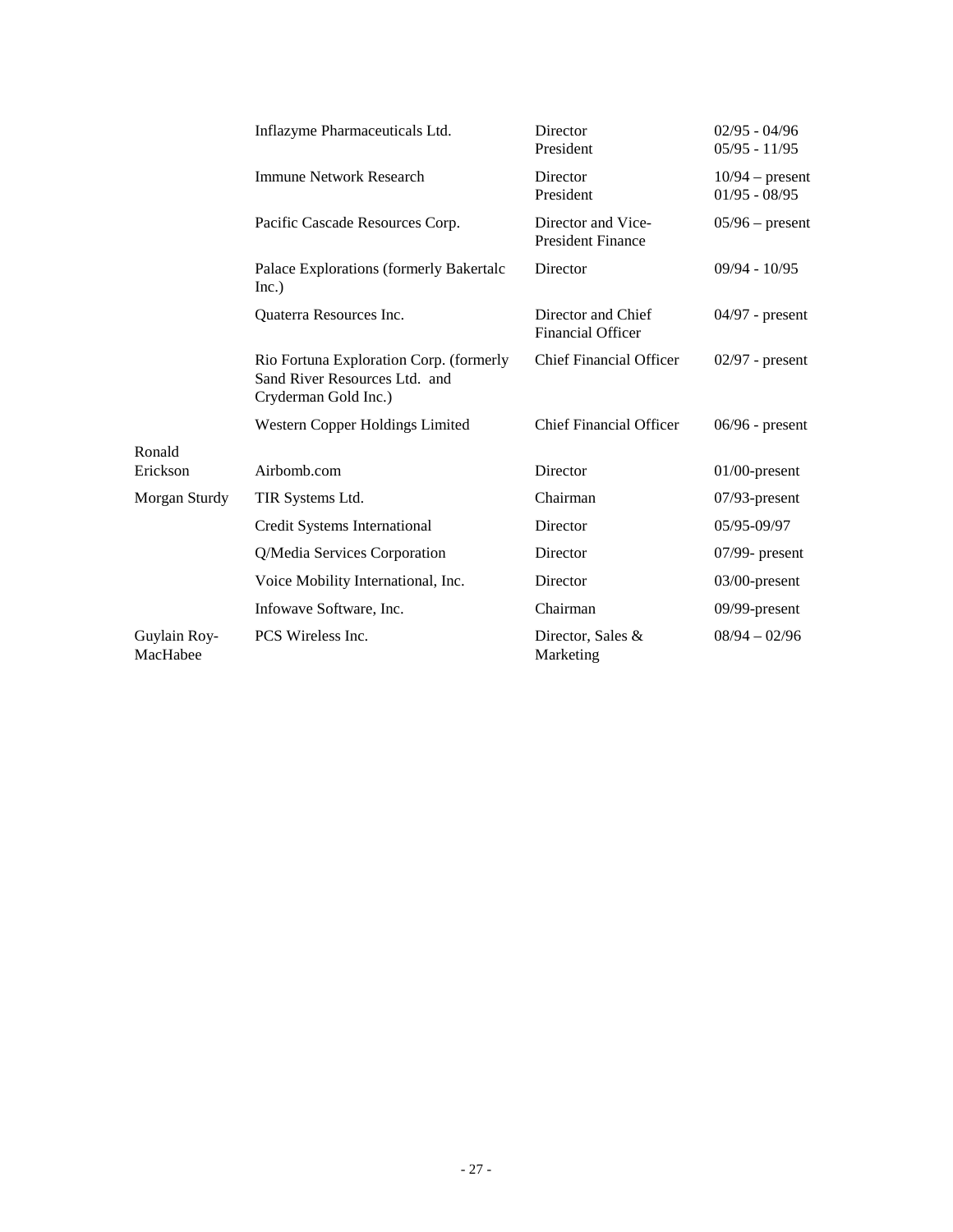# **EXECUTIVE COMPENSATION**

### <span id="page-27-0"></span>*Summary Compensation Table*

The following table sets out all compensation paid to the Company's Chief Executive Officer and the Company's four most highly compensated executive officers other than the Chief Executive Officer (collectively, "Named Officers") during the fiscal periods indicated.

|                                                                                        |                                                  | <b>Annual Compensation</b>                            |                     |                                                   | <b>Long Term</b><br>Compensation                                            |
|----------------------------------------------------------------------------------------|--------------------------------------------------|-------------------------------------------------------|---------------------|---------------------------------------------------|-----------------------------------------------------------------------------|
| <b>Name and Principal</b><br><b>Position</b>                                           | <b>Period</b>                                    | <b>Salary</b><br>$($ \$)                              | <b>Bonus</b><br>\$) | Other<br><b>Annual</b><br>Compensation<br>$($ \$) | <b>Securities</b><br><b>Under</b><br><b>Options</b><br><b>Granted</b><br>#) |
| Derek Spratt<br>President & CEO                                                        | 6 mos. ended<br>02/29/00<br>1999<br>1998<br>1997 | $72,500^{(2)}$<br>$150,000^{(2)}$<br>80,000<br>77,334 | 42,200              | $2,400^{(1)}$<br>$2,400^{(1)}$                    | 300,000<br>120,000<br>567,000<br>91,500                                     |
| William Yu<br><b>Executive Vice President</b><br>and COO <sup>(12)</sup>               | 6 mos. ended<br>02/29/00<br>1999<br>1998<br>1997 | $57,500^{(3)}$<br>$120,000^{(3)}$<br>66,650<br>25,678 |                     | $1,200^{(1)}$<br>$1,000^{(1)}$                    | 175,000<br>75,000<br>350,000<br>150,000                                     |
| Roderick Campbell<br>CFO & Executive V.P.,<br><b>Strategic Business</b><br>Development | 6 mos. ended<br>$02/29/00^{(4)}$<br>1999         | $57,500^{(4)}$<br>$45,000^{(4)}$                      | $30,000^{(4)}$      |                                                   | 300,000                                                                     |
| Deanna McKenzie<br>Executive V.P., Sales                                               | 6 mos. ended<br>$02/29/00^{(5)}$                 | 58,333                                                |                     |                                                   | 200,000                                                                     |
| David Manuel<br>V.P., Development                                                      | 6 mos. ended<br>02/29/00<br>1999                 | $52,917^{(6)}$<br>$60,000^{(6)}$                      | 15,000              |                                                   | 50,000<br>50,000                                                            |
| Guylain Roy-MacHabee<br>V.P., Marketing                                                | 6 mos. ended<br>02/29/00<br>1999                 | $49,147^{(7)}$<br>$99,443^{(7)}$                      |                     |                                                   | 25,000<br>100,000                                                           |
| Don Sutcliffe<br>Former Executive V.P.,<br>Sales and Marketing                         | 1999                                             | 33,334                                                |                     | $180,000^{(8)}$                                   | 650,000                                                                     |
| Brian Rose <sup>(9)</sup><br>V.P., Sales and<br>Marketing                              | 1999<br>1998                                     | 60,912<br>105,568                                     | 42,000              |                                                   |                                                                             |
| Bruce Forde <sup>(10)</sup><br>Executive V.P., and<br>General Manager                  | 1999<br>1998                                     | 66,672<br>149,497                                     | 18,333<br>24,000    | 2,400                                             | 30,000<br>100,000                                                           |
| Tom $\mathrm{Gill}^{(11)}$<br>COO                                                      | 1999<br>1998                                     | 12,090<br>52,505                                      |                     |                                                   |                                                                             |

(1) Represents car allowances.

(2) \$12,500 and \$57,000 of the salary payable in the first half of fiscal 2000 and in fiscal 1999, respectively, was paid in Common Shares.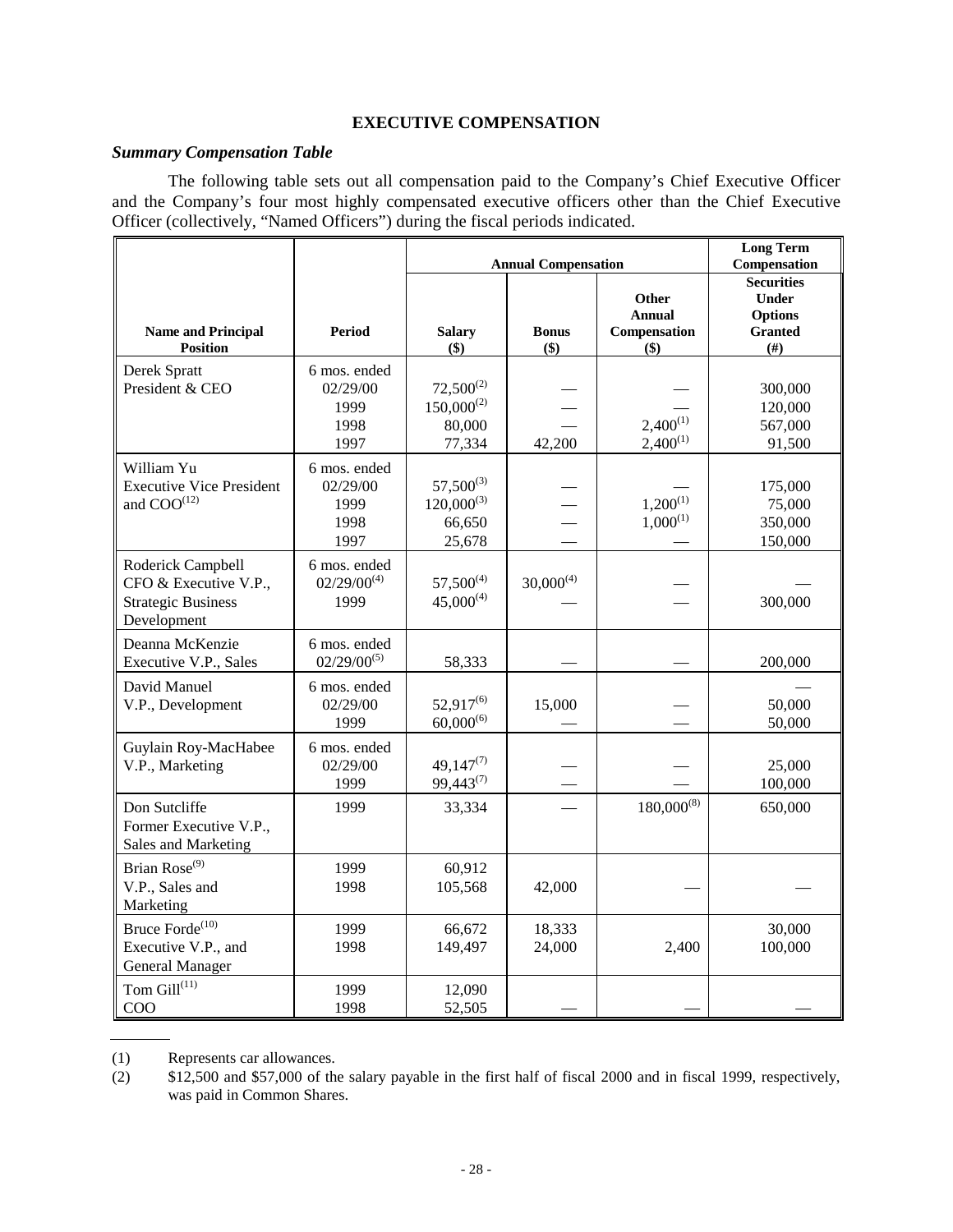- (3) \$12,500 and \$40,000 of the salary payable in the first half of fiscal 2000 and in fiscal 1999, respectively, was paid in Common Shares.
- (4) Mr. Campbell joined the Company on April 1, 1999, and \$12,500 and \$7,500 of the salary payable in the first half of fiscal 2000 and in fiscal 1999, respectively, and the full amount of the \$30,000 bonus was paid in Common Shares.
- (5) Ms. McKenzie joined the Company on November 1, 1999.
- (6) \$10,400 of the salary payable in the first half of fiscal 2000 and in fiscal 1999, respectively, was paid in Common Shares.
- (7) \$4,100 and \$9,400 of the salary payable in the first half of fiscal 2000 and in fiscal 1999, respectively, was paid in Common Shares.
- (8) This amount was paid to Mr. Sutcliffe in connection with the termination of his employment on April 9, 1999, of which \$50,000 was paid in cash and \$130,000 was satisfied by issuing Common Shares.
- (9) Mr. Rose resigned on March 15, 1999.
- (10) Mr. Forde resigned on March 1, 1999.
- (11) Mr. Gill resigned on March 31, 1999.
- (12) Mr. Yu resigned as Executive Vice President and Chief Operating Officer on July 10, 2000.

The following table sets out all stock option grants made to the Named Officers during fiscal year 1999:

| <b>Name</b>       | Number of<br><b>Securities</b><br><b>Under Options</b><br><b>Granted</b><br>$^{(#)}$ | % of Total<br><b>Options</b><br><b>Granted to</b><br><b>Employees in</b><br><b>Financial Year</b> | <b>Exercise or</b><br><b>Base Price</b><br>(\$/Security) | <b>Market</b><br><b>Value</b><br>of Securities<br>Underlying<br><b>Options</b><br>on the Date<br>of Grant<br>( <b>§</b> /Security) | <b>Expiration</b><br><b>Date</b> |
|-------------------|--------------------------------------------------------------------------------------|---------------------------------------------------------------------------------------------------|----------------------------------------------------------|------------------------------------------------------------------------------------------------------------------------------------|----------------------------------|
| Derek Spratt      | 20,000                                                                               | 1.0                                                                                               | 1.20                                                     | 1.22                                                                                                                               | Nov. 19, 2003                    |
|                   | 100,000                                                                              | 4.9                                                                                               | 1.26                                                     | 1.41                                                                                                                               | Mar. 16, 2004                    |
| William Yu        | 75,000                                                                               | 3.7                                                                                               | 1.26                                                     | 1.41                                                                                                                               | Mar. 16, 2004                    |
| Roderick Campbell | 300,000                                                                              | 14.7                                                                                              | 1.26                                                     | 1.55                                                                                                                               | May 10, 2004                     |
| David Manuel      | 50,000                                                                               | 2.5                                                                                               | 1.26                                                     | 1.36                                                                                                                               | Feb. 10, 2004                    |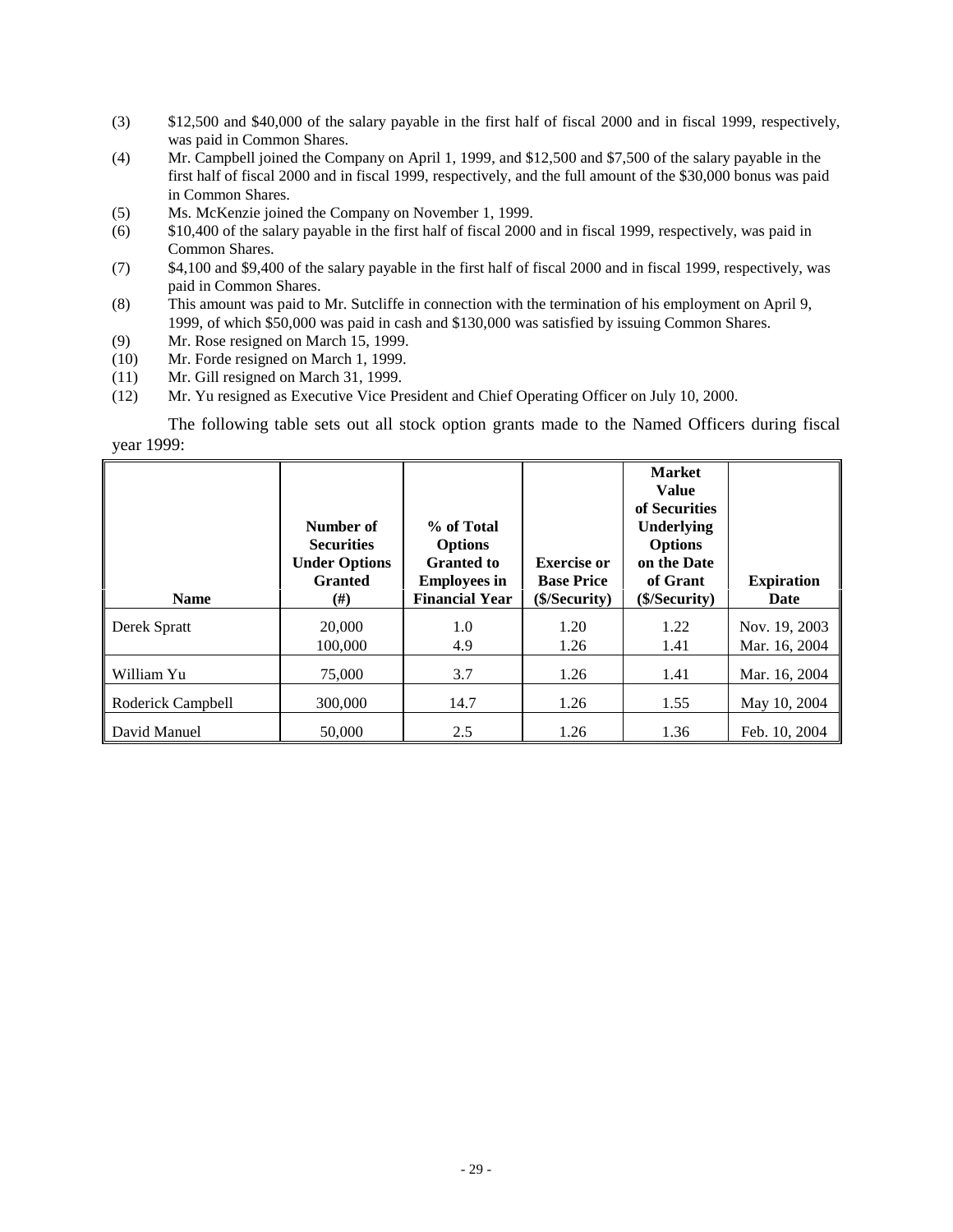| <b>Name</b>          | Number of<br><b>Securities</b><br><b>Under Options</b><br><b>Granted</b><br>(#) | % of Total<br><b>Options</b><br><b>Granted to</b><br><b>Employees in</b><br><b>Period</b> | <b>Exercise or</b><br><b>Base Price</b><br>(\$/Security) | <b>Market Value</b><br>of Securities<br><b>Underlying</b><br><b>Options</b><br>on the Date<br>of Grant<br>(\$/Security) | <b>Expiration</b><br>Date |
|----------------------|---------------------------------------------------------------------------------|-------------------------------------------------------------------------------------------|----------------------------------------------------------|-------------------------------------------------------------------------------------------------------------------------|---------------------------|
| Derek Spratt         | 300,000                                                                         | 28.1                                                                                      | 3.76                                                     | 7.70                                                                                                                    | Feb. 23, 2005             |
| William Yu           | 175,000                                                                         | 16.4                                                                                      | 3.76                                                     | 7.70                                                                                                                    | Feb. 23, 2005             |
| David Manuel         | 50,000                                                                          | 4.7                                                                                       | 1.05                                                     | 1.06                                                                                                                    | Nov. 4, 2004              |
| Guylain Roy-MacHabee | 25,000                                                                          | 2.3                                                                                       | 1.05                                                     | 1.06                                                                                                                    | Nov. 4, 2004              |
| Deanna McKenzie      | 200,000                                                                         | 18.8                                                                                      | 0.91                                                     | 1.00                                                                                                                    | Sept. 1, 2004             |

The following table sets out all stock option grants made to the Named Officers during the six months ended February 29, 2000:

The following table sets out the aggregate stock options exercised by the Named Officers during fiscal 1999 and the aggregate financial year-end value of unexercised stock options:

| <b>Name</b>          | <b>Securities</b><br><b>Acquired</b><br><b>On Exercise</b><br>$^{(#)}$ | <b>Aggregate Value</b><br>Realized on the<br>Date of Exercise<br>$\left( \text{\$}\right)$ | <b>Unexercised</b><br><b>Options at</b><br><b>FY-End</b><br>$^{(#)}$<br>Exercisable/<br>Unexercisable | Value of<br><b>Unexercised</b> in<br>the Money<br><b>Options</b> at<br><b>FY-End</b><br><b>(\$)</b><br>Exercisable/<br>Unexercisable |
|----------------------|------------------------------------------------------------------------|--------------------------------------------------------------------------------------------|-------------------------------------------------------------------------------------------------------|--------------------------------------------------------------------------------------------------------------------------------------|
| Derek Spratt         |                                                                        |                                                                                            | 624,166/237,334                                                                                       | 92,880/0                                                                                                                             |
| William Yu           | 50,000                                                                 | 20,400                                                                                     | 314,166/150,834                                                                                       | 29,600/0                                                                                                                             |
| Rod Campbell         |                                                                        |                                                                                            | 25,000/275,000                                                                                        |                                                                                                                                      |
| David Manuel         |                                                                        |                                                                                            | 10,000/40,000                                                                                         |                                                                                                                                      |
| Guylain Roy-MacHabee |                                                                        |                                                                                            | 66,666/33,334                                                                                         |                                                                                                                                      |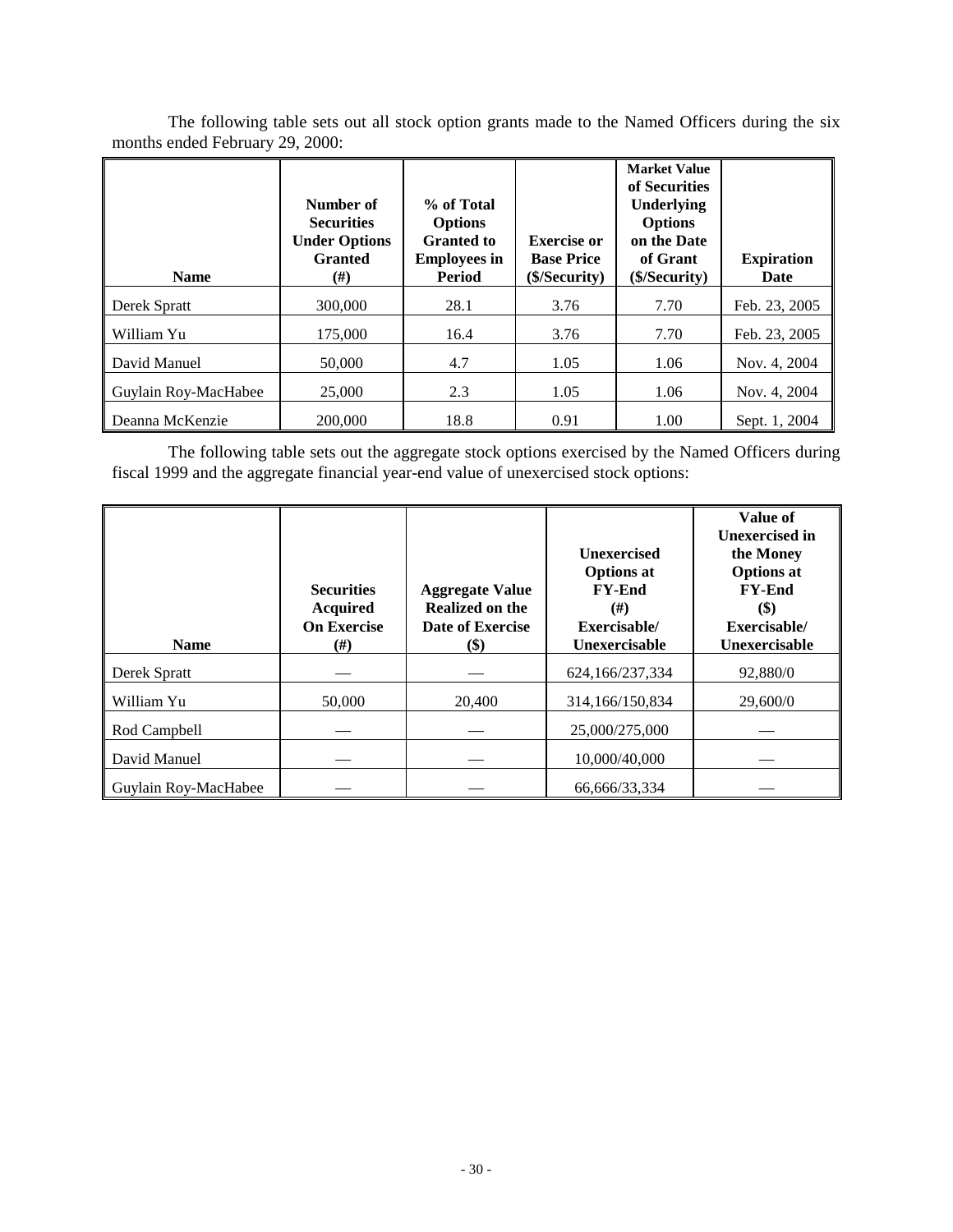<span id="page-30-0"></span>The following table sets out the aggregate stock options exercised by the Named Officers during the six months ended February 29, 2000 and the aggregate value of unexercised stock options as at February 29, 2000:

| <b>Name</b>          | <b>Securities</b><br><b>Acquired</b><br>on Exercise<br>$^{(#)}$ | Aggregate<br><b>Value</b><br><b>Realized</b><br>$\left( \text{\$}\right)$ | <b>Unexercised</b><br><b>Options/SARs at</b><br>02/29/00<br>(# )<br>Exercisable/<br><b>Unexercisable</b> | Value of<br><b>Unexercised in</b><br>the Money<br><b>Options/SARs at</b><br>02/29/00<br>\$)<br>Exercisable/<br>Unexercisable |
|----------------------|-----------------------------------------------------------------|---------------------------------------------------------------------------|----------------------------------------------------------------------------------------------------------|------------------------------------------------------------------------------------------------------------------------------|
| Derek Spratt         |                                                                 |                                                                           | 648,166/513,334                                                                                          | 5,167,333/3,180,472                                                                                                          |
| William Yu           | 247,500                                                         | 542,415                                                                   | 101,666/310,834                                                                                          | 781,478/1,942,272                                                                                                            |
| Rod Campbell         |                                                                 |                                                                           | 75,000/225,000                                                                                           | 573,000/1,719,000                                                                                                            |
| David Manuel         | 1,000                                                           | 2,510                                                                     | 23,166/75,834                                                                                            | 177,653/588,997                                                                                                              |
| Guylain Roy-MacHabee |                                                                 |                                                                           | 102,083/22,917                                                                                           | 786.352/179.898                                                                                                              |
| Deanna McKenzie      |                                                                 |                                                                           | 16,666/183,334                                                                                           | 133.161/1.464.839                                                                                                            |

# *Management Agreements*

The Company has entered into an employment agreement with Mr. Derek Spratt dated May 5, 1998, as amended on January 12, 1999 and June 1, 1999, pursuant to which he will act as the Company's President and Chief Executive Officer. The agreement was initially for a term of two years from February 1, 1998, automatically renewable for a further two year period until February 1, 2002 The agreement provides that Mr. Spratt will receive an annual base salary of \$150,000. Where the Company is unable to pay any portion of the base salary by way of cash, the Company and Mr. Spratt may agree that such portion, net of all applicable statutory or other deductions, may be paid by the Company by way of the issuance of stock options entitling him to acquire common shares in the capital of the Company for an exercise price equal to the fair market value of the common shares at the date of exercise. The Company will provide Mr. Spratt with all necessary cellular phones, portable computers, fax machines and home computers, and upon termination of the employment agreement for any reason, the Company will gift to Mr. Spratt those products. If Mr. Spratt's employment is terminated without cause, the Company will pay him the equivalent of one year of base salary.

The Company has entered into an employment agreement with Mr. Roderick Campbell dated March 16, 1999, as amended on December 1, 1999 pursuant to which he will act as the Company's Chief Financial Officer for a minimum of one year from April 1, 1999. Thereafter, the agreement will continue for an indeterminate period.. Mr. Campbell will receive an annual base annual salary of \$150,000. Where the Company is unable to pay any portion of the base salary by way of cash, the Company and Mr. Campbell may agree that such portion, net of all applicable statutory or other deductions, may be paid by the Company by way of the issuance of stock options entitling him to acquire common shares in the capital of the Company for an exercise price equal to the fair market value of the common shares at the date of exercise. If Mr. Campbell's employment is terminated without cause, the Company will continue to pay his salary for a maximum of 12 months or until he has obtained equivalent employment. The Company agreed to grant Mr. Campbell stock options in respect of 175,000 common shares at a price and on terms in accordance with the rules of the CDNX, all of which have been granted. Upon termination of his employment with the Company without cause, all Mr. Campbell's options will vest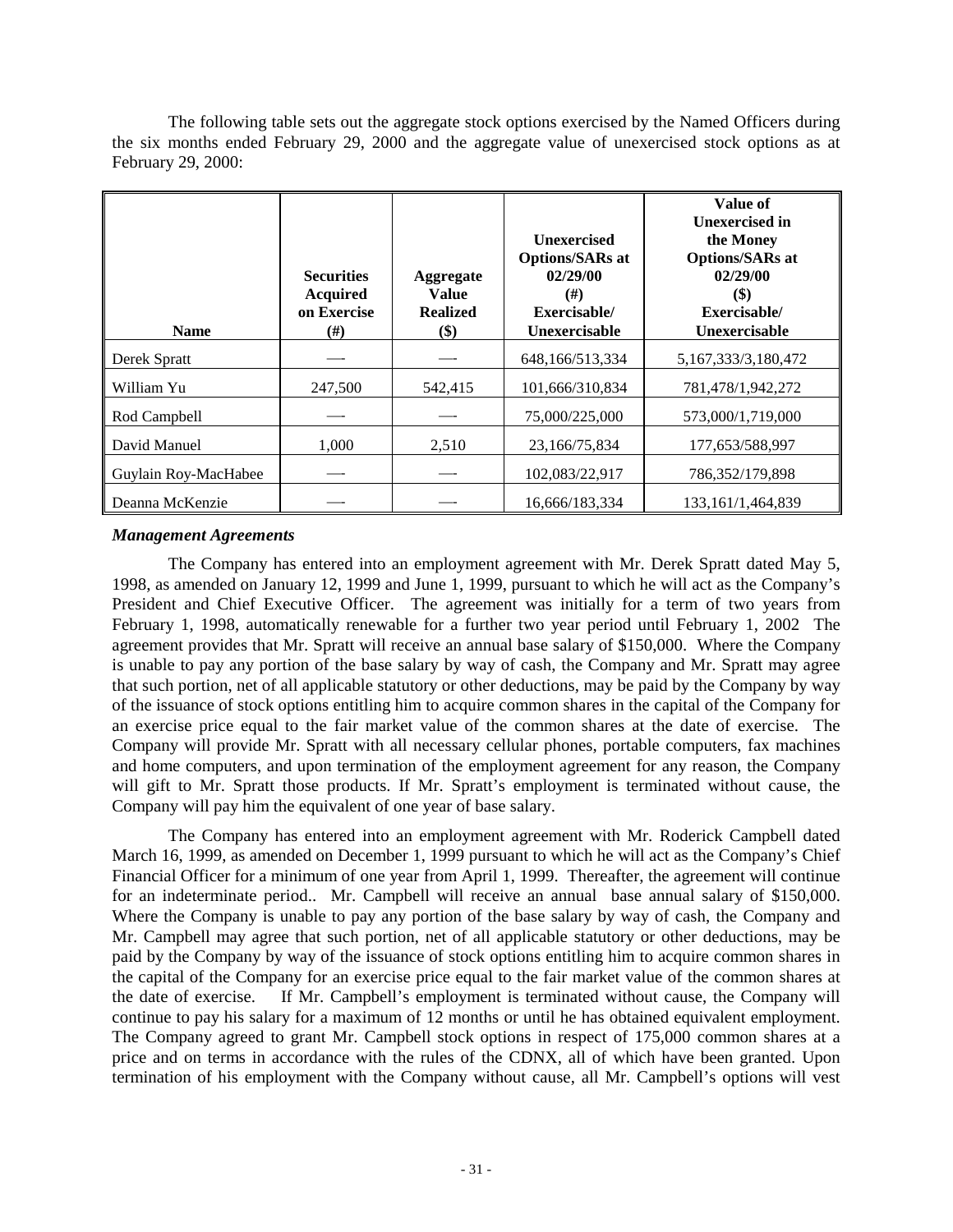<span id="page-31-0"></span>immediately and he will have one year to exercise the options under a mutually agreeable release formula.

The Company has entered into an employment agreement with Ms. Deanna McKenzie dated August 23, 1999, as amended on September 1, 1999 and October 18, 1999, pursuant to which she will act as the Company's Executive Vice President for Sales. She will receive a base salary of \$175,000 as well as a performance bonus of up to \$225,000 per annum. The Company agreed to grant Ms. McKenzie stock options in respect of 200,000 common shares at a price and on terms in accordance with the rules of the CDNX, all of which have been granted. If Ms. McKenzie's employment is terminated without cause, the Company will pay her a lump sum cash amount, which is equal to twelve times her monthly salary.

The Company has entered into an employment agreement with Mr. David Manuel dated June 30, 1999 as amended on December 1, 1999, pursuant to which he will act as the Company's Vice President of Product Development. He will receive an annual base salary of \$110,000. Where the Company is unable to pay any portion of the base salary by way of cash, the Company and Mr. Manuel may agree that such portion, net of all applicable statutory or other deductions, may be paid by the Company by way of the issuance of stock options entitling him to acquire common shares in the capital of the Company for an exercise price equal to the fair market value of the common shares at the date of exercise. He is also entitled to receive a semi-annual bonus payment of \$7,500 based on the achievement of specific objectives. If Mr. Manuel's employment is terminated without cause, the Company will pay him the equivalent of 4 to 12 months' salary (depending on the length of his service with the Company).

The Company has entered into an employment agreement with Mr. MacHabee dated September 1, 1999 as amended on March 1, 2000, pursuant to which he will act as the Company's Vice President of Marketing for an indeterminate period and for a minimum of two years effective September 1, 1999. He will receive a base salary of \$120,000. Where the Company is unable to pay any portion of the base salary by way of cash, the Company and Mr. MacHabee may agree that such portion, net of all applicable statutory or other deductions, may be paid by the Company by way of the issuance of stock options entitling him to acquire common shares in the capital of the Company for an exercise price equal to the fair market value of the common shares at the date of exercise. The Company agreed to grant Mr. MacHabee stock options in respect of 100,000 common shares at a price and on terms in accordance with the rules of the CDNX, all of which have been granted.

# *Compensation of Directors*

The Company has no arrangements pursuant to which directors are compensated by the Company or its subsidiaries for their services in their capacity as directors, or for committee participation, involvement in special assignments or for services as consultant or expert, except as disclosed elsewhere in this prospectus.

During fiscal 1999 and the six months ended February 29, 2000 the Company paid fees to Mr. Robert Gayton, a director of the Company, for various consulting services in the amount of \$3,000 and \$2,000, respectively.

# **BENEFIT AND INCENTIVE PLANS**

#### *Equity Incentive Plan*

The Company's Equity Incentive Plan (the "Plan") reserves a total of 6,076,138 Common Shares for issuance under it. The Plan has two components: a Stock Option Plan (the "Option Plan") and a Share Bonus Plan (the "Bonus Plan"). In addition to the Plan, the Company has also granted compensation options to certain of its officers pursuant to which up to 950,000 Common Shares may be issued. See "Executive Compensation".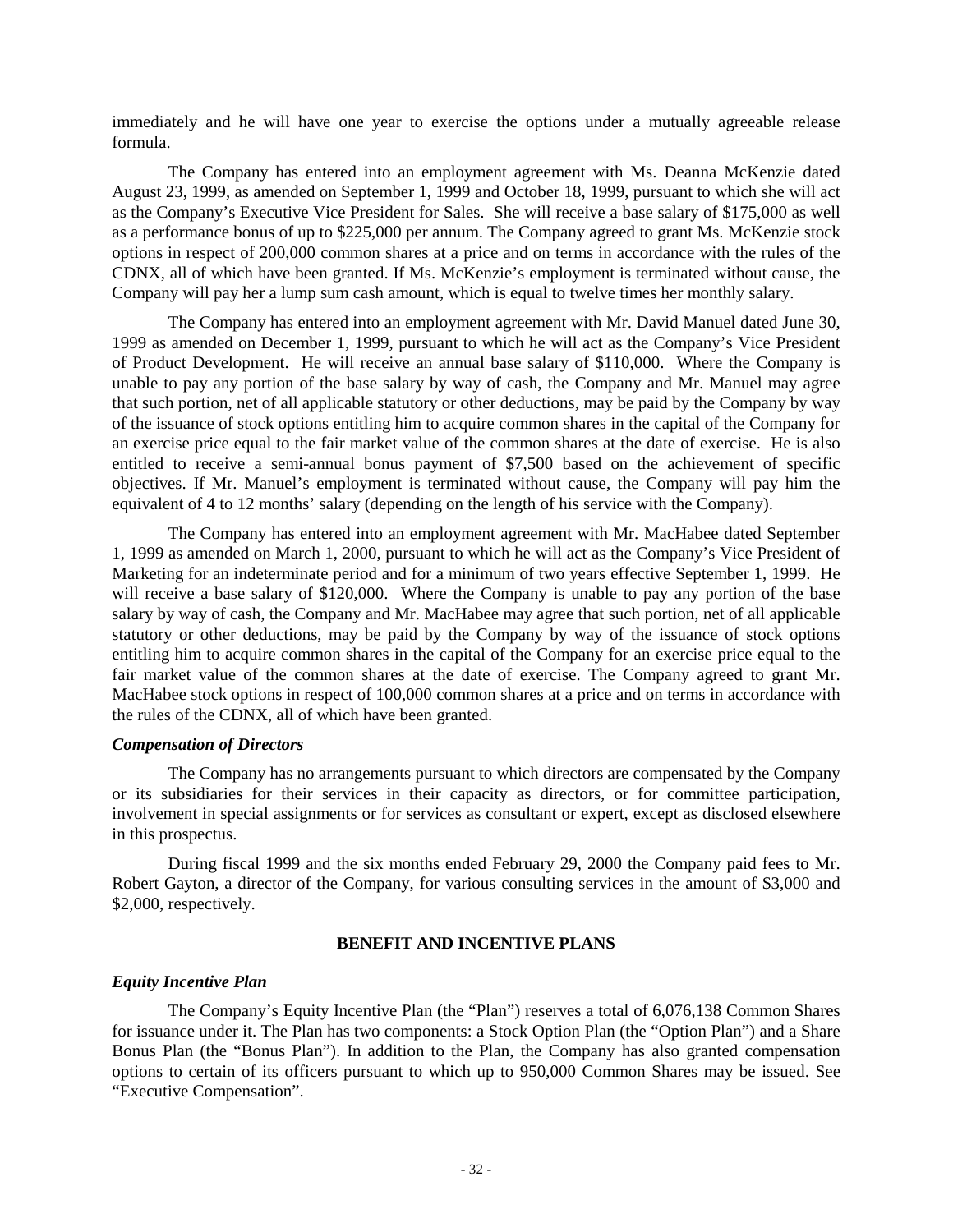#### <span id="page-32-0"></span>*Option Plan*

The Option Plan provides for grants of incentive stock options (the "Options") to directors, officers, employees and consultants of the Company or any entity controlled by the Company. The purpose of the Option Plan is to attract and retain the best available personnel to the Company and to encourage share ownership by directors, officers, employees and consultants of the Company so as to give them a greater personal stake in the Company's success. The Option Plan is administered by the directors of the Company which determines optionees and the terms of options granted, including the exercise price, number of shares subject to the option, and the exercisability thereof.

The terms of options granted under the Option Plan may not exceed ten years. The directors of the Company determine when the Options become vested, provided that vesting shall occur no faster than  $1/12<sup>th</sup>$  quarterly. Options may be exercised only as to vested shares.

The exercise price of stock options granted under the Option Plan must be at least equal to the market price of the underlying shares on the date of grant. Market price is defined as the average price per Common Share for the ten trading days immediately preceding the day on which the CDNX received notice that the directors granted the option.

No option may be transferred by the optionee other than by will or the laws of descent or distribution, and each option may be exercised, during the lifetime of the optionee, only by such optionee. An optionee whose relationship with the Company or any related corporation ceases for any reason (other than death, disability or cause) may exercise options in the 30 day period following such termination (unless such options terminate or expire sooner by their terms). An optionee whose relationship ceases by reason of death or disability may exercise options in the 365 day period following such termination (unless such options terminate or expire sooner by their terms). Options held by an optionee whose relationship is terminated with cause are not exercisable after such termination.

If a change of control occurs, all options will thereupon become fully vested. A change of control is defined as the acquisition by any person or by any person (the "first person") and a person acting jointly in concert with the first person (a "joint actor") (determined in accordance with the Securities Act, whether directly or indirectly, of voting securities of the Company (as defined in the Securities Act), which, when added to all other voting securities of the Company at the time held by such person or by such first person and a joint actor, totals for the first time at least 50% of the outstanding voting securities of the Company, or if less than 50% of the outstanding voting securities of the Company then a sufficient number of votes attached to securities that, if exercised, would serve to elect a majority of the board of directors of the Company.

#### *Bonus Plan*

The Bonus Plan gives the Company's board of directors authority to issue or reserve for issuance, for no cash consideration, to any director, senior officer or employee of the Company or an affiliate of the Company, or to an issuer, all of the voting securities of which are held by a director, senior officer or employee of the Company or an affiliate of the Company, any number of Common Shares as a discretionary bonus subject to such provisos and restrictions as the board may determine. The price at which such Common Shares are issued will be equal to the market price, as that term is defined above under "Option Plan", or the market price less the applicable discount under the private placement rules of the CDNX, provided that if a discount is applied, the Common Shares issued shall be subject to the applicable hold period required by the CDNX.

The aggregate maximum number of Common Shares to be issued pursuant to the Bonus Plan in each calendar quarter will be limited to the lesser of 150,000 Common Shares and such number of Common Shares as have an aggregate value of not more than \$50,000 based on the Market Price as at the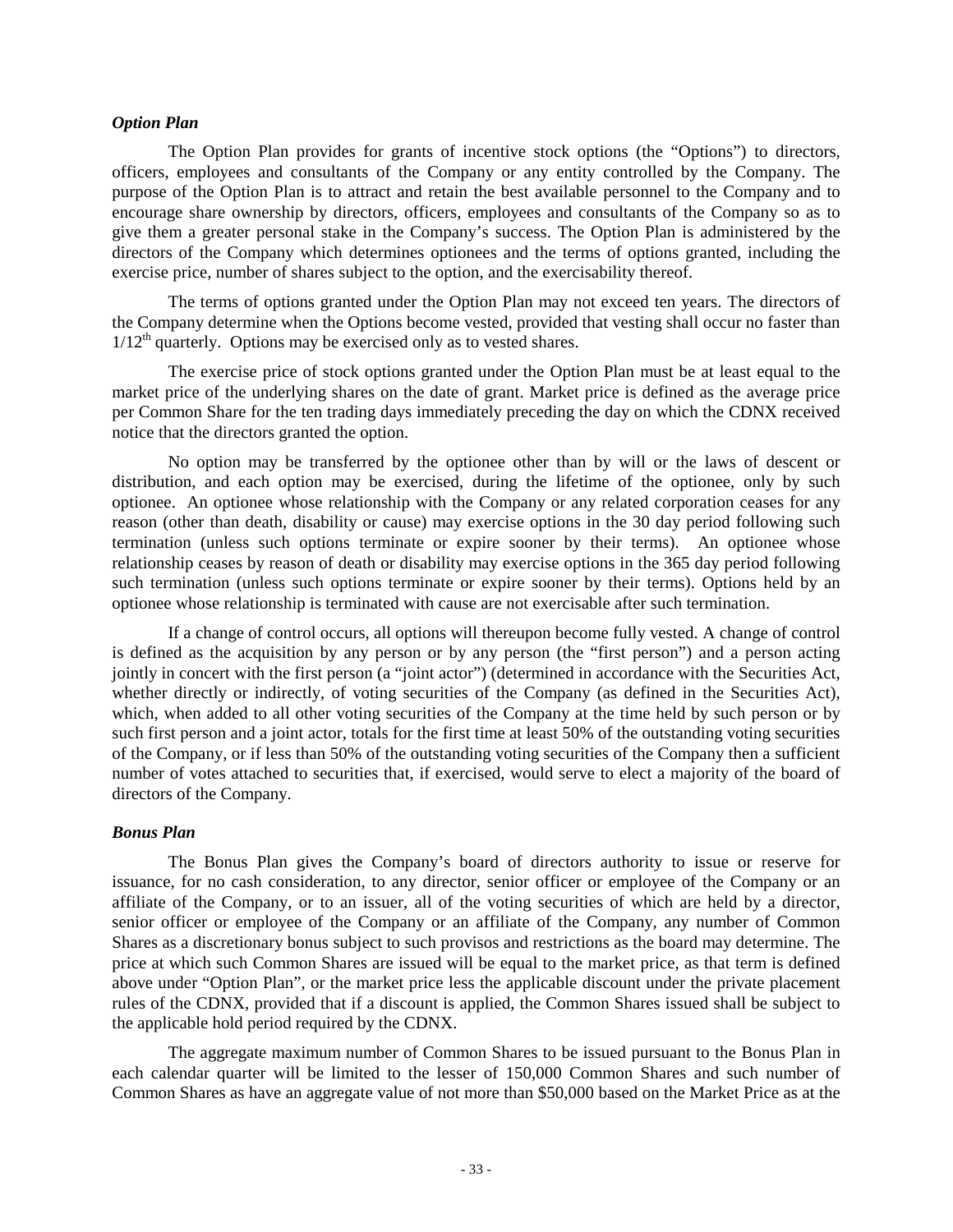<span id="page-33-0"></span>end of that quarter. The number of Common Shares issuable to any one person under the Option Plan and the Bonus Plan may not exceed 5% of the total issued and outstanding share capital of the Company on a non-diluted basis.

### *Compensation Options*

Messrs. Derek Spratt, William Yu, Roderick Campbell and David Manuel have entered into compensation option agreements with the Company pursuant to which the holder is entitled to acquire, once each month and at such time as the holder elects, such number of Common Shares as is equal to the quotient obtained by dividing the amount then due and payable to the holder under his employment agreement, less all applicable deductions, by the closing price of the Common Shares on the CDNX on the day immediately preceding the date of exercise of the compensation option. An aggregate of \$98,169 gross salary payable in fiscal 1999 and in the first half of fiscal 2000 was satisfied through the issuance of 88,665 Common Shares pursuant to compensation options. The Company is no longer satisfying salary obligations through the issuance of Common Shares and it does not anticipate doing so again unless the Company's cash flow or working capital deteriorates materially. See "Executive Compensation – Summary Compensation Table". The CDNX has approved the issuance of the compensation options, provided that the total number of Common Shares issued under such options does not exceed 950,000.

### **SHARE CAPITAL**

The authorized share capital of the Company consists of 110,000,000 shares divided into 100,000,000 Common shares without par value and 10,000,000 Preference shares without par value. As at May 31, 2000, 24,229,167 Common Shares were outstanding.

The holders of Common Shares are entitled to vote at all meetings of shareholders of the Company, to receive dividends if, as and when declared by the directors and, subject to the rights of holders of any shares ranking in priority to or on a parity with the Common Shares, to participate ratably in any distribution of property or assets upon the liquidation, winding-up or other dissolution of the Company. Holders of Common Shares have no preemptive rights and have no rights to convert their Common Shares into any other securities.

The Preference shares may be issued from time to time in one or more series, each series comprising the number of shares, designation, privileges, restrictions and conditions which the Board of Directors of the Company determines by resolution. On the liquidation, dissolution or winding-up of the Company or on any other distribution of assets of the Company among its shareholders for the purpose of winding up its affairs, the Preference shares rank prior to the Common Shares in respect of the repayment of capital and, if applicable, dividends. Except for such rights relating to the election of directors on a default in payment of dividends as may be attached to any series of Preference shares by the Board of Directors of the Company, holders of Preference shares are not entitled to receive notice of, or to attend or vote at any general meeting of the shareholder of the Company.

As at the date of this prospectus, no Preference shares are issued and outstanding, and the Company has no present intention to issue any Preference shares.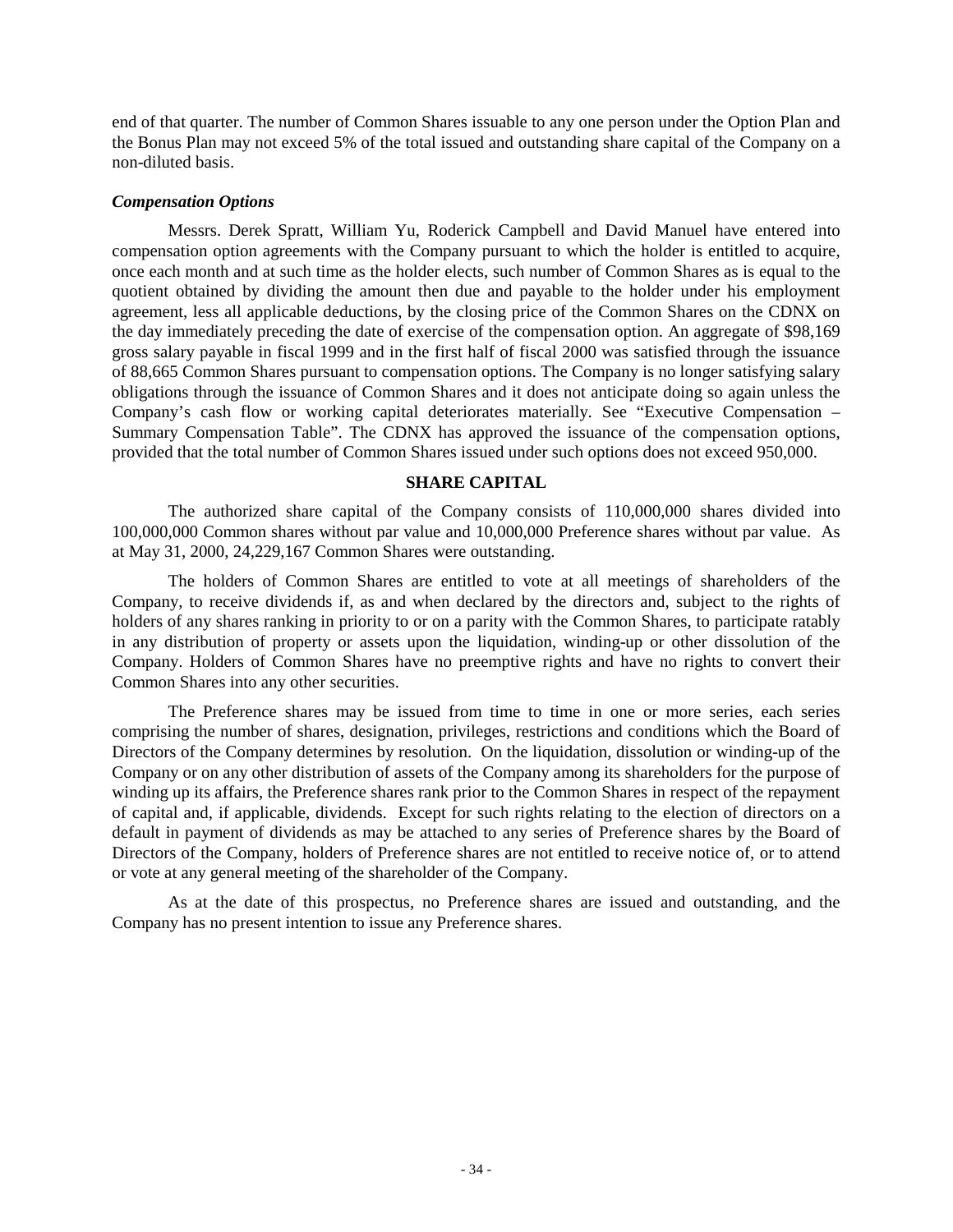#### <span id="page-34-0"></span>*Existing and Proposed Share Capital*

|                                                                             | Number of<br><b>Issued Shares</b> | <b>Price per Share</b> | <b>Total Consideration</b> <sup>(1)</sup> |
|-----------------------------------------------------------------------------|-----------------------------------|------------------------|-------------------------------------------|
|                                                                             | 24, 229, 167                      | N/A                    | \$14,386,890                              |
| Shares to be issued upon exercise<br>of the Special Warrants <sup>(2)</sup> | 3,000,000                         | \$2.00                 | \$6,000,000                               |
| To be issued upon exercise of all<br>outstanding Special Warrants           | 27,229,167                        | N/A                    | \$20,386,890                              |

- (1) All Common Shares were issued for cash or in extinguishment of debts owing by the Company unless otherwise indicated.
- (2) Does not include shares issuable upon exercise of the Warrants or upon exercise of the Agent's Compensation Option.

#### *Options and Other Rights to Purchase Securities*

As of May 31, 2000, 8,959,222 Common Shares were issuable pursuant to outstanding warrants, options and other rights to acquire Common Shares, comprised of 4,159,222 Common Shares issuable pursuant to outstanding options and warrants (other than Special Warrants), 3,000,000 Common Shares issuable pursuant to the Special Warrants, 300,000 Common Shares issuable pursuant to the Agent's Compensation Option and 1,500,000 Common Shares issuable pursuant to the Warrants issuable upon exercise of the Special Warrants.

The following table summarizes the options and warrants outstanding and issuable as at May 31, 2000.

| <b>Name</b> | <b>Shares Issuable</b> | <b>Exercise Price</b> <sup>(1)</sup> | <b>Expiration Date</b> |
|-------------|------------------------|--------------------------------------|------------------------|
|             | 67,000                 | \$0.77                               | 22 June, 2002          |
|             | 270,000                | \$1.20                               | 2 April, 2003          |
|             | 20,000                 | \$1.20                               | 18 November, 2003      |
|             | 100,000                | \$1.26                               | 16 March, 2004         |
|             | 300,000                | \$3.76                               | 23 February, 2005      |
|             | 135,500                | \$1.20                               | 2 April, 2003          |
|             | 75,000                 | \$1.26                               | 16 March, 2004         |
|             | 175,000                | \$3.76                               | 23 February, 2005      |
|             | 200,000                | \$1.20                               | 24 October, 2002       |
|             | 50,000                 | \$1.41                               | 22 December, 2004      |
|             | 25,000                 | \$0.59                               | 15 May, 2002           |
|             | 37,500                 | \$1.26                               | 10 May, 2004           |
|             | 25,000                 | \$3.76                               | 23 February, 2005      |
|             | 30,000                 | \$1.20                               | 26 January, 2003       |
|             | 25,000                 | \$1.05                               | 15 November, 2004      |
|             | 75,000                 | \$3.50                               | April 14, 2005         |
|             | 50,000                 | \$1.26                               | 10 February, 2004      |
|             | 46,833                 | \$1.05                               | November 15, 2004      |
|             | 275,000                | \$1.26                               | 10 May, 2004           |
|             | 166,667                | \$0.91                               | 1 September, 2004      |
|             | 100,000                | \$3.55                               | May 4, 2005            |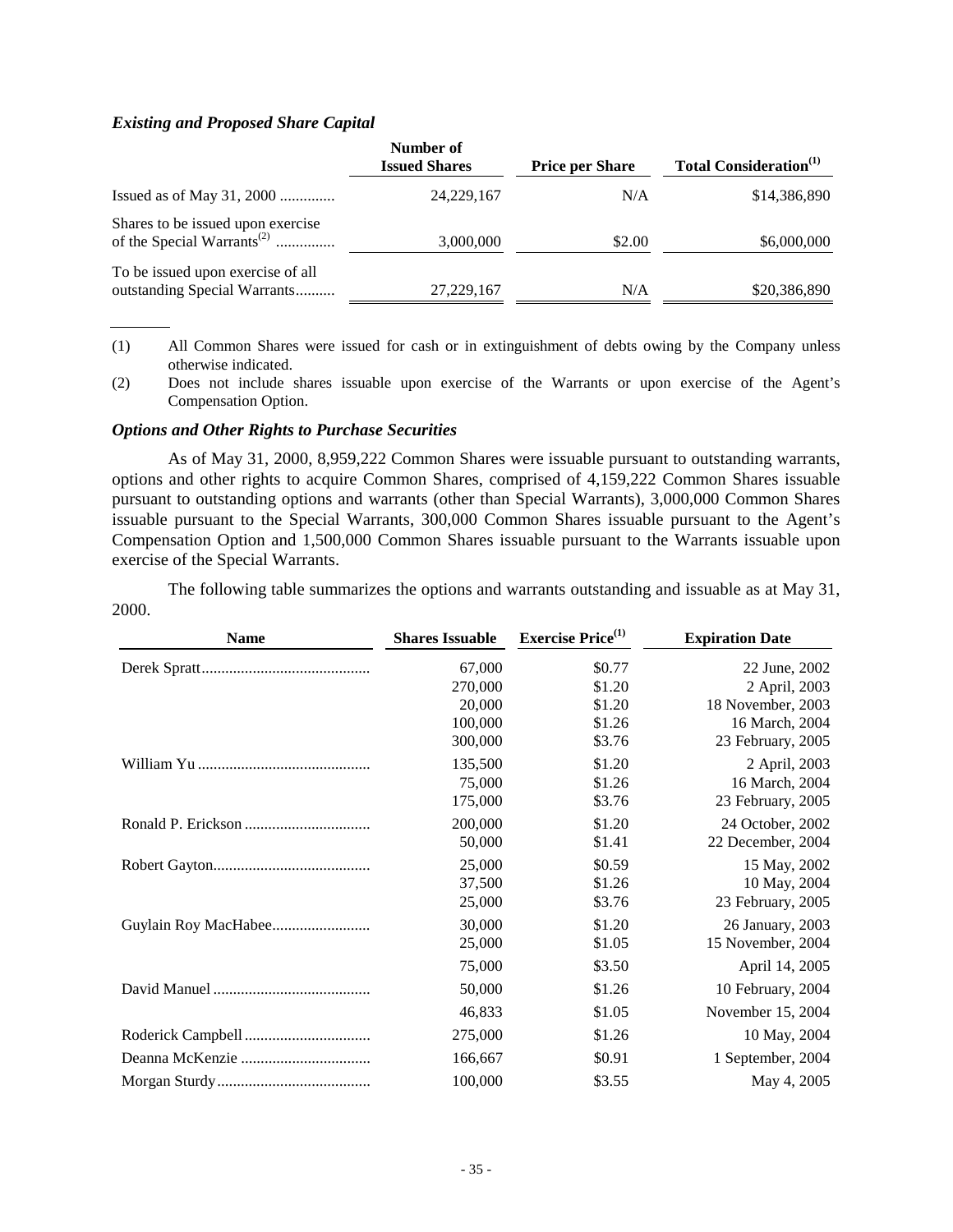<span id="page-35-0"></span>

|                 |                 | 6 November $2000 -$ |
|-----------------|-----------------|---------------------|
|                 | $$1.10-S1.15$   | 10 February, 2001   |
|                 |                 |                     |
|                 |                 |                     |
|                 |                 | 4 March, $2002 -$   |
| 1,190,072       | $$0.59 - $3.76$ | 14 April, 2005      |
| $300,000^{(3)}$ | $$2.00 - $2.30$ | 28 February, 2002   |
|                 |                 |                     |
| 4,500,000       | n/a             | n/a                 |
| 8,959,222       |                 |                     |
|                 | $720,650^{(2)}$ |                     |

(1) There are no assurances that the options or warrants will be exercised in whole or in part.

(2) Denotes warrants acquired pursuant to one or more private placements.

(3) Represents the Agent's Compensation Option. See Note 2 to the distribution table set out on the face page of this prospectus.

# *Fully Diluted Share Capital*

|                                                         | <b>Number of Shares</b> | <b>Percentage of Total</b> |
|---------------------------------------------------------|-------------------------|----------------------------|
|                                                         | 24.229.167              | 73.0%                      |
| Securities reserved for future issue as of May 31, 2000 | 8.959.222               | 27.0%                      |
| Total                                                   | 33,188,389              | 100\%                      |

# *Principal Holders of Voting Securities*

No person is known by the Company to have direct or indirect beneficial ownership of, control or direction over, or a combination of direct or indirect beneficial ownership of and control or direction over voting securities of the Company that constitute more than 10% of any class of such securities.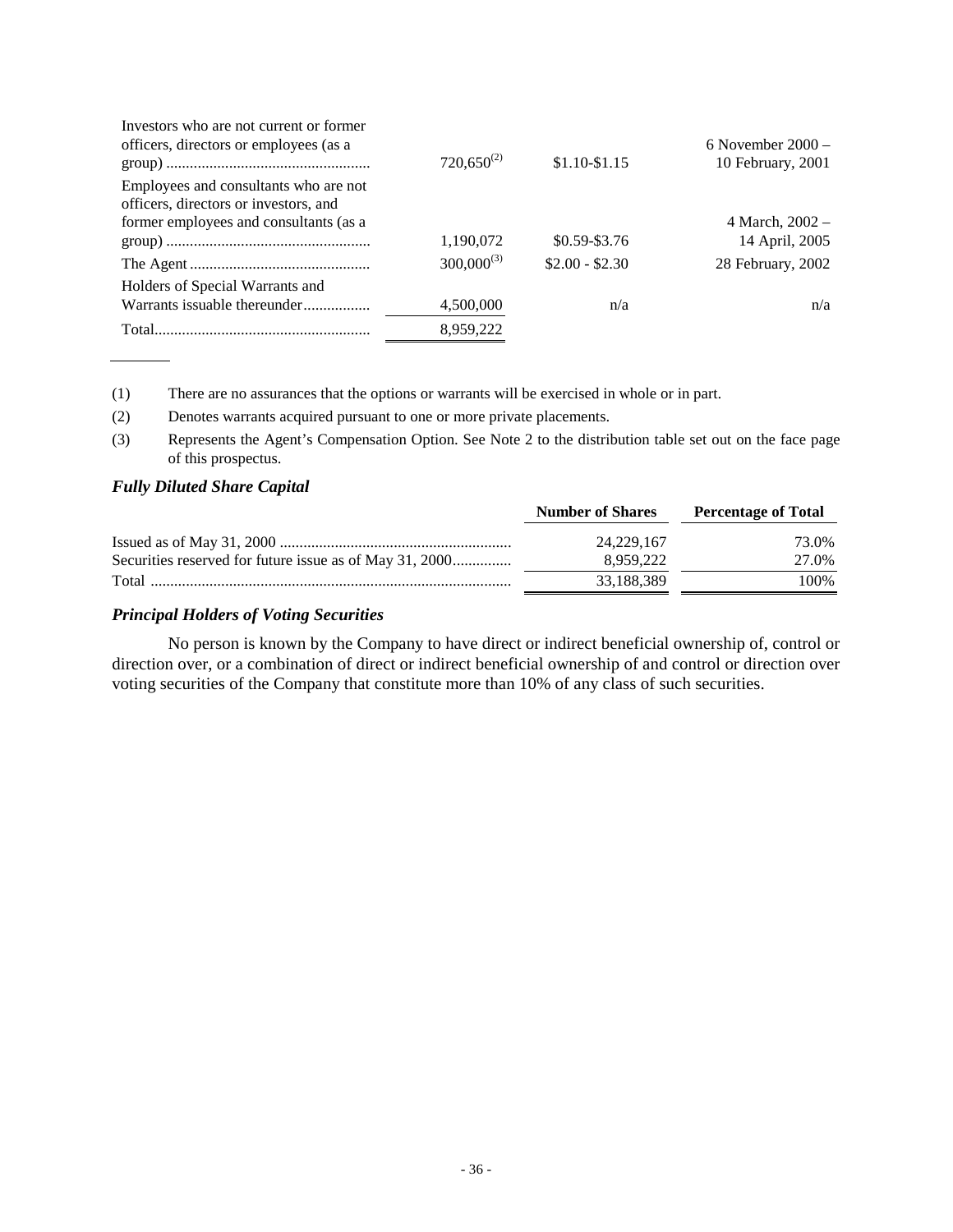# **PRIOR SALES AND TRADING INFORMATION**

<span id="page-36-0"></span>The Company issued an aggregate of 5,173,231 Common Shares during the 12 months ended May 31, 2000, as follows:

| <b>Number of Shares</b> | <b>Price per Share</b> |
|-------------------------|------------------------|
|                         |                        |
| 200,000                 | \$0.40                 |
| 170,920                 | \$0.50                 |
| 222,000                 | \$0.59                 |
| 553,149                 | \$0.63                 |
| 390,000                 | \$0.66                 |
| 70,000                  | \$0.74                 |
| 200,000                 | \$0.77                 |
| 363,342                 | \$0.91                 |
| 902,000                 | \$1.00                 |
| 11,389                  | \$1.01                 |
| 70,806                  | \$1.05                 |
| 625,000                 | \$1.10                 |
| 41,850                  | \$1.15                 |
| 775,147                 | \$1.20                 |
| 10,400                  | \$1.21                 |
| 172,500                 | \$1.26                 |
| 30,000                  | \$1.30                 |
| 3,358                   | \$1.40                 |
| 8,709                   | \$1.55                 |
| 3,666                   | \$1.59                 |
| 348,995                 | \$1.75                 |
| Total<br>5,173,231      |                        |

The closing price of the Common Shares on Feb 29, 2000 was \$8.90. The following table sets out the high and low prices for board lot trades and the volume of trades of Common Shares as reported by the CDNX for the periods indicated:

| Period                         | <b>High</b> | Low    | Volume     |
|--------------------------------|-------------|--------|------------|
| June $26 -$ June 30 2000       | \$3.25      | \$3.10 | 301,871    |
| June 19 – June 23 2000         | \$3.54      | \$3.39 | 219,400    |
| June $12 -$ June $16\,2000$    | \$3.72      | \$3.57 | 175,375    |
| June $5 -$ June $9\,2000$      | \$3.82      | \$3.54 | 321,297    |
| May 29 – June 2 2000           | \$3.68      | \$3.41 | 558,730    |
| May 22 – May 26 2000           | \$3.72      | \$3.44 | 436,515    |
| May 2000                       | \$4.57      | \$2.80 | 2,493,348  |
| April 2000                     | \$6.50      | \$2.95 | 3,391,377  |
| March 2000                     | \$9.70      | \$4.15 | 7,451,348  |
| February 2000                  | \$9.25      | \$1.50 | 20,403,431 |
| January 2000                   | \$1.86      | \$1.30 | 2,406,690  |
| December 1999                  | \$1.76      | \$1.00 | 1,794,900  |
| Sept 1 – Nov 30 1999           | \$1.15      | \$0.90 | 621,567    |
| June $1 - \text{Aug } 31$ 1999 | \$1.37      | \$0.88 | 608,867    |
| March 1 – May 31 1999          | \$1.96      | \$1.26 | 1,280,267  |
| Dec 1 1998 – Feb 28 1999       | \$1.38      | \$1.03 | 716,868    |
| Sept 1 – Nov 30 1998           | \$1.40      | \$0.73 | 767,586    |
| June 1– Aug 31 1998            | \$2.35      | \$1.52 | 836,967    |
| March 1 – May 31 1998          | \$3.23      | \$1.62 | 4,334,025  |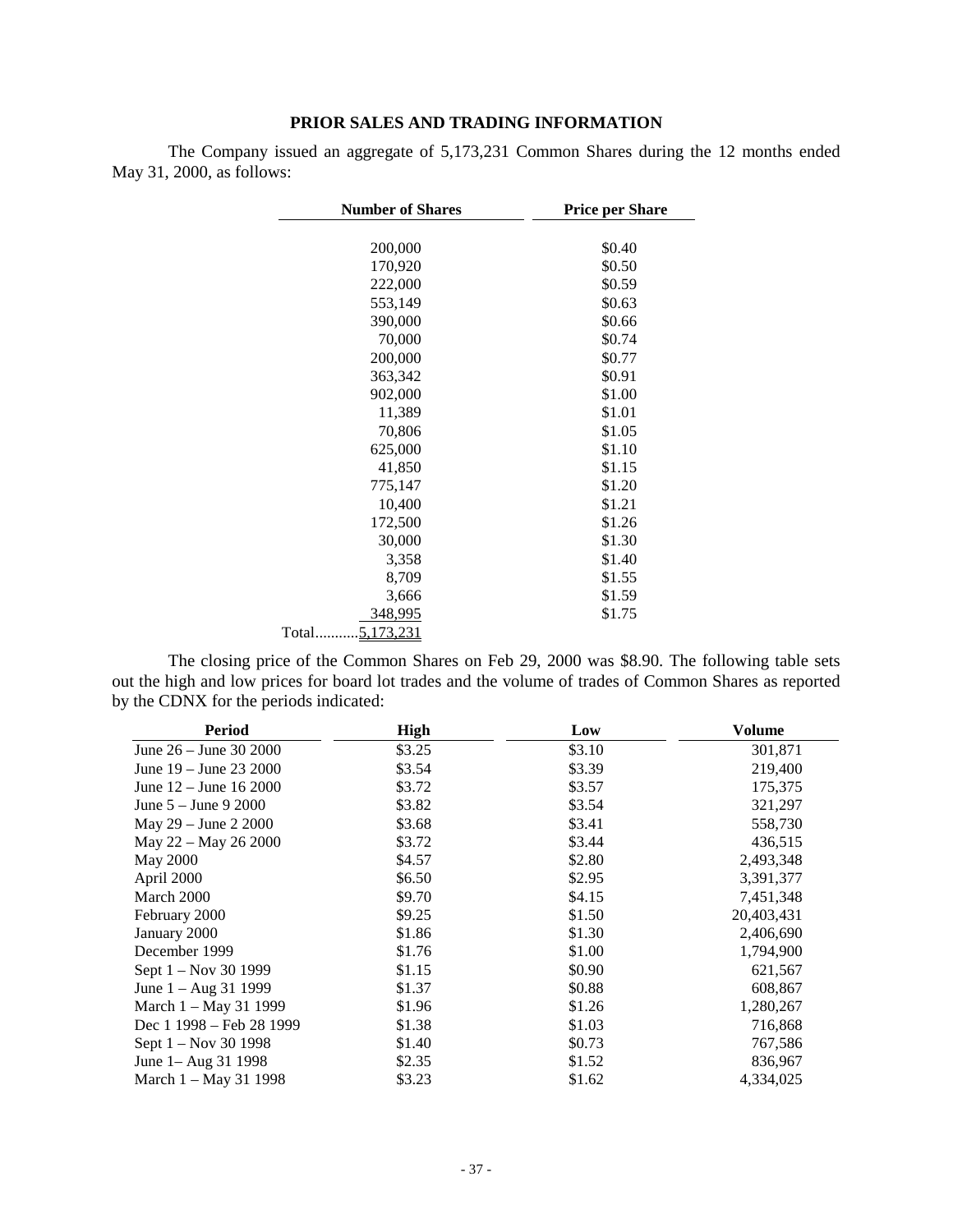#### **DIVIDENDS AND DIVIDEND POLICY**

<span id="page-37-0"></span>The Company has never paid any dividends. The Company intends for the foreseeable future to retain any future earnings for use in its business, and accordingly it does not expect to pay any cash dividends.

# **RISK FACTORS**

An investment in the Company's securities is speculative in nature and involves a high degree of risk. In addition to the other information contained in this prospectus, prospective investors should carefully consider the following factors in evaluating the Company and its business before purchasing the securities described herein. No investment in these securities should be made by any person who is not in a position to lose the entire amount of such investment.

#### *Limited Operating History*

The Company has a limited operating history, and there can be no assurance that the Company's revenue will continue to grow. As at February 29, 2000, the Company had an accumulated deficit of \$10,911,194. The Company's prospects must be considered in the context of its early stage of development, the risks and uncertainties it faces and the inability of the Company to accurately predict its operating results and the results of product development and sales and marketing initiatives. The Company expects to experience operating losses for the foreseeable future, and there can be no assurance that implementation of the Company's strategies will result in the Company becoming profitable.

### *Dependence on Market Acceptance of Windows CE*

Windows CE is one of many operating systems developed for the Internet-enabled computing devices market and the extent of its future acceptance is uncertain. Because the majority of the Company's revenue to date has been generated by software products and services dependent on the Windows CE operating system, if the market for Windows CE fails to develop fully or develops more slowly than the Company expects, the Company's business and operating results will be significantly harmed. Market acceptance of Windows CE will depend on many factors, including:

- Microsoft's development and support of the Windows CE market. As the developer and primary promoter of Windows CE, if Microsoft were to decide to discontinue or lessen its support of the Windows CE operating system, potential customers could select competing operating systems, which would reduce the demand for the Company's Windows CE-based software products and services. In addition, Microsoft has developed a version of its Windows NT operating system for Internet-enabled computing devices and could decide to shift its support to this operating system to the detriment of Windows CE;
- the ability of the Windows CE operating system to compete against existing and emerging operating systems for the Internet-enabled computing devices market including: VxWorks from WindRiver Systems Inc., pSOS from Integrated Systems, Inc., VRTX from Mentor Graphics Corporation, JavaOS from Sun Microsystems, Inc. and LINUX. In particular, in the market for palm-size devices, Windows CE faces intense competition from PalmOS used on 3Com Corporation's Palm devices and to date has had limited success in this market. In the market for cellular phones, Windows CE faces intense competition from the EPOC operating system from Symbian, a joint venture between several of the largest manufacturers of cellular phones, which recently announced it has agreed to discuss cross-licensing its technology with the Palm Computing unit of 3Com. Windows CE may be unsuccessful in capturing a significant share of these two segments of the Internet-enabled computing devices market, or in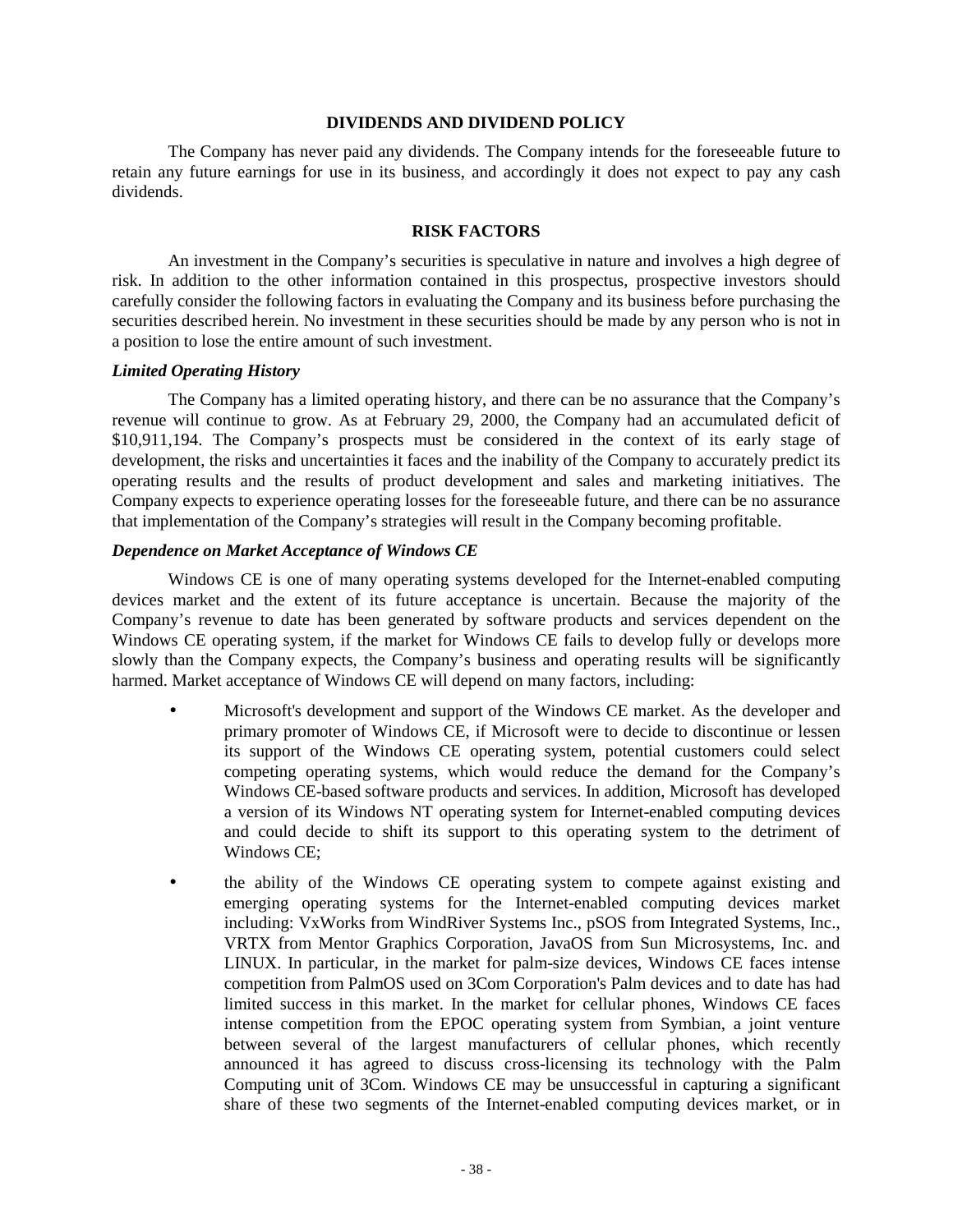maintaining its market share in those other segments of the Internet-enabled computing devices market on which the Company's business currently focuses;

- the acceptance by original equipment manufacturers and consumers of the mix of features and functions offered by Windows CE; and
- the willingness of software developers to continue to develop and expand the applications that run on Windows CE. To the extent that software developers write applications for competing operating systems that are more attractive to Internet-enabled computing devices end users than those available on Windows CE, potential purchasers could select competing operating systems over Windows CE.

# *Dependence on Market Acceptance of Internet-enabled Computing Devices*

The market for Internet-enabled computing devices is emerging and the potential size of this market and the timing of its development are not known. As a result, the Company's profit potential is uncertain and the Company's revenue may not grow as fast as the Company anticipates, if at all. The Company is dependent upon the broad acceptance by businesses and consumers of a wide variety of Windows CE-based Internet-enabled computing devices, which will depend on many factors, including:

- the development of content and applications for Internet-enabled computing devices;
- the willingness of large numbers of businesses and consumers to use devices such as handheld and palm-size PCs and handheld industrial data collectors to perform functions currently carried out manually or by traditional PCs, including inputing and sharing data, communicating among users and connecting to the Internet; and
- the evolution of industry standards that facilitate the distribution of content over the Internet to these devices via wired and wireless telecommunications systems, satellite or cable.

# *Microsoft May Become a Competitor*

As the developer of Windows CE, Microsoft could add features to its operating system that directly compete with the software products and services the Company provides. The ability of the Company's customers or potential customers to obtain software products and services directly from Microsoft that compete with the Company's software products and services could harm the Company's business.

# *Delays by Microsoft in releasing new versions of Windows CE may adversely affect the Company*

Unanticipated delays in Microsoft's delivery schedule for new versions of its Windows CE operating system could cause the Company to delay its product introductions and impede the Company's ability to complete customer projects on a timely basis. These delays or announcements by Microsoft could also cause the Company's customers to delay or cancel their project development activities or product introductions. Any resulting delays in, or cancellations of, the Company's planned product introductions or in the Company's ability to commence or complete customer projects may adversely affect the Company's revenue and could cause the Company's quarterly operating results to fluctuate.

# *Competition*

Because of intense market competition, the Company may not succeed. Most of the Company's competitors have longer operating histories, stronger brand names and significantly greater financial, technical, marketing and other resources than the Company. Competitors may also have existing relationships with many of the Company's prospective customers, and prospective original equipment manufacturer customers may be developing products for their own use that are comparable to the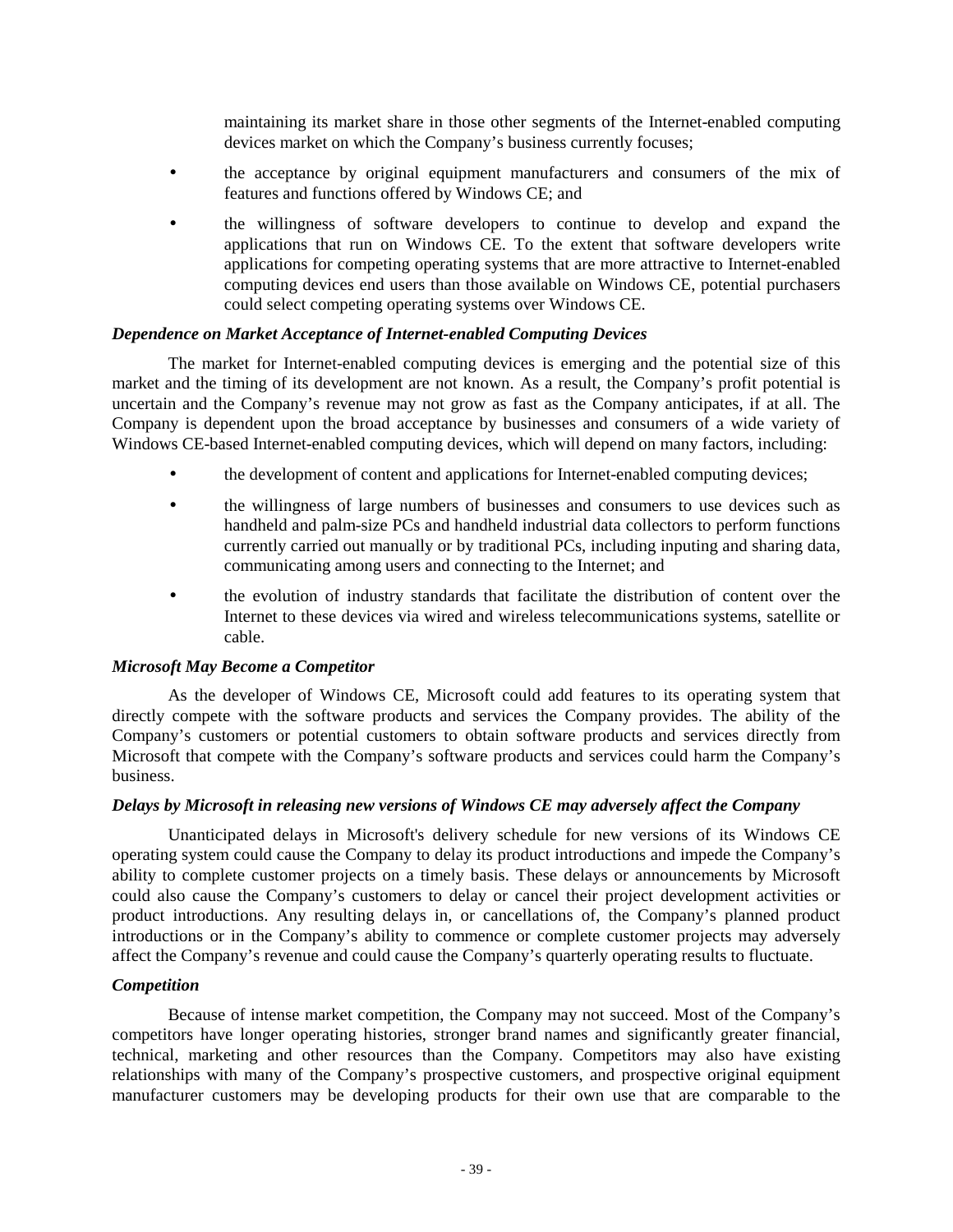Company's products. In addition, the Company expects competition to persist and intensify in the future, which could adversely affect the Company's ability to increase sales. In the future, the Company may experience competition from Microsoft, if it incorporates into its products functionality similar to that provided by the Company's products.

# *Additional Financing*

As the Company is expected to experience negative cash flow for the foreseeable future, working capital will be depleted, and the Company will probably have to seek additional financing. If adequate funds are not available when required or on acceptable terms, the Company may be required to delay, scale back or terminate its product development activities and sales and marketing efforts, and may be unable to continue operations. Any equity offering will result in dilution to the ownership interests of shareholders and may result in dilution of the value of such interests.

# *Product Development and Technological Change*

The market for the Company's products is characterized by rapidly changing technology, evolving industry standards and frequent new product introductions. To be successful, the Company will need to enhance existing products and to introduce new products and features in response to changing standards, customer requirements, and technological innovations by others. There can be no assurance that the Company will be successful in doing this in a timely manner or at all.

The software industry is characterized by a continuous flow of improved products which render existing products obsolete. There can be no assurance that products or technologies developed by others will not render the Company's products obsolete.

# *Lengthy Sales Cycle*

The typical sales cycle of the Company's integrated solutions is lengthy, generally between 6 to 24 months, unpredictable, and involves significant investment decisions by prospective customers, as well as education of those customers regarding the use and the benefits of the Company's products and services. The purchase of the Company's products and services is often delayed while prospective customers conduct lengthy internal reviews and obtain capital expenditure approvals. Even after deciding to purchase the Company's products or services, the Company's customers tend, in some cases, to deploy the products slowly and deliberately depending on a variety of factors, including the skill level of the customer and the status of its own technology with which the Company's products are to integrate. As a result, the Company's quarterly financial results may vary significantly.

# *Sales and Marketing and Strategic Alliances*

If the Company is to become successful, it must expand its sales and distribution channels and its marketing and technology alliances. The Company has recently expanded its sales force and plans to recruit additional sales personnel. New sales personnel will require training and take time to achieve full productivity, and there is strong competition for qualified sales personnel in the Company's business. There is no assurance the Company will be able to reach agreements with additional alliance or distribution partners on a timely basis or at all, or that these partners will devote sufficient resources to advancing the Company's interests.

The Company's strategic alliances with operating system vendors, semiconductor manufacturers and systems integrators are a key part of the Company's overall business strategy. The Company cannot, however, be certain that it will be successful in developing new strategic relationships or that the Company's strategic partners will view such relationships as significant to their own business or that they will continue their commitment to the Company in the future. The Company's business, results of operation, financial condition and stock price may be materially adversely affected if any strategic partner discontinues its relationship with the Company for any reason. Additionally, the Company relies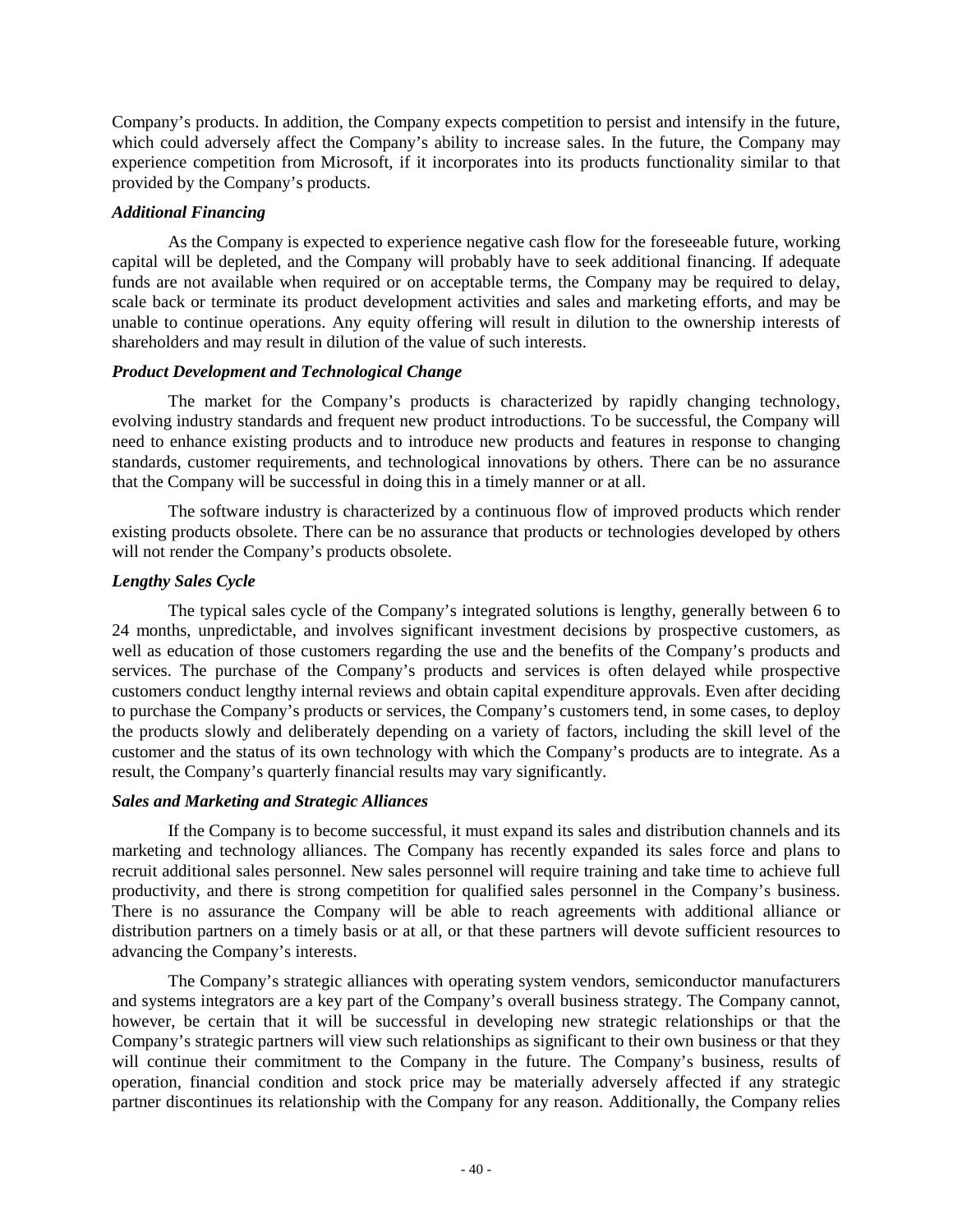on the voluntary efforts of its strategic partners rather than compliance with contractual obligations, and there are no minimum performance requirements. Therefore, the Company cannot be certain that these relationships will be successful.

# *Management of Growth*

The Company's recent growth has strained, and the Company expects any future growth will continue to strain, the Company's management systems and resources. This could hinder the Company's ability to continue to grow in the future and meet demand for its products and services.

The Company may not be able to install management information and control systems in an efficient and timely manner, and the Company's current or planned personnel, systems, procedures and controls may not be adequate to support the Company's future operations. Competition for qualified personnel is extremely intense and characterized by increasing salaries, the effect of which may be to increase operating expenses or hinder the Company's ability to recruit suitable personnel.

# *Dependence on Management*

The Company's future success depends on the ability of the Company's management to operate effectively, both individually and as a group. If the Company were to lose the services of any management employees, the Company may encounter difficulties finding qualified replacement personnel and integrating them into the management group. In addition, two of the Company's six key management personnel have joined the Company within the last 12 months. Thus, the effectiveness of the Company's management team is unproven.

# *Potential Fluctuations in Quarterly Results*

The Company's quarterly operating results may vary significantly depending on factors such as the timing of new product introductions and changes in pricing policies by the Company and its competitors, market acceptance of new and enhanced versions of the Company's products and the timing of significant orders. Because the Company's operating expenses are based on anticipated revenues and a high percentage of the Company's expenses are relatively fixed in the short term, variations in the timing of recognition of revenues can cause significant fluctuations in operating results from quarter to quarter and may result in unanticipated quarterly earnings shortfalls or losses. The market price of the Company's Common Shares may be highly volatile in response to such quarterly fluctuations.

# *Foreign Exchange Risk*

A substantial portion of the Company's sales are denominated in United States dollars and are made to United States-based customers. Because the Company's operations are based in Canada, the Company is exposed to risks associated with fluctuations in the exchange rate between the United States dollar and the Canadian dollar. If the Canadian dollar rises relative to the United States dollar, the Company's operating results may be adversely impacted. To date, the Company has not entered into any transactions to hedge against gains or losses from foreign exchange fluctuations.

# *Intellectual Property Protection*

The Company's ability to compete may be affected by its ability to protect its intellectual property. It relies primarily on a combination of copyright, trademark and trade secret laws, confidentiality procedures and contractual provisions to protect its intellectual property. While the Company believes that its products and technologies are adequately protected against infringement, there can be no assurance of effective protection. Monitoring and identifying unauthorized use of the Company's technology is difficult, and the prohibitive cost of litigation may impair the Company's ability to prosecute any infringement. The commercial success of the Company will also depend upon its products not infringing any intellectual property rights of others and upon no claims for infringement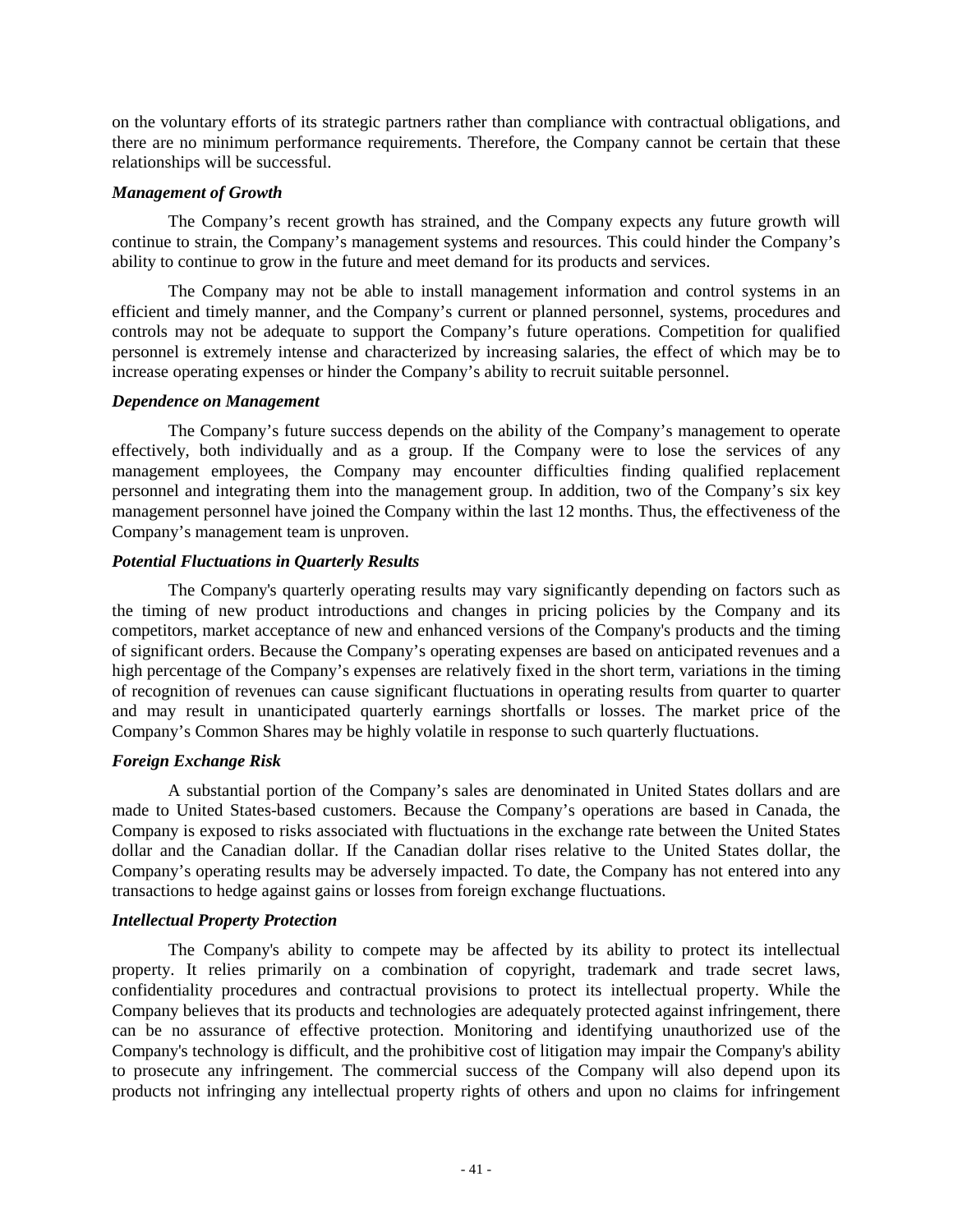<span id="page-41-0"></span>being made against the Company. The Company believes that it is not infringing any intellectual property rights of third parties, but there can be no assurance that such infringement will not occur. An infringement claim against the Company by a third party, even if it is invalid, could have a material adverse effect on the Company because of the cost of defending against such a claim.

# *Product Liability*

The Company's license agreements with its customers typically contain provisions designed to limit the Company's exposure to potential product liability claims. There can be no assurance that such provisions will protect the Company from such claims. The Company does not maintain product liability insurance. A successful product liability claim brought against the Company could have a material adverse effect upon the Company's business, results of operations and prospects.

# *Stock Price Volatility*

The market price for the Common Shares fluctuates significantly, and these fluctuations tend to be exaggerated if the trading volume is low. The market price of the Common Shares may rise or fall in response to announcements of technological or competitive developments, acquisitions or strategic alliances by the Company or its competitors and the gain or loss by the Company of significant orders or broad market fluctuations.

# *Outstanding Rights to Acquire Common Shares*

As at May 31, 2000, the Company had outstanding stock options and warrants (including Special Warrants, the Agent's Compensation Option and Warrants) to purchase an aggregate of 8,959,222 Common Shares at prices ranging from \$0.59 per share to \$3.76 per share. See "Share Capital - Options and Other Rights to Purchase Securities". To the extent that outstanding options or warrants are exercised, dilution to the interests of the Company's shareholders will occur.

# **DETAILS OF THE OFFERING**

On February 29, 2000 the Company completed a private placement of 3,000,000 Special Warrants at a price per Special Warrant of \$2.00 pursuant to an agreement (the "Agency Agreement") dated February 14, 2000 between the Company and the Agent. Pursuant to the Agency Agreement, the Company paid the Agent a commission of 7% of the gross proceeds from the sale of Special Warrants and issued to the Agent the Agent's Warrants. The Agent's Warrants entitle the Agent to acquire at any time prior to the Expiry Time, without additional consideration, the Agent's Compensation Option, which, in turn, will entitle the Agent to purchase 300,000 Units, at a price per Unit of \$2.00 until February 28, 2001 and thereafter at a price per Unit of \$2.30 until February 28, 2002.

The Special Warrants were issued under and are governed by the Special Warrant Indenture. The Company has deposited 50% of the net proceeds to the Company, less the Agent's fees and expenses, with the Trustee to hold in escrow pursuant to the Special Warrant Indenture. The Special Warrant Indenture provides that the funds held by the Trustee will be paid to the Company upon the earlier of (i) February 28, 2001 and (ii) receipt by the Trustee of a notice signed by the Agent and the Company confirming that a receipt has been issued by the British Columbia Securities Commission, Alberta Securities Commission and the Ontario Securities Commission for a (final) prospectus qualifying the distribution of Units upon exercise of the Special Warrants.

Upon exercise of each Special Warrant in accordance with its terms, the holder will, without payment of any additional consideration, be issued one Unit, each Unit consisting of one Common Share and one-half of one Warrant, subject to adjustment. Each whole Warrant will have a term of two years from February 29, 2000 and will entitle the holder to acquire one Common Share at a price per share of \$2.50.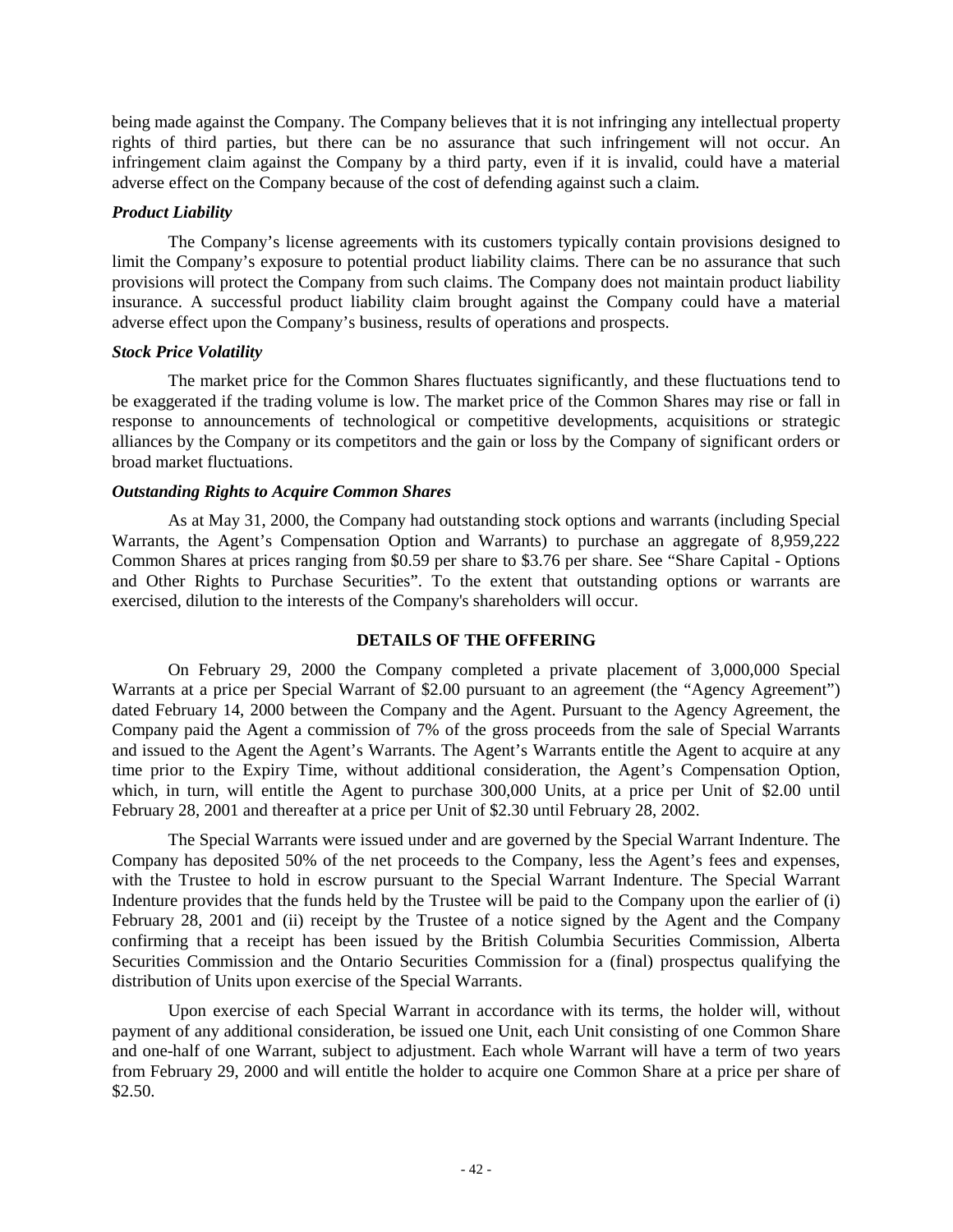<span id="page-42-0"></span>The Company has covenanted under the Special Warrant Indenture, that, among other things, it will, as soon as practicable, file a preliminary prospectus with, and thereafter use its reasonable best efforts to expeditiously obtain receipts for a (final) prospectus from, the British Columbia Securities Commission, the Alberta Securities Commission and the Ontario Securities Commission for the purpose of qualifying, under the laws of British Columbia, Alberta and Ontario, the distribution of the Units issuable upon the exercise of the Special Warrants.

Pursuant to the provisions of the Special Warrant Indenture the holders of Special Warrants will be entitled to exercise their Special Warrants on any business day during business hours during the period (the "Exercise Period") commencing on issuance of such Special Warrants and ending at 4:30 p.m. (Vancouver time) on the date that is the earlier of (i) the 5th business day after the date of issuance of a receipt for a (final) prospectus qualifying the Units by the British Columbia Securities Commission, Alberta Securities Commission and the Ontario Securities Commission and (ii) the first anniversary of the date of issuance of that Special Warrant (the earlier of which being hereinafter referred to as the "Expiry Time"). Any Special Warrants not exercised prior to the Expiry Time will be deemed to be exercised immediately prior to the Expiry Time.

This prospectus qualifies the issuance of Units pursuant to the Special Warrants and the issuance of the Agent's Compensation Option.

#### **INVESTOR RELATIONS ARRANGEMENTS**

The Company is not a party to any agreement or understanding with any person that is not an employee of the Company to provide investor relations services. One of the Company's employees, Pamela Smith, does, however, provide investor relations services on behalf of the Company. These services consist principally of maintaining contact with, and providing information to, investors and brokerage firms. Ms. Smith is employed full-time by the Company and has no specific duties outside his investor relations role.

# **INTEREST OF MANAGEMENT AND OTHERS IN MATERIAL TRANSACTIONS**

Except as disclosed elsewhere herein, there are no transactions of the Company in which any director, officer, principal shareholder or any of their associates or affiliates has had a material interest, and which are currently material to its affairs.

#### **PROMOTER**

Mr. Derek Spratt, the President and Chief Executive Officer and a director of the Company, may be considered a promoter of the Company within the meaning of applicable securities legislation in that he took the initiative in terminating the Company's former hardware business and commencing its existing software business. Except as disclosed elsewhere herein, Mr. Spratt has not received anything of value, directly or indirectly, from the Company or its subsidiary.

#### **MATERIAL CONTRACTS**

Contracts which the Company has entered into and which may reasonably be regarded as material to it are as follows:

- 1. The Agency Agreement with the Agent referred to under "Details of the Offering".
- 2. The Special Warrant Indenture referred to under "Details of the Offering".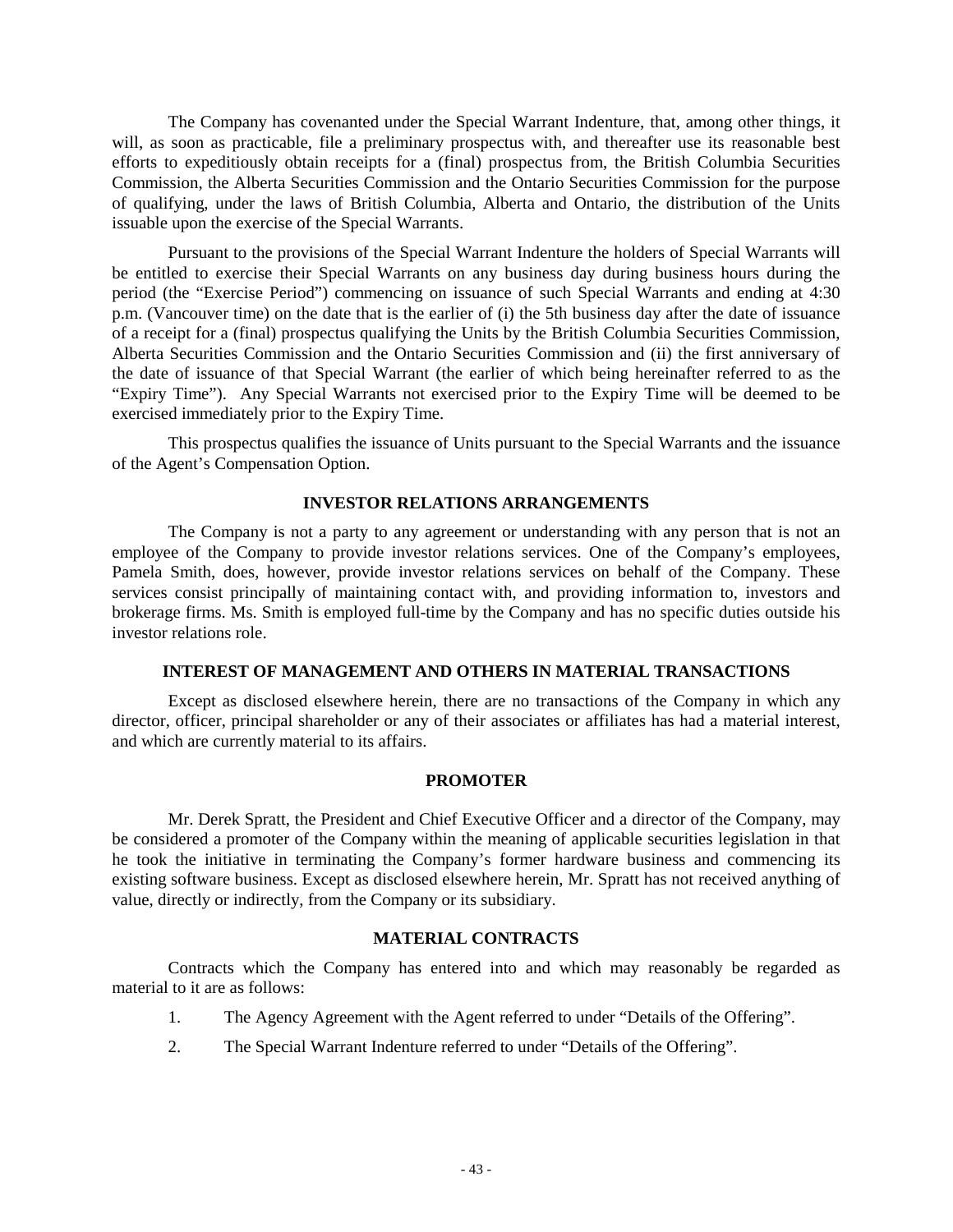<span id="page-43-0"></span>Copies of these documents may be inspected during ordinary business hours at 10th Floor, 700 West Pender Street, Vancouver, B.C. during the period of distribution of the Units and for a period of 30 days thereafter.

#### **AUDITORS, TRANSFER AGENT AND REGISTRAR**

The Company's auditors are KPMG LLP, Chartered Accountants, 777 Dunsmuir Street, P.O. Box 10426 Pacific Centre, Vancouver, BC V7Y 1K3.

The registrar and transfer agent for the Common Shares is Pacific Corporate Trust Company, #830 - 625 Howe Street, Vancouver, B.C. V6C 3B8.

#### **PURCHASER'S RIGHTS**

Securities legislation in several of the provinces of Canada provides purchasers with the right to withdraw from an agreement to purchase the securities offered hereby within two business days after receipt, or deemed receipt, of this prospectus and any amendment. In several of the provinces, securities legislation further provides a purchaser with remedies for rescission or, in some jurisdictions, damages where the prospectus and any amendment contains a misrepresentation or is not delivered to the purchaser, but such remedies must be exercised by the purchaser within the time limit prescribed by the securities legislation of his or her province. A purchaser should refer to any applicable provisions of the securities legislation of his or her province for the particulars of these rights or consult with a legal adviser.

If a holder of a Special Warrant who acquires Units of the Company upon the exercise of such Special Warrant, is or becomes entitled under applicable securities legislation to the remedy of rescission by reason of this prospectus or any amendment hereto containing a misrepresentation, such holder shall be entitled to rescission not only of the holder's exercise of such Special Warrant but also of the purchase of such Special Warrant, and shall be entitled in connection with such rescission to a full refund of all consideration paid to the Company on the acquisition of the Special Warrant. If such holder is a permitted assignee of the interest of the original Special Warrant purchaser, such permitted assignee may exercise the rights of rescission and refund granted hereunder as if such permitted assignee was such original purchaser. The foregoing is in addition to any other right or remedy available to a holder of such Special Warrants under section 131 of the Securities Act (British Columbia), section 168 of the Securities Act (Alberta) and section 130 of the Securities Act (Ontario) or corresponding provisions of other securities legislation or otherwise at law.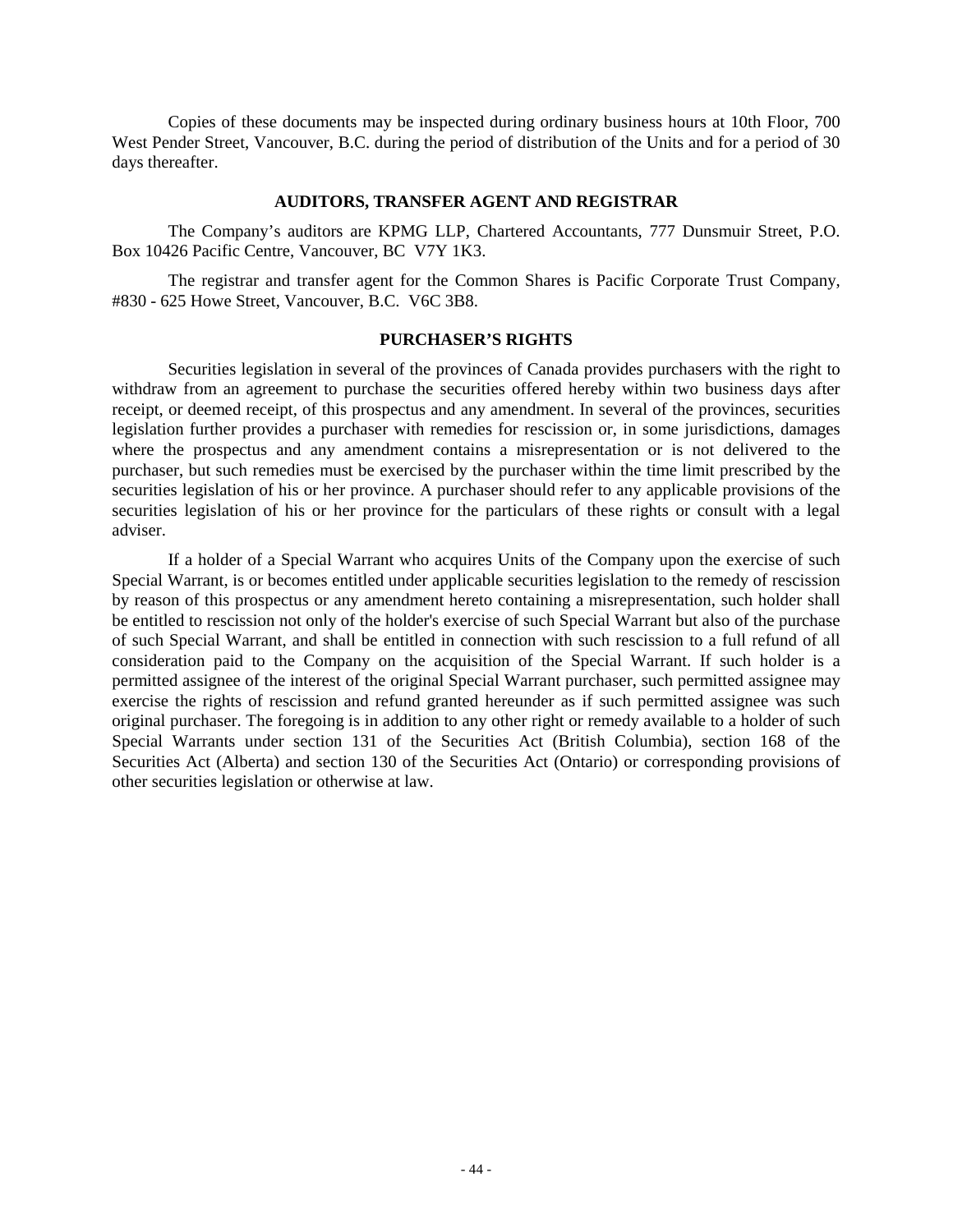Financial Statements of

# **INTRINSYC SOFTWARE, INC.**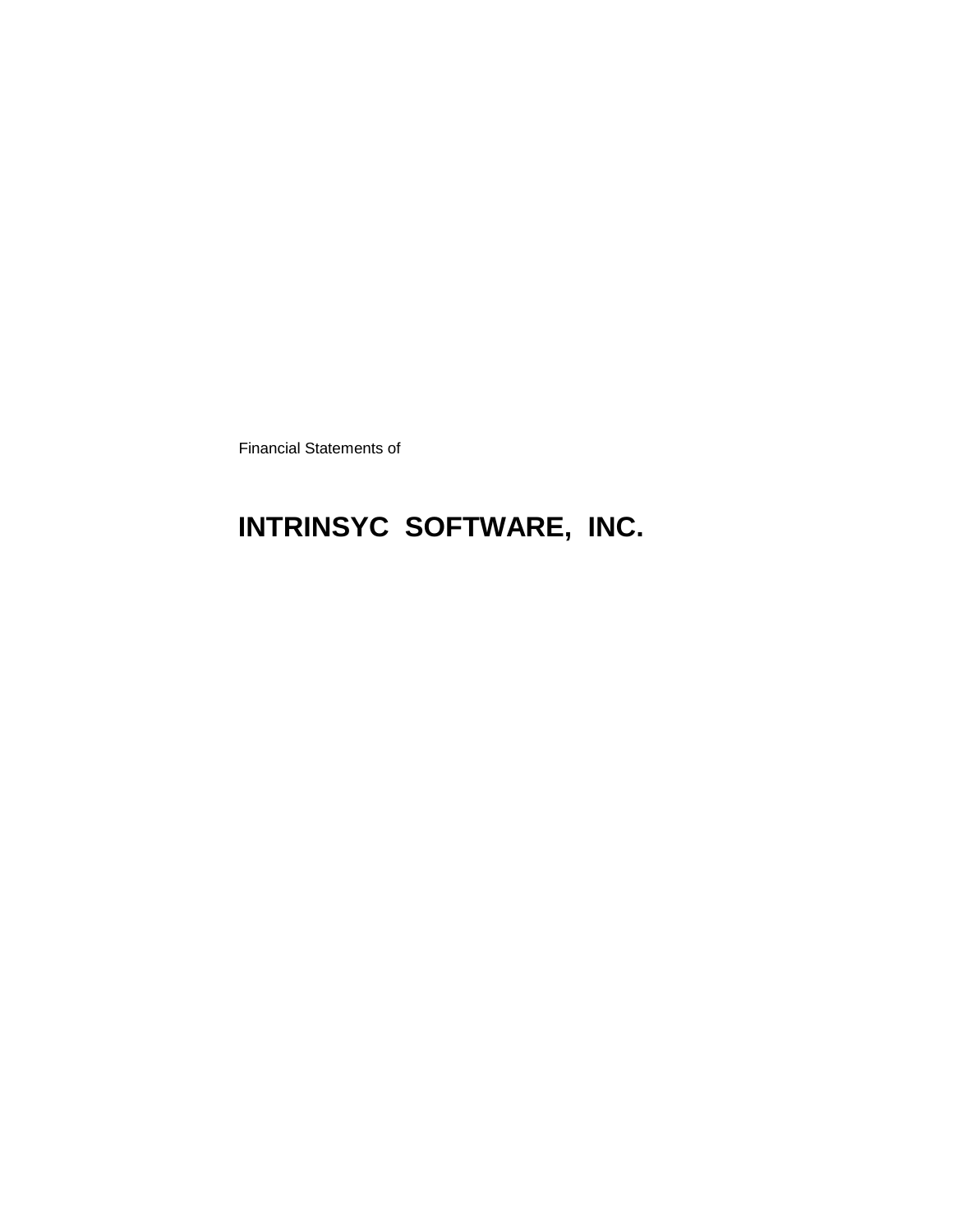# **REVIEW ENGAGEMENT REPORT**

To the Board of Directors Intrinsyc Software, Inc.

We have reviewed the balance sheet of Intrinsyc Software, Inc. as at February 29, 2000 and the statements of operations and deficit and cash flows for the six month periods ended February 29, 2000 and February 28, 1999. Our review was made in accordance with Canadian generally accepted standards for review engagements and accordingly consisted primarily of inquiry, analytical procedures and discussion related to information supplied to us by the Company.

A review does not constitute an audit and consequently we do not express an audit opinion on these financial statements.

Based on our review, nothing has come to our attention that causes us to believe that these financial statements are not, in all material respects, in accordance with Canadian generally accepted accounting principles.

(signed) KPMG LLP Chartered Accountants

Vancouver, Canada

March 15, 2000, except as to note 11 which is as of May 4, 2000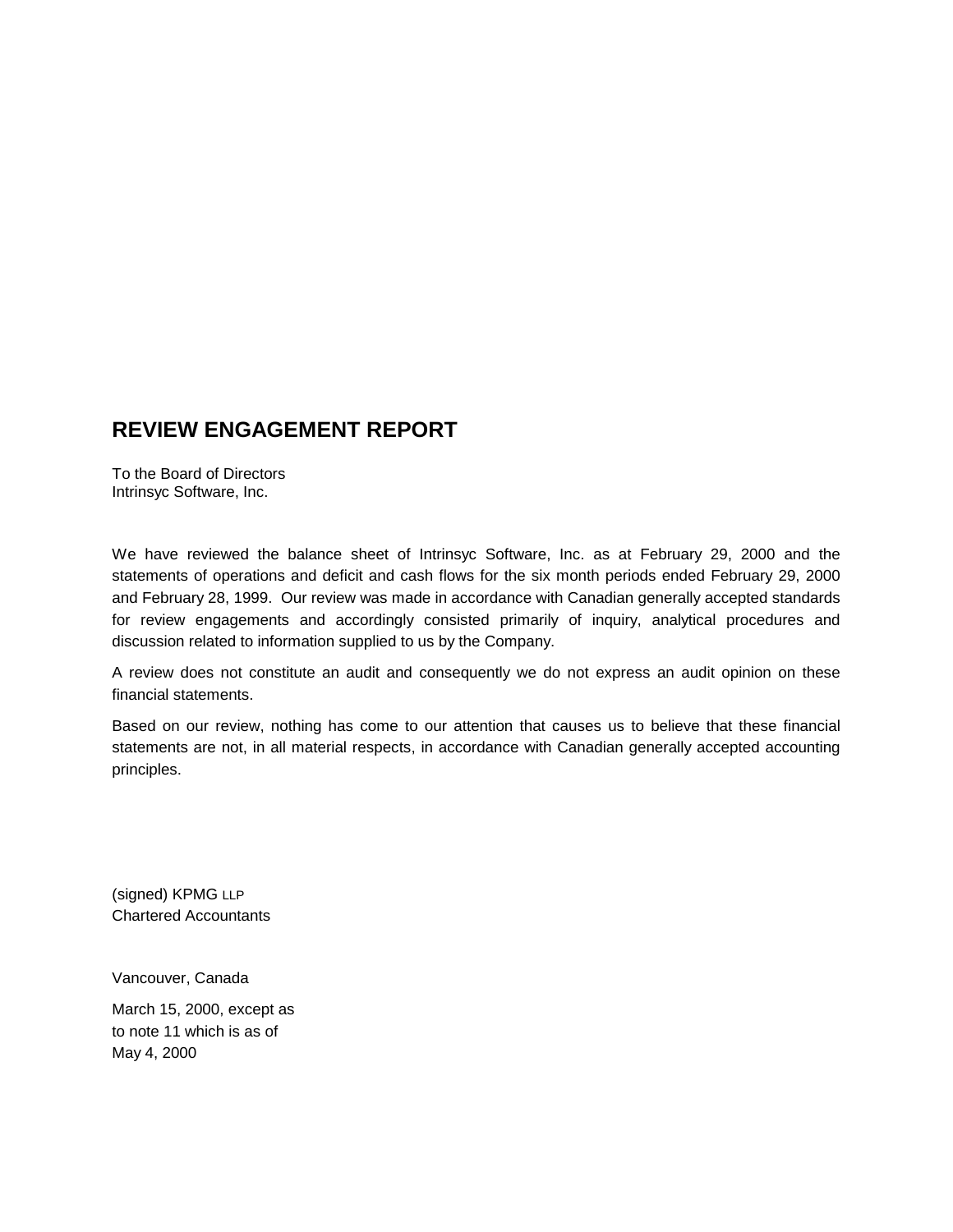# **Auditors' Report**

The Board of Directors Intrinsyc Software, Inc.

We have audited the balance sheets of Intrinsyc Software, Inc. as at August 31, 1999 and 1998 and the statements of operations and deficit and cash flows for each of the years in the five year period ended August 31, 1999. These financial statements are the responsibility of the Company's management. Our responsibility is to express an opinion on these financial statements based on our audits.

We conducted our audits in accordance with Canadian generally accepted auditing standards. Those standards require that we plan and perform an audit to obtain reasonable assurance whether the financial statements are free of material misstatement. An audit includes examining, on a test basis, evidence supporting the amounts and disclosures in the financial statements. An audit also includes assessing the accounting principles used and significant estimates made by management, as well as evaluating the overall financial statement presentation.

In our opinion, these financial statements present fairly, in all material respects, the financial position of the Company as at August 31, 1999 and 1998 and the results of its operations and its cash flows for each of the years in the five year period ended August 31, 1999 in accordance with Canadian generally accepted accounting principles.

(signed) KPMG LLP Chartered Accountants

Vancouver, Canada October 21, 1999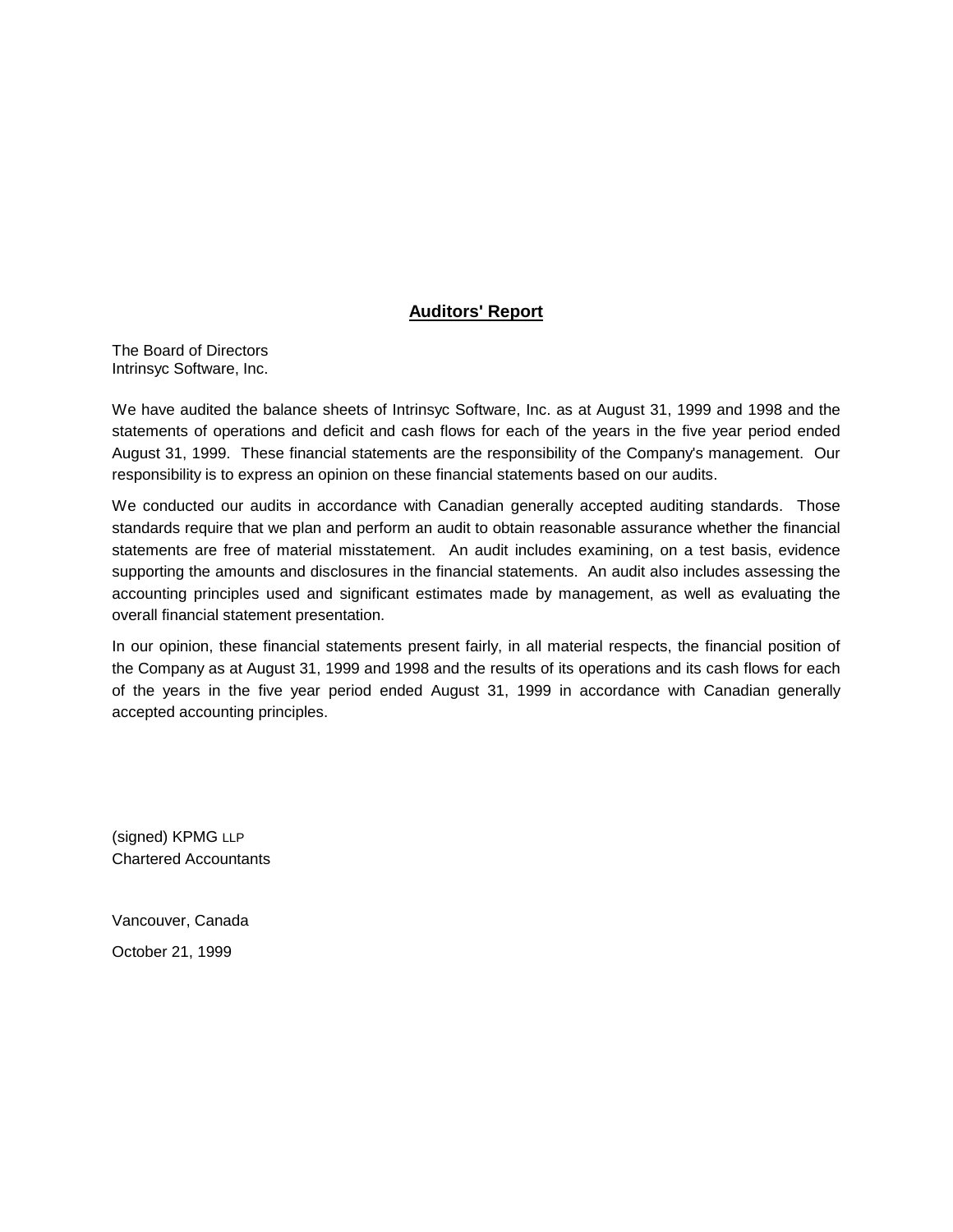Balance Sheets

|                                                                                              | February 29,            | August 31,      | August 31,      |
|----------------------------------------------------------------------------------------------|-------------------------|-----------------|-----------------|
|                                                                                              | 2000<br>(unaudited)     | 1999            | 1998            |
| <b>Assets</b>                                                                                |                         |                 |                 |
| Current assets:                                                                              |                         |                 |                 |
| Cash                                                                                         | \$<br>4,433,418         | \$<br>201,780   | \$<br>834,619   |
| Funds held in trust (note $5(c)(ii)$ )                                                       | 2,757,500               |                 |                 |
| Accounts receivable                                                                          | 412,563                 | 771,153         | 315,088         |
| Due from Annabooks Software, LLC (note 3)                                                    |                         |                 | 172,965         |
| Inventory                                                                                    | 87,763                  | 37,859          |                 |
| Prepaid expenses                                                                             | 105,986                 | 108,805         | 31,492          |
|                                                                                              | 7,797,230               | 1,119,597       | 1,354,164       |
| Capital assets (note 4)                                                                      | 360,550                 | 305,521         | 217,712         |
| Technology rights and licenses (note 8(b))                                                   |                         |                 | 219,820         |
|                                                                                              | \$<br>8,157,780         | \$<br>1,425,118 | \$<br>1,791,696 |
| Liabilities and Shareholders' Equity                                                         |                         |                 |                 |
| <b>Current liabilities:</b><br>Accounts payable and accrued liabilities                      | \$<br>464,910           | \$<br>690,571   | \$<br>769,845   |
| Deferred revenue<br>Current portion of obligation under                                      | 164,780                 |                 |                 |
| capital lease                                                                                | 15,943                  |                 |                 |
|                                                                                              | 645,633                 | 690,571         | 769,845         |
| Obligation under capital lease                                                               | 7,972                   |                 |                 |
|                                                                                              |                         |                 |                 |
| Shareholders' equity:                                                                        |                         |                 |                 |
| Share capital (note 5)<br>Special warrants                                                   | 12,892,626<br>5,522,743 | 9,804,387       | 8,041,123       |
| Deficit                                                                                      | (10,911,194)            | (9,069,840)     | (7,019,272)     |
|                                                                                              | 7,504,175               | 734,547         | 1,021,851       |
| Operations (note 1)<br>Commitments and contingencies (note 8)<br>Subsequent events (note 11) |                         |                 |                 |

See accompanying notes to financial statements.

On behalf of the Board:

*"Derek W. Spratt"* Director

*"William Tsu-Cheng Yu"* Director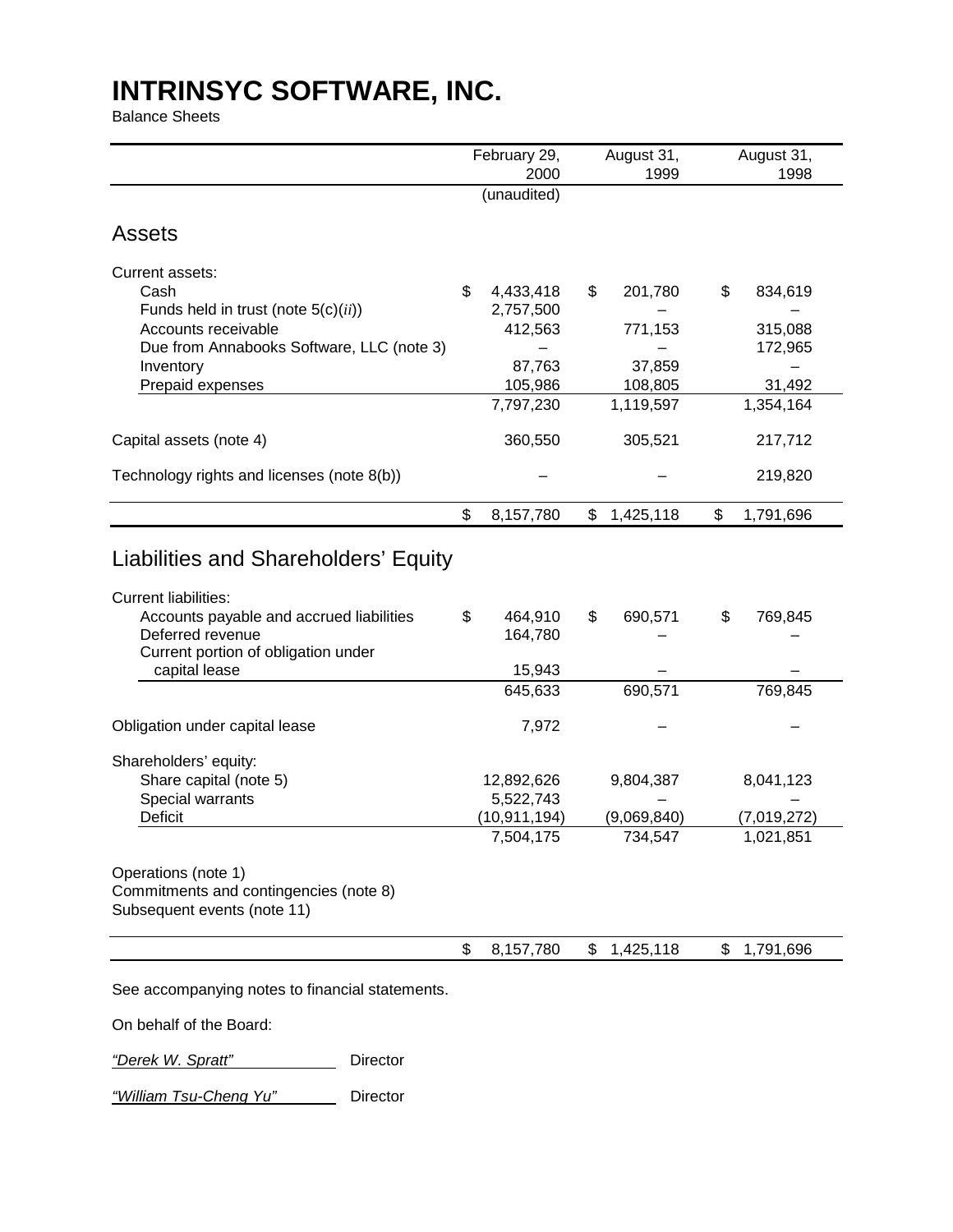Statements of Operations and Deficit

|                                          | Six months ended     |                      | Years ended August 31. |    |           |    |           |    |             |    |           |  |  |  |  |
|------------------------------------------|----------------------|----------------------|------------------------|----|-----------|----|-----------|----|-------------|----|-----------|--|--|--|--|
|                                          | February 29,<br>2000 | February 28,<br>1999 | 1999                   |    | 1998      |    | 1997      |    | 1996        |    | 1995      |  |  |  |  |
|                                          | (unaudited)          |                      |                        |    |           |    |           |    |             |    |           |  |  |  |  |
| Revenues                                 | \$<br>833,805        | \$<br>600,700        | \$2,250,978            | \$ | 562,904   | \$ | 69,036    | \$ | 82,472      |    | \$107,387 |  |  |  |  |
| Expenses:                                |                      |                      |                        |    |           |    |           |    |             |    |           |  |  |  |  |
| Marketing and sales                      | 913,821              | 301,913              | 1,175,130              |    | 986,897   |    | 381,695   |    | 102,884     |    | 96,277    |  |  |  |  |
| Administration                           | 914,367              | 525,591              | 1,283,117              |    | 1,429,923 |    | 833,787   |    | 287.577     |    | 244,131   |  |  |  |  |
| Research and development                 | 846,971              | 772,062              | 1,760,444              |    | 1,504,879 |    | 923,793   |    | 294,939     |    | 80,988    |  |  |  |  |
| Costs relating to the failed merger with |                      |                      |                        |    |           |    |           |    |             |    |           |  |  |  |  |
| Annabrooks Software, LLC (note 3)        |                      | 82,855               | 82,855                 |    | 515,581   |    |           |    |             |    |           |  |  |  |  |
|                                          | 2,675,159            | 1,682,421            | 4,301,546              |    | 4,437,280 |    | 2,139,275 |    | 685,400     |    | 421,396   |  |  |  |  |
| Net loss                                 | 1,841,354            | 1,081,721            | 2,050,568              |    | 3,874,376 |    | 2,070,239 |    | 602,928     |    | 314,009   |  |  |  |  |
| Deficit, beginning of period             | 9,069,840            | 7,019,272            | 7,019,272              |    | 3,144,896 |    | 1,074,657 |    | 471,729     |    | 157,720   |  |  |  |  |
| Deficit, end of period                   | \$10,911,194         | \$8,100,993          | \$<br>9,069,840        | \$ | 7,019,272 | \$ | 3,144,896 |    | \$1,074,657 |    | \$471,729 |  |  |  |  |
| Loss per share                           | \$<br>0.08           | \$<br>0.06           | \$<br>0.11             | \$ | 0.24      | \$ | 0.16      | \$ | 0.09        | \$ | 0.07      |  |  |  |  |

See accompanying notes to financial statements.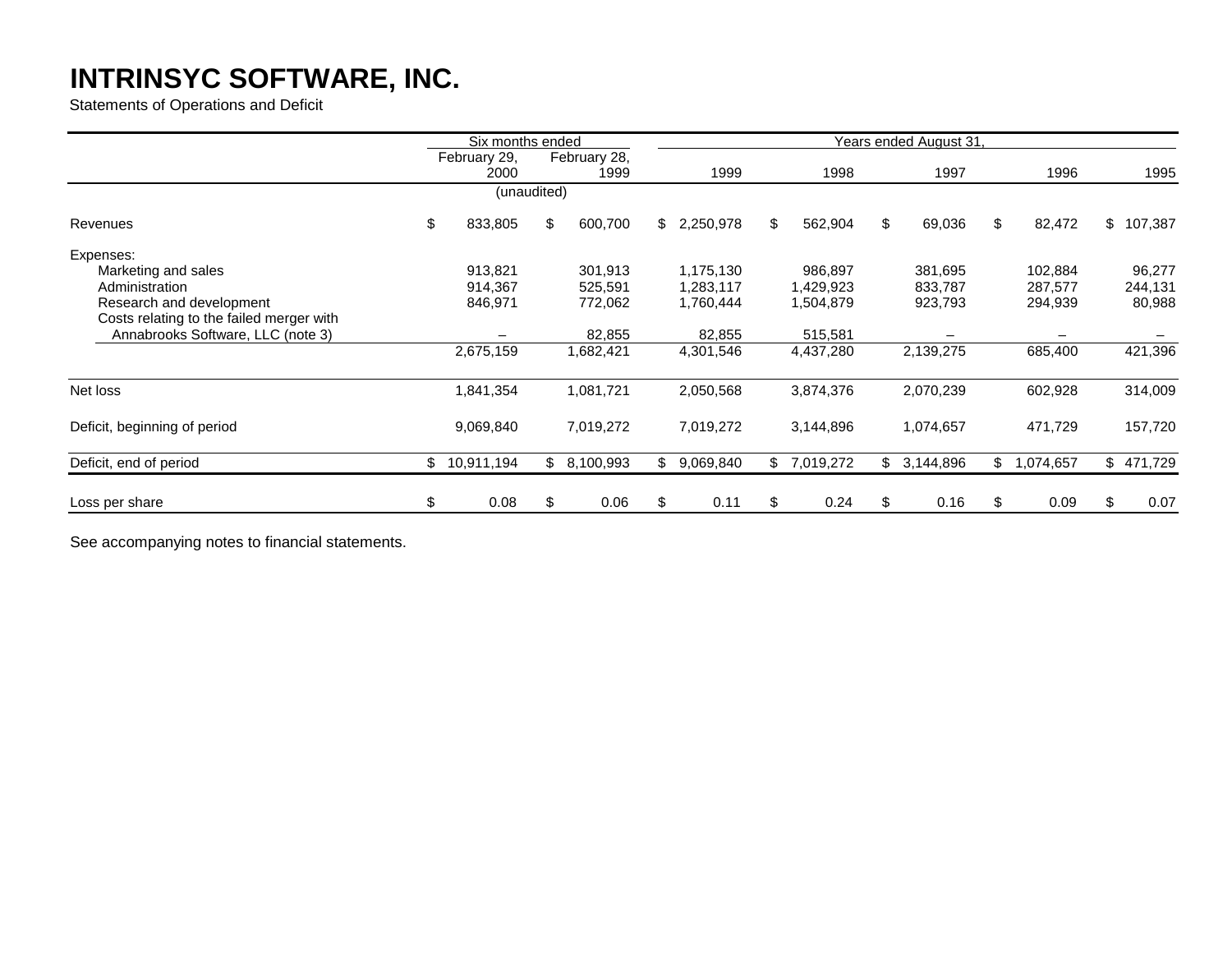Statements of Cash Flows

|                                                      | Six months ended     |                      |                   |                          | Years ended August 31 |                  |              |  |  |  |
|------------------------------------------------------|----------------------|----------------------|-------------------|--------------------------|-----------------------|------------------|--------------|--|--|--|
|                                                      | February 29,<br>2000 | February 28,<br>1999 | 1999              | 1998                     | 1997                  | 1996             | 1995         |  |  |  |
|                                                      |                      | (unaudited)          |                   |                          |                       |                  |              |  |  |  |
| Cash provided by (used in):                          |                      |                      |                   |                          |                       |                  |              |  |  |  |
| Cash flows from operating activities:                |                      |                      |                   |                          |                       |                  |              |  |  |  |
| Net loss                                             | \$(1,841,354)        | \$(1,081,721)        | $$$ $(2,050,568)$ | $$$ (3,874,376)          | \$ (2,070,239)        | \$<br>(602, 928) | \$ (314,009) |  |  |  |
| Items not involving cash:                            |                      |                      |                   |                          |                       |                  |              |  |  |  |
| Depreciation and amortization                        | 50,424               | 124,032              | 295,938           | 257,320                  | 179,683               | 26,771           | 9,614        |  |  |  |
| Expenses settled with the issuance of common shares: |                      |                      |                   |                          |                       |                  |              |  |  |  |
| For services rendered                                | 294,711              | 306,710              | 306,710           | 31,341                   |                       |                  |              |  |  |  |
| For compensation expense                             | 46,238               |                      | 51,931            |                          |                       |                  |              |  |  |  |
| Changes in non-cash operating working capital:       |                      |                      |                   |                          |                       |                  |              |  |  |  |
| Accounts receivable                                  | 358,590              | (218, 793)           | (456,065)         | (218, 100)               | (59, 351)             | 22,185           | 2,914        |  |  |  |
| Due from Annabrooks Software, LLC                    |                      | 172,965              | 172,965           | (172, 965)               |                       |                  |              |  |  |  |
| Inventory                                            | (49, 904)            |                      | (37, 859)         |                          |                       | 54,065           | (31, 498)    |  |  |  |
| Prepaid expenses                                     | 2,819                |                      | (77, 313)         | (5,602)                  | (23, 254)             | (583)            | 14,474       |  |  |  |
| Accounts payable and accrued liabilities             | (225, 661)           | (401, 994)           | (79, 274)         | 308,234                  | 189,007               | 162,798          | 111,644      |  |  |  |
| Deferred revenue                                     | 164,780              |                      | $\sim$            | $\overline{\phantom{a}}$ | $\blacksquare$        | $\blacksquare$   | $\sim$       |  |  |  |
| Cash flows provided by operating activities          | (1, 199, 357)        | (1,098,801)          | (1,873,535)       | (3,674,148)              | (1,784,154)           | (337, 692)       | (206, 861)   |  |  |  |
| Cash flows from investing activities:                |                      |                      |                   |                          |                       |                  |              |  |  |  |
| Purchase of capital assets                           | (73, 567)            | (13, 345)            | (163, 927)        | (137, 519)               | (140, 968)            | (24, 734)        | (37, 168)    |  |  |  |
| Purchase of technology rights and licences           |                      |                      |                   |                          | (394, 497)            |                  |              |  |  |  |
| Cash flows used in investing activities              | (73, 567)            | (13, 345)            | (163, 927)        | (137, 519)               | (535, 465)            | (24, 734)        | (37, 168)    |  |  |  |
| Cash flows from financing activities:                |                      |                      |                   |                          |                       |                  |              |  |  |  |
| Issuance of common stock                             | 2,747,290            | 919,318              | 1,404,623         | 4,377,219                | 1,868,887             | 480,715          | 183,700      |  |  |  |
| Special warrants, net of funds held in trust         | 2,765,243            |                      |                   |                          |                       |                  |              |  |  |  |
| Funds received in advance of issuance of shares      |                      |                      |                   |                          | 357,326               | 239,990          |              |  |  |  |
| Advance from shareholder                             |                      |                      |                   | (80,000)                 | 80,000                | (3,738)          | 1,335        |  |  |  |
| Repayment of obligations under capital lease         | (7, 971)             |                      |                   |                          |                       | $\overline{a}$   |              |  |  |  |
| Cash flows provided by financing activities          | 5,504,562            | 919,318              | 1,404,623         | 4,297,219                | 2,306,213             | 716,967          | 185,035      |  |  |  |
| Increase (decrease) in cash                          | 4,231,638            | (192, 828)           | (632, 839)        | 485,552                  | (13, 406)             | 354,541          | (58, 994)    |  |  |  |
|                                                      |                      |                      |                   |                          |                       |                  |              |  |  |  |
| Cash, beginning of period                            | 201,780              | 834,619              | 834,619           | 349,067                  | 362,473               | 7,932            | 66,926       |  |  |  |
| Cash, end of period                                  | \$4,433,418          | \$<br>641,791        | \$<br>201,780     | \$<br>834,619            | \$<br>349,067         | \$<br>362,473    | \$<br>7,932  |  |  |  |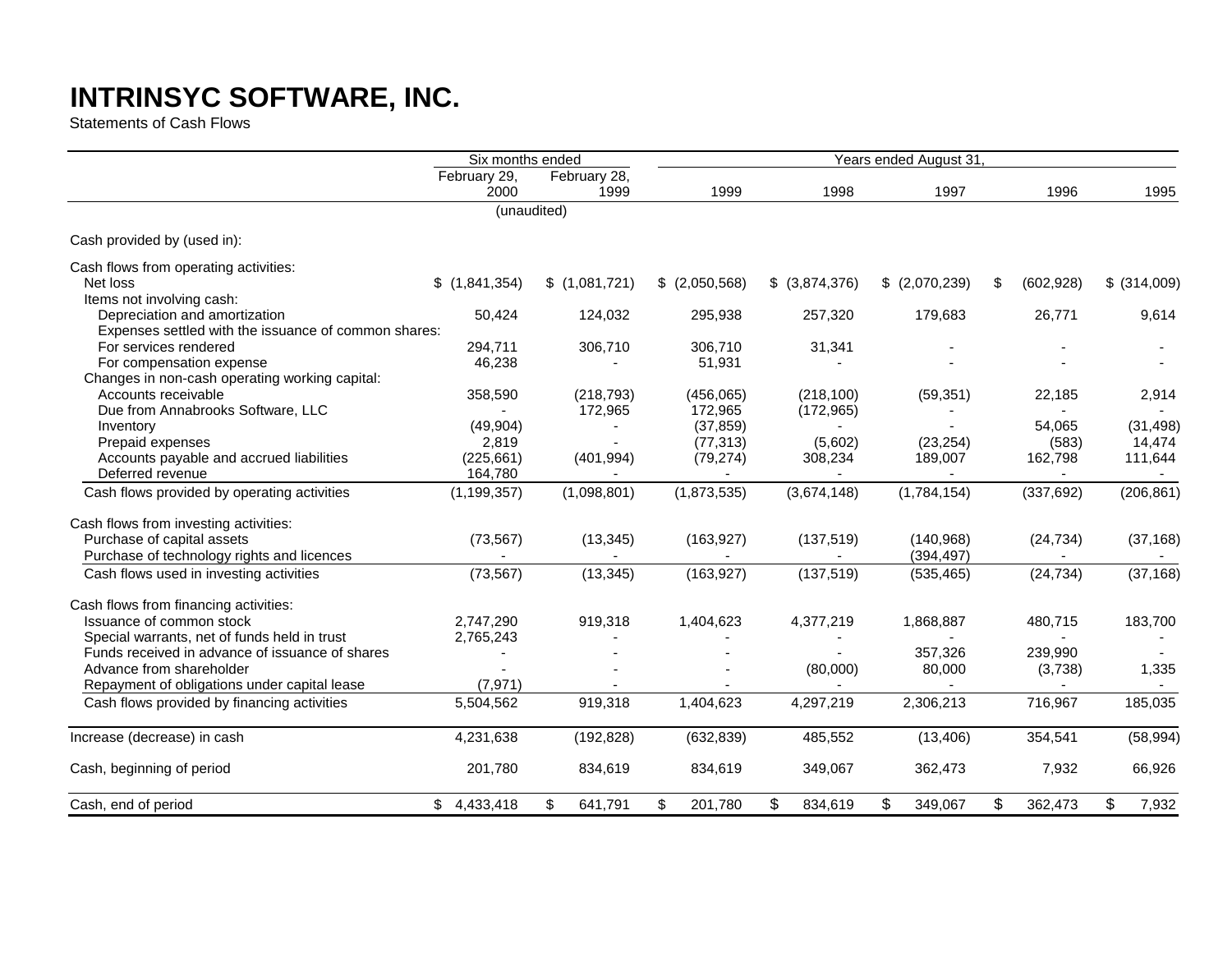Statements of Cash Flows (continued)

|                                                                                                                                           | Six months ended                   |    |                          |                   |   |                          | Years ended August 31,   |  |                          |  |       |
|-------------------------------------------------------------------------------------------------------------------------------------------|------------------------------------|----|--------------------------|-------------------|---|--------------------------|--------------------------|--|--------------------------|--|-------|
|                                                                                                                                           | February 29,<br>2000               |    | February 28,<br>1999     | 1999              |   | 1998                     | 1997                     |  | 1996                     |  | 1995  |
|                                                                                                                                           | (unaudited)                        |    |                          |                   |   |                          |                          |  |                          |  |       |
| Supplementary information:<br>Interest paid<br>Income taxes paid                                                                          | \$<br>2,235<br>-                   | \$ | 1,698                    | 5,221             | S | 4,020                    | $\overline{\phantom{0}}$ |  | $\overline{\phantom{a}}$ |  |       |
| Supplementary disclosure of non-cash financing activities:<br>Stock issued for services<br>Stock issued for compensation                  | $\overline{\phantom{0}}$<br>46,238 | ß. | 306,710                  | 306.710<br>51,931 |   | 31.341                   |                          |  |                          |  |       |
| Stock issued on settlement of indebtedness<br>Stock issued on acquisition of technology<br>Acquisition of capital assets by capital lease | 294,711<br>-<br>31,886             |    | $\overline{\phantom{0}}$ | $\blacksquare$    |   | $\overline{\phantom{0}}$ | 10,000<br>161,000        |  | 41,463                   |  | 6,700 |

See accompanying notes to financial statements.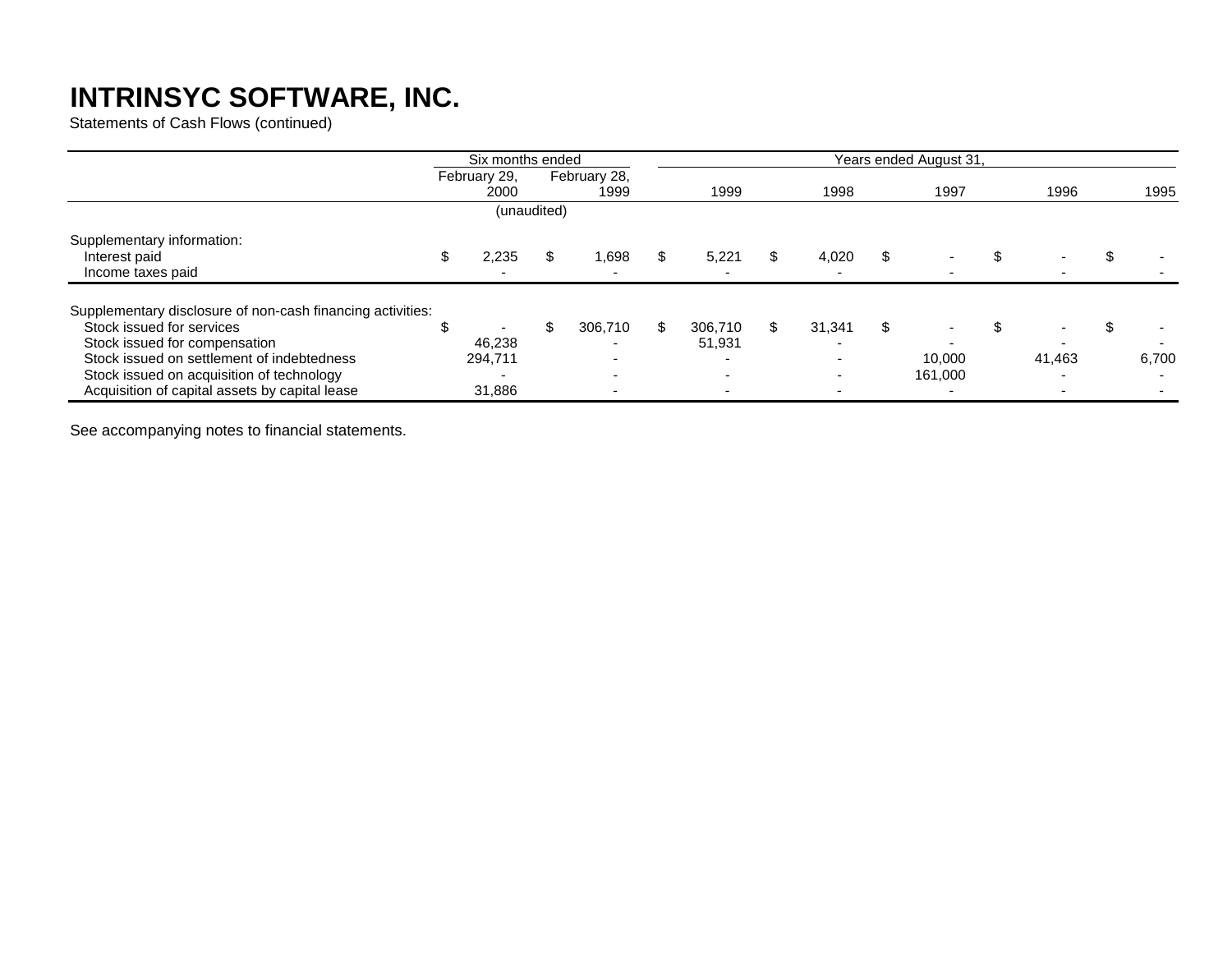Notes to Financial Statements

#### **1. Operations:**

The Company was incorporated on August 31, 1992 under the laws of Alberta and continued under the Company Act (British Columbia) on July 19, 1995. The Company develops software and hardware products and provides services that facilitate the development of Internet-enabled computing devices and enhance the functionality of such devices.

As at February 29, 2000, the Company had an accumulated deficit of \$10,911,194 (unaudited) and has incurred operating losses for the last five fiscal years. In addition, its current business operations have generated no net cash flow and additional funds may be required to further exploit the technologies. These financial statements are prepared on the basis of accounting principles applicable to a going concern which contemplates the realization of assets and the discharge of liabilities in the normal course of business. The Company's ability to continue as a going concern is dependent upon its ability to finance its technological development and to achieve profitable operations.

#### **2. Significant accounting policies:**

(a) Basis of presentation:

These financial statements have been prepared in accordance with generally accepted accounting principles in Canada.

(b) Inventories:

Inventories are valued at the lower of weighted average cost, including the application of applicable production overhead, and net realizable value.

(c) Capital assets:

Capital assets are recorded at cost net of applicable tax credits. Depreciation is calculated using the declining-balance method at the following annual rates:

| Assets                  | Rate |
|-------------------------|------|
| Computers and equipment | 30%  |
| Furniture and fixtures  | 20%  |

Leasehold improvements are amortized on a straight-line basis over the term of the related lease.

(d) Technology rights and licenses:

Acquired technology rights and licenses are stated at cost and amortized on a straight-line basis over three years. The Company continuously evaluates the value of these assets to determine if its unamortized portion has sustained a permanent impairment in value due to future benefit being unlikely. The method used to determine whether there has been a permanent impairment in value is based upon projected cash flow from operations. Where a permanent impairment has occurred, a write-down is included in research and development expenses in the statement of operations.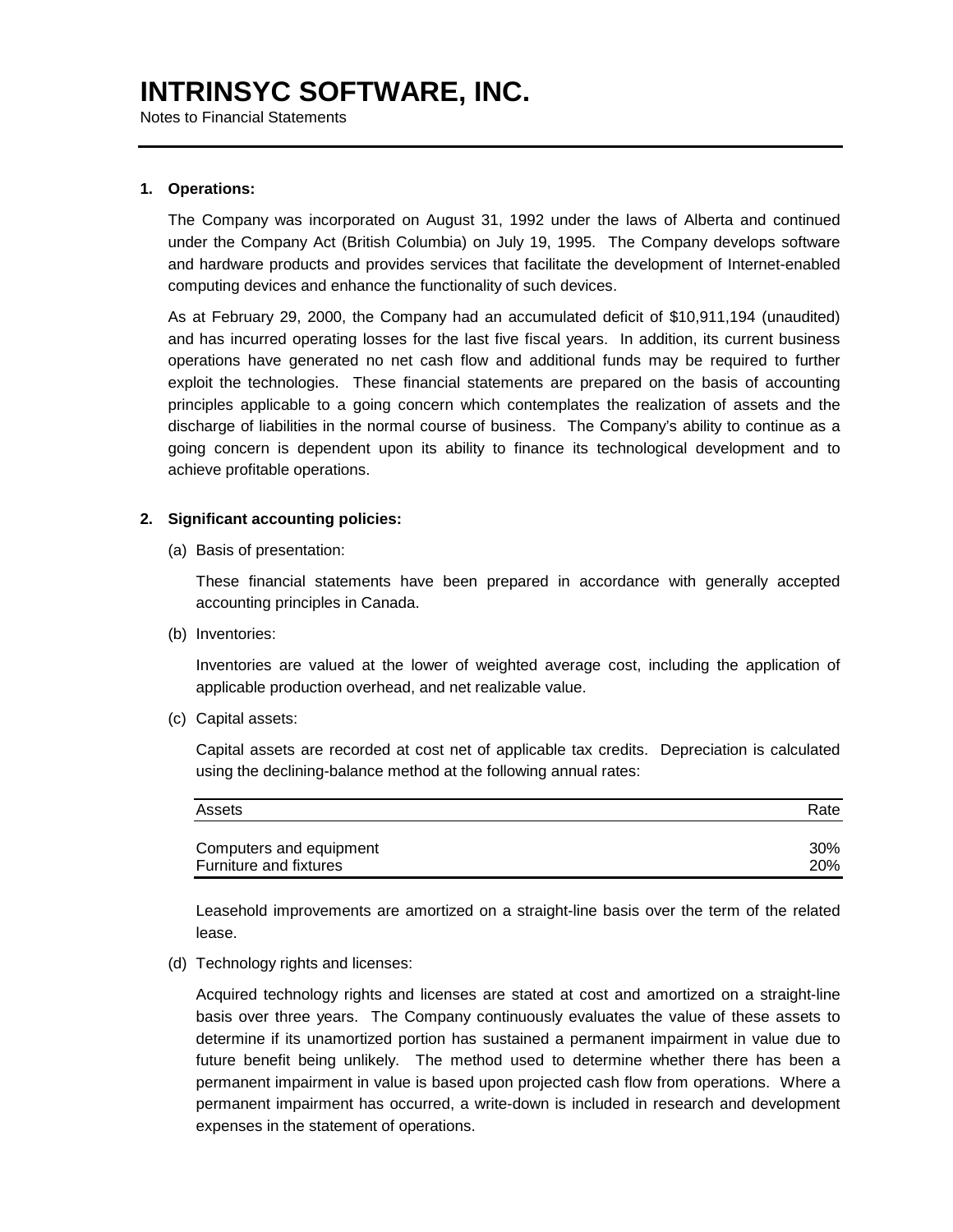Notes to Financial Statements, page 2

#### **2. Significant accounting policies (continued):**

(e) Foreign currency:

Monetary items denominated in a foreign currency are translated into Canadian dollars at exchange rates in effect at the balance sheet date and non-monetary items are translated at rates of exchange in effect when the assets were acquired or obligations incurred. Revenues and expenses are translated at rates in effect at the time of the transactions. Foreign exchange gains and losses are included in income.

(f) Revenue recognition:

Revenue from product sales is recorded when title passes to the customer and there are no significant retained risks with respect to the products sold. Revenue from consulting and other services is recorded as the services are performed if there is reasonable certainty as to collectibility.

(g) Research and development:

Expenditures on research are expensed as incurred. Development expenditures are expensed as incurred unless they meet certain criteria in which case they are capitalized. No amounts have been capitalized to the balance sheet dates.

(h) Investment tax credits:

Investment tax credits relating to current expenditures are recognized in income when there is reasonable assurance of realization. Tax credits related to capital expenditures reduce the cost of the related asset provided there is reasonable assurance of realization.

(i) Loss per share:

Loss per share has been calculated based on the weighted average number of common shares outstanding during the reporting period. Fully diluted per share amounts have not been disclosed as the effect of outstanding options and warrants is anti-dilutive.

(j) Income taxes:

The Company uses the asset and liability method of accounting for income taxes. Under the asset and liability method, future tax assets and liabilities are recognized for the future tax consequences attributable to differences between the financial statement carrying amounts of existing assets and liabilities and their respective tax bases. Future tax assets and liabilities are measured using enacted or substantively enacted tax rates expected to apply to taxable income in the years in which those temporary differences are expected to be recovered or settled. The effect on future tax assets and liabilities of a change in tax rates is recognized in income in the period that includes the date of enactment or substantive enactment.

(k) Use of estimates:

The preparation of financial statements in conformity with generally accepted accounting principles requires management to make estimates and assumptions that affect the reported amounts of assets and liabilities and disclosure of contingent assets and liabilities at the date of the financial statements, and the reported amounts of revenues and expenses during the reporting period. Management has applied its judgment to the information available at the date of these financial statements in making such judgments. Actual results could differ from estimates made in preparing these financial statements.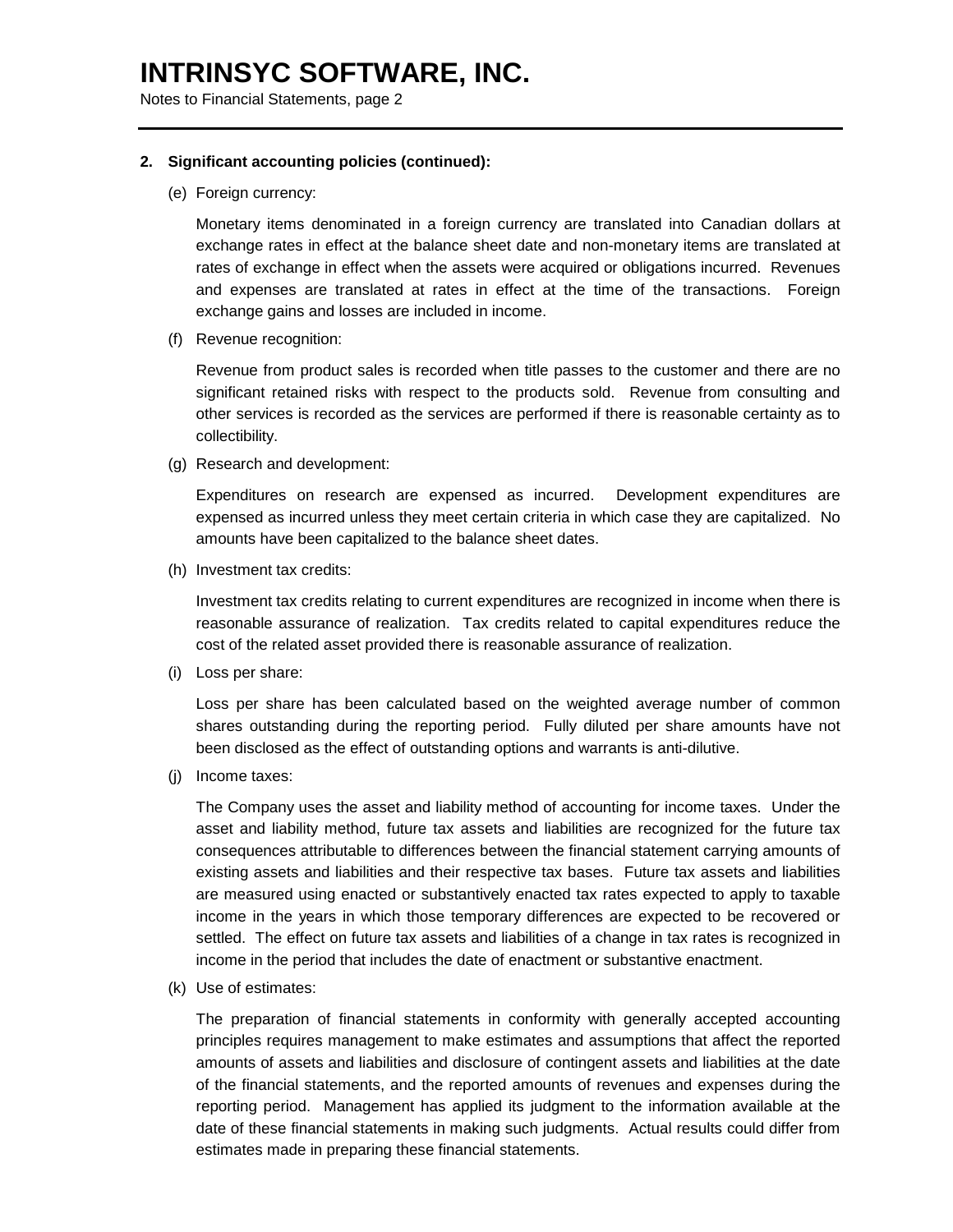Notes to Financial Statements, page 3

#### **3. Due from Annabooks Software, LLC:**

Advances totaling US \$238,000 were made to Annabooks Software, LLC ("Annabooks"), a California limited company, at August 31, 1998. These advances were made in anticipation of a proposed merger between Annabooks and the Company that was subsequently canceled. Advances of US \$110,000 were repaid by Annabooks and the balance was included in the calculation of the amount written-off. In addition, all of the Company's costs directly relating to the merger have been expensed.

### **4. Capital assets:**

As at February 29, 2000 (Unaudited):

|                                                                             | Cost                       | Accumulated<br>depreciation | Net book<br>value               |
|-----------------------------------------------------------------------------|----------------------------|-----------------------------|---------------------------------|
| Computers and equipment<br>Furniture and fixtures<br>Leasehold improvements | 544,934<br>36,781<br>5,007 | \$214,599<br>11,214<br>360  | 330,335<br>S<br>25,568<br>4.647 |
|                                                                             | 586,722                    | \$226,173                   | 360,550                         |

As at August 31, 1999:

|                                                                             | Cost                       | Accumulated<br>depreciation | Net book<br>value                 |
|-----------------------------------------------------------------------------|----------------------------|-----------------------------|-----------------------------------|
| Computers and equipment<br>Furniture and fixtures<br>Leasehold improvements | 444,809<br>32,263<br>4,197 | 167,005<br>S<br>8.743       | 277,804<br>\$.<br>23,520<br>4,197 |
|                                                                             | 481.269                    | \$175,748                   | 305,521                           |

# As at August 31, 1998:

|                                                   |     | Cost              |     | Accumulated<br>depreciation |    | Net book<br>value |
|---------------------------------------------------|-----|-------------------|-----|-----------------------------|----|-------------------|
| Computers and equipment<br>Furniture and fixtures | \$. | 299,725<br>17.617 | S   | 94,560<br>5.070             | S  | 205,165<br>12,547 |
|                                                   |     | \$317,342         | \$. | 99,630                      | \$ | 217,712           |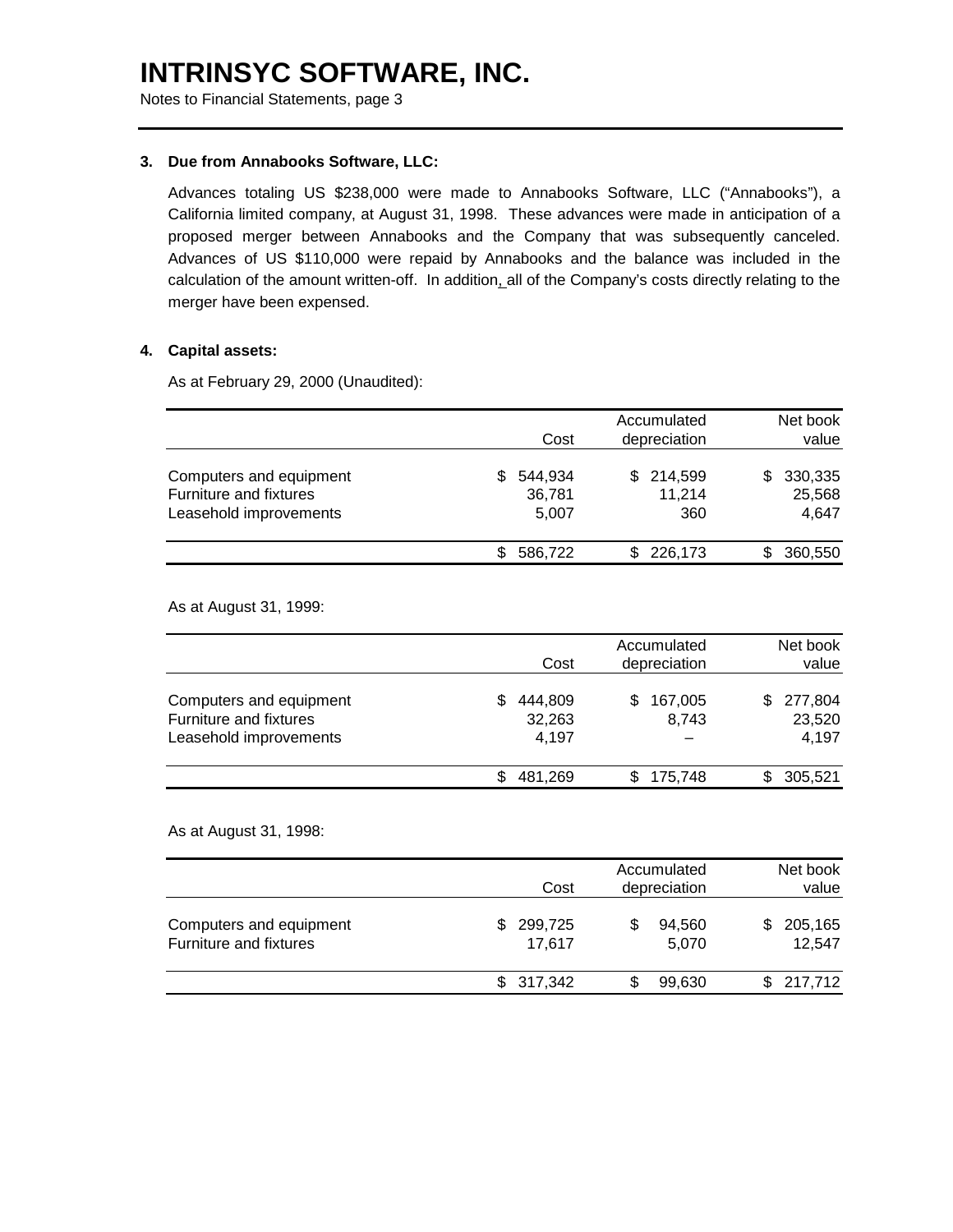Notes to Financial Statements, page 4

### **5. Share capital:**

# (a) Authorized:

100,000,000 common shares without par value 10,000,000 preference shares without par value (none issued)

### (b) Issued common shares:

|                                                    | Number      |    |           |  |
|----------------------------------------------------|-------------|----|-----------|--|
|                                                    | of shares   |    | Amount    |  |
| Balance, August 31, 1994<br>Issued:                | 3,271,446   | \$ | 282,782   |  |
| For cash on private placement                      | 704,000     |    | 176,000   |  |
| For cash on performance shares                     | 770,086     |    | 7,700     |  |
| Preference shares on debt settlement               | 670,000     |    | 6,700     |  |
| Balance, August 31, 1995                           | 5,415,532   |    | 473,182   |  |
| Issued:                                            |             |    |           |  |
| For cash on public offering                        | 1,737,500   |    | 392,115   |  |
| For cash on private placements                     | 140,000     |    | 35,000    |  |
| On settlement of indebtedness                      | 74,040      |    | 41,463    |  |
| For cash on exercise of warrants                   | 134,000     |    | 53,600    |  |
| Balance, August 31, 1996<br>Issued:                | 7,501,072   |    | 995,360   |  |
| For cash on private placements                     | 5,356,667   |    | 1,723,455 |  |
| On settlement of indebtedness                      | 21,739      |    | 10,000    |  |
| For cash on exercise of warrants                   | 183,333     |    | 60,000    |  |
| For cash on exercise of options                    | 282,000     |    | 154,530   |  |
| For services rendered                              | 67,857      |    | 29,432    |  |
| Towards purchase of technology rights and licenses | 2,200,000   |    | 161,000   |  |
| Balance, August 31, 1997                           | 15,612,668  |    | 3,133,777 |  |
| Issued:                                            |             |    |           |  |
| For cash on special warrants                       | 1,967,536   |    | 2,429,859 |  |
| For cash on private placements                     | 1,476,296   |    | 918,959   |  |
| For exchange of services                           | 21,467      |    | 31,341    |  |
| For cash on exercise of warrants                   | 3,605,564   |    | 1,347,137 |  |
| For cash on exercise of options                    | 346,866     |    | 180,050   |  |
| Cancellation of escrow shares                      | (5,670,000) |    |           |  |
| Balance, August 31, 1998<br>Issued:                | 17,360,397  |    | 8,041,123 |  |
| For cash on private placements                     | 1,120,774   |    | 896,619   |  |
| For cash on exercise of warrants                   | 555,349     |    | 352,334   |  |
| For cash on exercise of options                    | 278,247     |    | 155,670   |  |
| For exchange of services                           | 314,318     |    | 306,710   |  |
| For employee compensation                          | 49,458      |    | 51,931    |  |
| Balance, August 31, 1999                           | 19,678,543  |    | 9,804,387 |  |
| Issued:                                            |             |    |           |  |
| For cash on private placement                      | 847,000     |    | 847,000   |  |
| For cash on exercise of warrants                   | 723,995     |    | 1,023,241 |  |
| For cash on exercise of options                    | 1,067,177   |    | 877,049   |  |
| On settlement of indebtedness                      | 323,859     |    | 294,711   |  |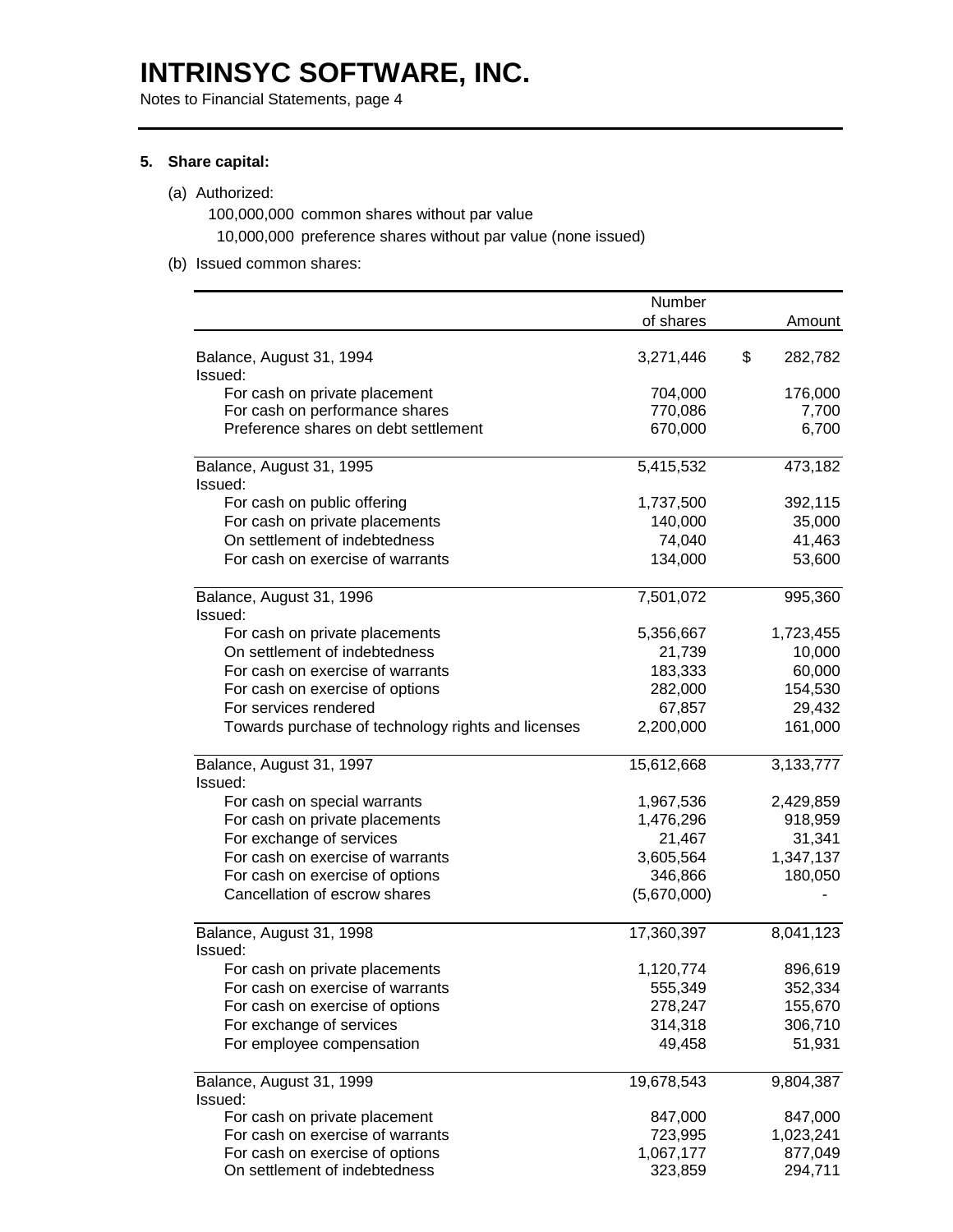Notes to Financial Statements, page 5

| For employee compensation              | 39.207     | 46.238       |
|----------------------------------------|------------|--------------|
| Balance, February 29, 2000 (unaudited) | 22.679.781 | \$12,892,626 |

### **5. Share capital (continued):**

(b) Issued common shares (continued):

Shares issued for non-cash consideration are valued at the market value of the Company's common shares at the date the obligation for issuance occurs.

- (c) Special warrants:
	- (*i*) Fiscal 1998 offering:

During fiscal 1998, the Company issued 1,757,735 special warrants (the "Special Warrants") for \$1.50 per Special Warrant. Pursuant to an agency agreement, the Company paid the Agent a commission of 7% of the gross proceeds from the sale of the Special Warrants. The Agent elected to receive \$46,413 of the commission to which it was entitled by way of 30,942 Special Warrants.

Upon exercise of each Special Warrant, the holder was issued 1.1 units, each unit consisting of one common share and one half of one share purchase warrant (the "Warrant"). Each whole Warrant entitled the holder to acquire one common share at \$1.75 per share at the earlier of January 20, 2000 and the 10th business day following the date on which the Company gives notice to the Trustee and the warrantholder that the closing market price of the Company's common shares has been greater than \$5.00 per share for any consecutive 21 trading days preceding such notice. These warrants were exercised during the six month period ended February 29, 2000.

(*ii*) February 2000 offering (unaudited):

Pursuant to a Special Warrant Indenture dated February 29, 2000, the Company issued 3,000,000 Special Warrants for cash consideration of \$2.00 each. Each Special Warrant entitles the holder to acquire one Unit, at no additional cost, at any time until the earlier of the (a) end of the  $5<sup>th</sup>$  business day after the date of issuance of a receipt for the final prospectus qualifying the Units and (b) the first anniversary of the date of issuance of the Special Warrants. Each Unit consists of one common share and one-half of one warrant, each whole warrant entitling the holder to acquire one common share at a price of \$2.50 per share until February 28, 2002.

In connection with this issuance the Company granted the Agent a non-assignable warrant to acquire, without additional consideration, the Agent's Compensation Option. This option will entitle the Agent to purchase 300,000 Units at a price of \$2.00 each until February 28, 2001 and thereafter at a price of \$2.30 each until February 28, 2002.

Of the net proceeds to the Company on the issuance of the Special Warrants, \$2,757,500 is held in escrow pursuant to the Special Warrant Indenture and will be released on that date which is the earlier of February 28, 2001 and the date of receipt by the trustee confirming the issuance of the receipt for the final prospectus qualifying the Units.

On a pro forma basis after giving effect to the issuance of common shares on exercise of these Special Warrants and the receipt of the net proceeds thereon, but excluding the exercise of the warrants that form part of each Unit or the Agent's warrant, the issued and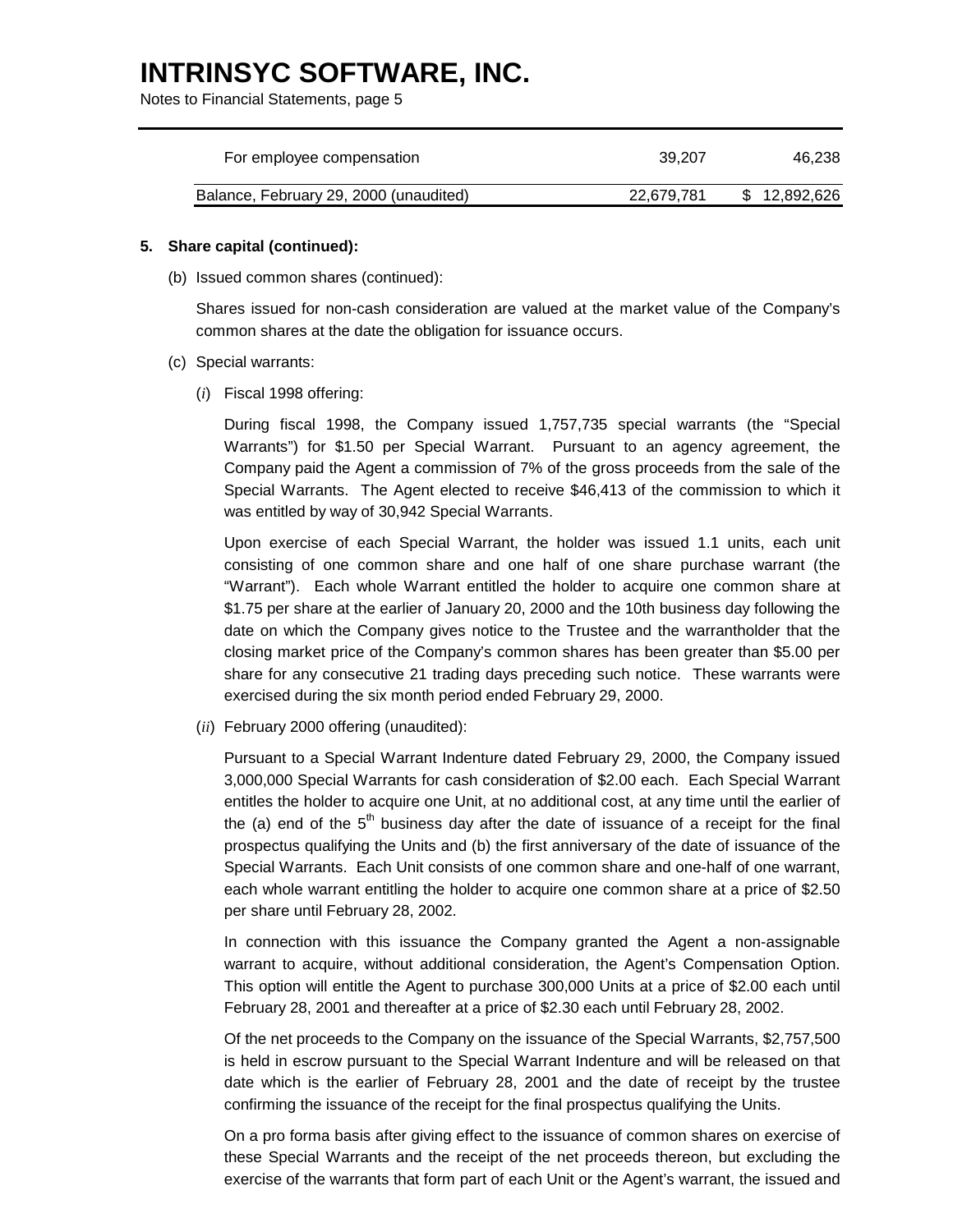Notes to Financial Statements, page 6

outstanding common shares will be (dollar amounts approximate depending on costs of the offering):

|                                                  | Number of  | <b>Shares</b> | Amount |  |
|--------------------------------------------------|------------|---------------|--------|--|
| Pro forma balance, February 29, 2000 (unaudited) | 25,679,781 | \$18,372,626  |        |  |

(d) Warrants:

**5. Share capital (continued):**

Year ended August 31, 1999:

| Expiry<br>date                                                               | Exercise<br>price              | August 31,<br>1999           | Expired/<br>cancelled | Exercised             | Granted | August 31,<br>1998                |
|------------------------------------------------------------------------------|--------------------------------|------------------------------|-----------------------|-----------------------|---------|-----------------------------------|
| August 6, 1999<br>November 19, 1999<br>January 20, 2000<br>February 10, 2001 | \$0.63<br>1.44<br>1.75<br>1.10 | 90.000<br>977,822<br>937,500 |                       | (553, 149)<br>(2,200) | 937.500 | 553,149<br>90.000<br>980,022<br>- |
|                                                                              |                                | 2,005,322                    |                       | (555, 349)            | 937,500 | 1,623,171                         |

Six months ended February 29, 2000 (unaudited):

| August 31,<br>1999                | Granted           | Exercised              | Expired/<br>cancelled      | February 29,<br>2000 | Exercise<br>price              | Expiry<br>date                                                                 |
|-----------------------------------|-------------------|------------------------|----------------------------|----------------------|--------------------------------|--------------------------------------------------------------------------------|
| 90.000<br>977,822<br>937,500<br>- | -<br>-<br>450.000 | (348,995)<br>(375,000) | (90,000)<br>(628,827)<br>- | 562,500<br>450.000   | \$1.44<br>1.75<br>1.10<br>1.15 | November 19, 1999<br>January 20, 2000<br>February 10, 2001<br>November 8, 2001 |
| 2,005,322                         | 450.000           | (723,995)              | (718.827)                  | 1.012.500            |                                |                                                                                |

This table excludes the warrants issuable in connection with the Special Warrant offering described in note 5(c)(*ii*).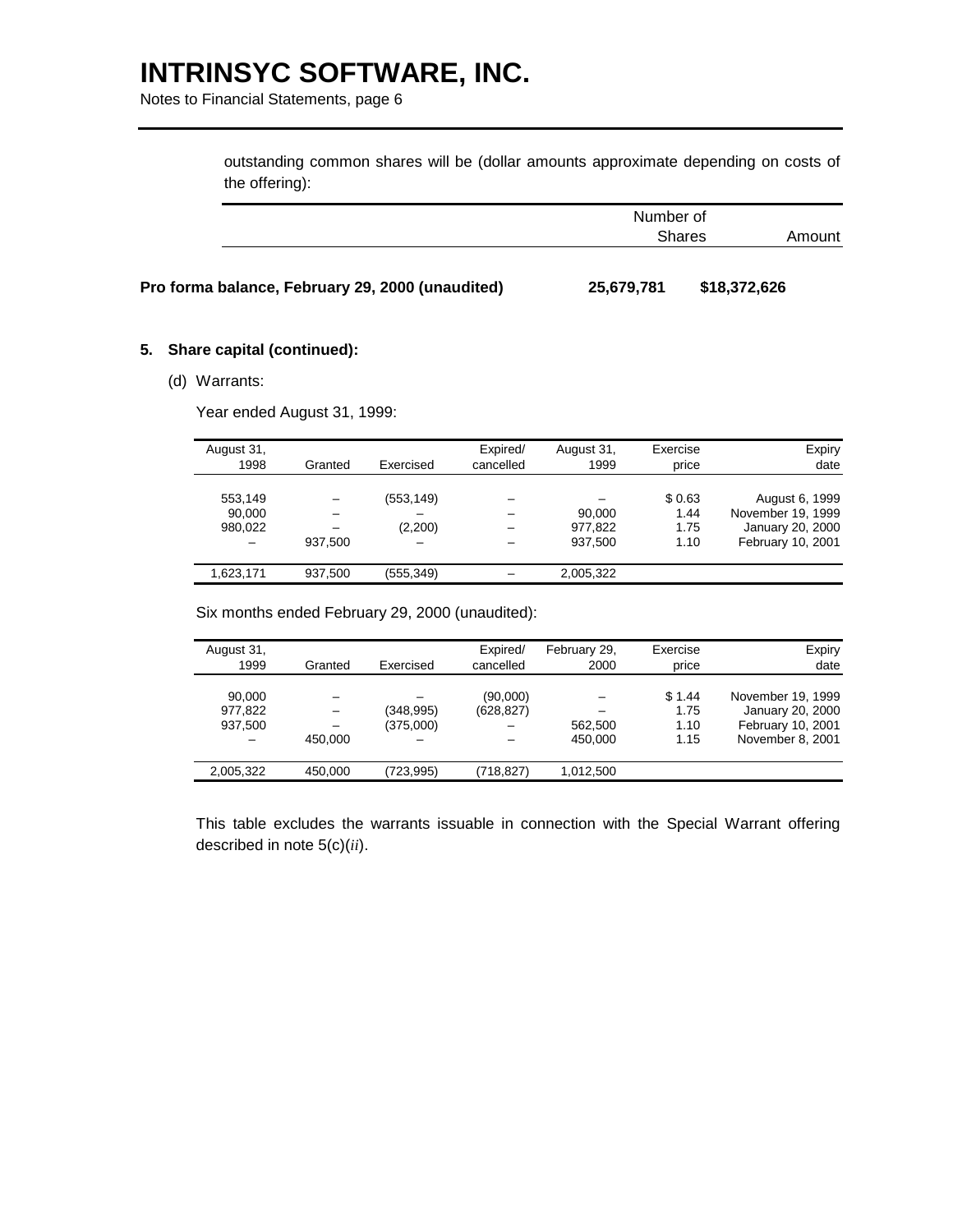Notes to Financial Statements, page 7

# **5. Share capital (continued):**

# (e) Stock options:

The Company's incentive stock option plan allows for the issuance of a total of 6,076,138 common shares. In addition, the Company has granted compensation options to certain officers pursuant to which up to 950,000 common shares may be issued. Stock options are granted at exercise prices determined by reference to the market value of the shares at the date of grant. Stock options activity in the year ended August 31, 1999 and the six months ended February 29, 2000 is as follows:

Year ended August 31, 1999:

| August 31, |         |           | Expired/  | August 31, |               |            | Expired/  | February 29, | Exercise | <b>Expiry</b>      |
|------------|---------|-----------|-----------|------------|---------------|------------|-----------|--------------|----------|--------------------|
| 1998       | Granted | Exercised | Cancelled | 1999       | Granted       | Exercised  | Cancelled | 2000         | price    | date               |
|            |         |           |           |            |               |            |           | (unaudited)  |          |                    |
| 200,000    |         | (29,080)  |           | 170,920    |               | (79,000)   |           | 919,201      | \$0.50   | October 21, 2001   |
| 300,000    | —       | (100,000) |           | 200,000    |               | (200,000)  |           |              | 0.40     | December 27, 2001  |
| 550,000    |         | (60,000)  |           | 490,000    | $=$           | (210,000)  |           | 280,000      | 0.66     | March 4, 202       |
| 404,000    |         | (67,000)  |           | 337,000    | $=$           | (47,500)   | $=$       | 289,500      | 0.59     | May 15, 2002       |
| 267,000    |         |           |           | 267,000    | $=$           | (100,000)  | $=$       | 167,000      | 0.77     | June 22, 2002      |
| 80,000     |         | (10,000)  |           | 70,000     | $=$           | (1,000)    | $=$       | 69,000       | 0.74     | August 21, 2002    |
| 41,667     |         |           | (41, 667) |            | $=$           |            | $=$       |              | 0.74     | September 15, 2002 |
| 460,000    |         |           |           | 460,000    | $=$           |            | $=$       | 460,000      | 1.20     | October 25, 2002   |
| 7,500      |         | (4, 167)  | (3, 333)  |            |               |            |           |              | 1.20     | December 4, 2002   |
| 130,000    |         |           | (30,000)  | 100,000    | $=$           |            | $\equiv$  | 100,000      | 1.20     | January 26, 2003   |
| 35,000     |         | —         | (35,000)  |            | $=$           |            |           |              | 1.20     | February 16, 2003  |
| 40,000     |         |           |           | 40,000     |               |            | $=$       | 40,000       | 1.20     | February 27, 2003  |
| 3,000      |         |           |           | 3,000      | $\frac{1}{2}$ | (1,980)    |           | 1,020        | 1.20     | March 13, 2003     |
| 20,000     |         |           |           | 20,000     |               |            |           | 20,000       | 1.20     | March 27, 2003     |
| 784,315    |         |           |           | 784,315    | $\equiv$      | (176, 147) |           | 608,168      | 1.20     | April 2, 2003      |
| 70,000     |         | (8,000)   | (40,000)  | 22,000     | $=$           | (12,000)   | (10,000)  |              | 1.20     | May 20, 2003       |
| 32,000     |         |           | (20,000)  | 30,000     |               |            |           | 30,000       | 1.20     | May 25, 2003       |
| 100,000    |         |           |           | 100,000    | $=$           | (30,000)   |           | 70,000       | 1.30     | July 31, 2003      |
|            | 50,000  |           |           | 50,000     |               | (25,000)   |           | 25,000       | 1.32     | September 21, 2003 |
|            | 250,000 |           |           | 250,000    | $=$           | (25,000)   |           | 250,000      | 1.20     | November 19, 2003  |
|            | 405,000 |           |           | 405,000    | —             | (2,000)    | (400,000) | 3,000        | 1.00     | December 30, 2003  |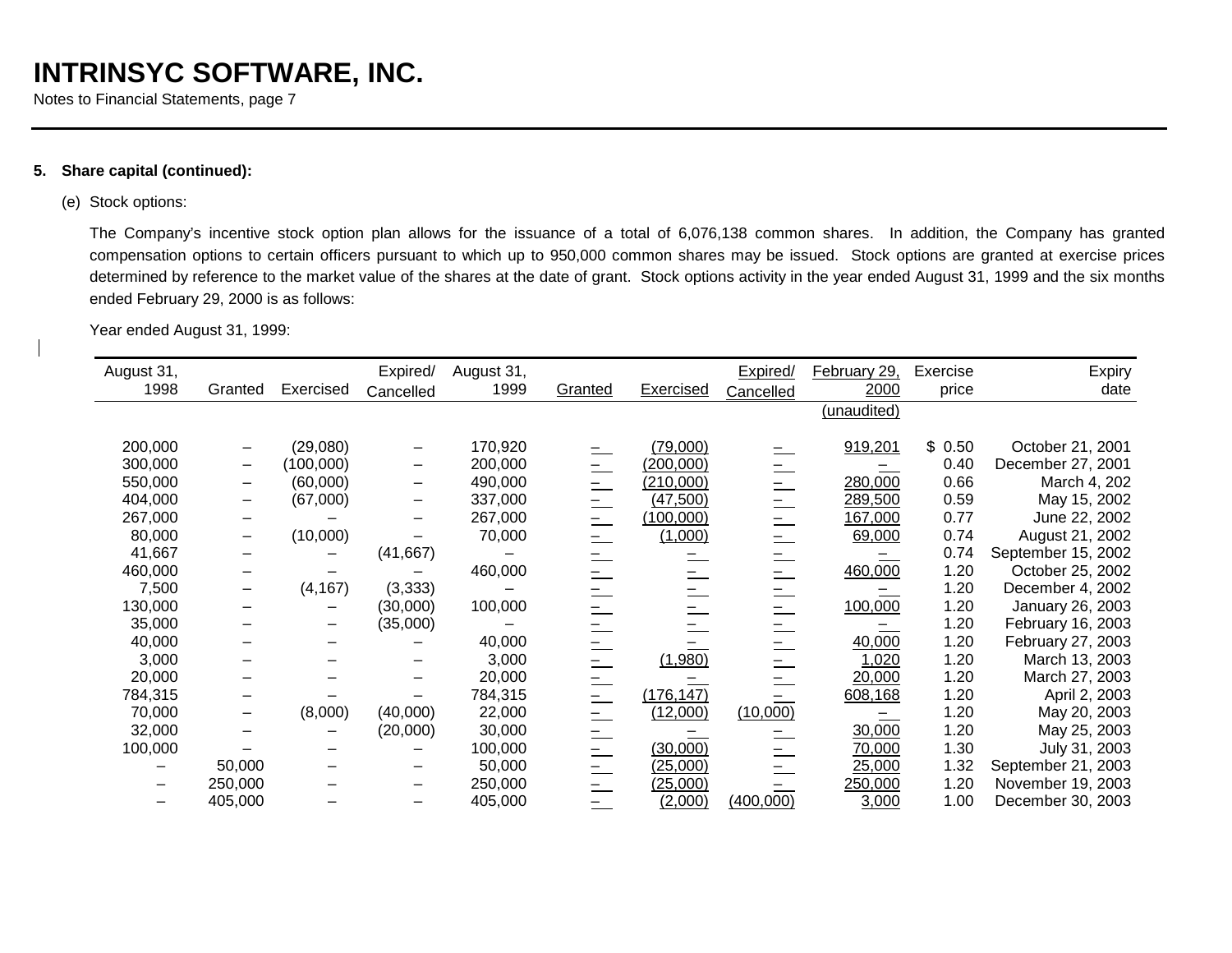Notes to Financial Statements, page 8

| Expiry<br>date                                                                                                                                          | Exercise<br>price                                                   | February 29,<br>2000                                                            | Expired/<br>Cancelled                               | Exercised                                                         | Granted                      | August 31,<br>1999                                                              | Expired/<br>Cancelled | Exercised                                                                        | Granted                                          | August 31,<br>1998 |
|---------------------------------------------------------------------------------------------------------------------------------------------------------|---------------------------------------------------------------------|---------------------------------------------------------------------------------|-----------------------------------------------------|-------------------------------------------------------------------|------------------------------|---------------------------------------------------------------------------------|-----------------------|----------------------------------------------------------------------------------|--------------------------------------------------|--------------------|
| February 10, 2004<br>February 16, 2004<br>March 16, 2004<br>May 10, 2004<br>July 9, 2004<br>September 9, 2004<br>November 15, 2004<br>December 22, 2004 | 1.30<br>1.30<br>1.26<br>1.48<br>1.21<br><u>0.91</u><br>1.05<br>1.41 | 50,000<br>28,000<br>349,000<br>443,000<br>48,350<br>265,500<br>98,600<br>62,250 | (10,000)<br>(250,000)<br>(8,000)<br>(10,000)<br>$=$ | (2,000)<br>(56,000)<br>(34,000)<br>(6,650)<br>(45,000)<br>(1,400) | 280,000<br>100,000<br>62,250 | 60,000<br>30,000<br>655,000<br>485,000<br>55,000<br>$\sim$<br>$\qquad \qquad =$ | (30,000)<br>(20,000)  | $\overline{\phantom{0}}$<br>$\overline{\phantom{0}}$<br>$\overline{\phantom{0}}$ | 90,000<br>30,000<br>655,000<br>505,000<br>55,000 |                    |
| January 20, 2005<br>February 23, 2005                                                                                                                   | 1.59<br>3.76                                                        | 64,000<br>560,000<br>4,448,308                                                  | (688,000)                                           | (1,014,177)                                                       | 64,000<br>56,000<br>,066,250 | 5,084,235                                                                       | (202,000)             | (278, 247)                                                                       | 2,040,000                                        | 3,524,482          |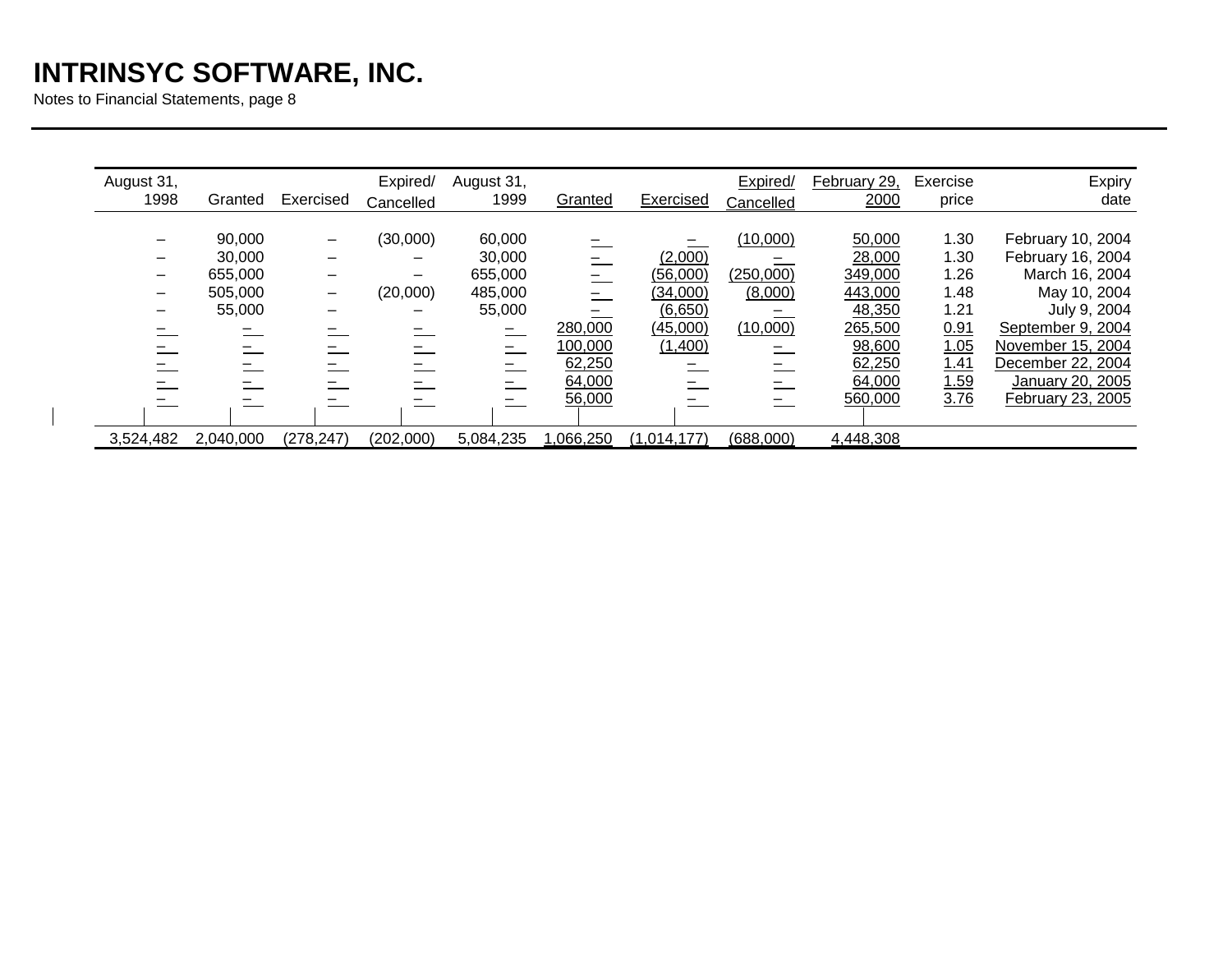Notes to Financial Statements, page 9

- 5. Share capital (continued):
- (f) Cancellation of escrow shares:

During 1998, the Company cancelled 5,670,000 common shares which were subject to an escrow agreement and previously included in the issued and outstanding common shares.

# **6. Related party transactions:**

Included within administration expenses for the year are \$nil (1998 - \$76,746; 1997, 1996 and 1995 - \$nil); (unaudited) six months ended February 29, 2000 and February 28, 1999 - \$nil) paid to companies controlled by officers and a director of the Company for the provision of management and consulting services to the Company. In addition, the Company paid \$nil (1998 - \$25,700; 1997, 1996 and 1995 - \$nil); (unaudited) six months ended February 29, 2000 and February 28, 1999 - \$nil) to a director of the Company for consulting services rendered.

### **7. Income taxes:**

Income tax expense differs from the amount that would be computed by applying the federal and provincial statutory income tax rates of 45.6% (1998 - 45.6%) to income before income taxes due to valuation allowances provided against losses incurred in the year.

|                          |             | August 31 |               |
|--------------------------|-------------|-----------|---------------|
|                          | 1999        |           | 1998          |
| Future income tax asset: |             |           |               |
| Loss carry forwards      | \$4,054,000 |           | \$3,119,000   |
| Less valuation allowance | (4,054,000) |           | (3, 119, 000) |
|                          |             |           |               |

As at August 31, 1999, the Company has non-capital loss carry forwards aggregating approximately \$8,890,000 available to reduce taxable income otherwise calculated in future years. These losses expire as follows:

| 2000 | \$<br>54,000    |
|------|-----------------|
| 2001 | 86,000          |
| 2002 | 352,000         |
| 2003 | 607,000         |
| 2004 | 1,984,000       |
| 2005 | 3,757,000       |
| 2006 | 2,050,000       |
|      |                 |
|      | \$<br>8,890,000 |

As indicated above, the tax benefits related to these loss carry forwards, the application of which may be restricted, have not been recognized in these financial statements as management does not consider it more likely than not that such assets will be realized in the carry forward period.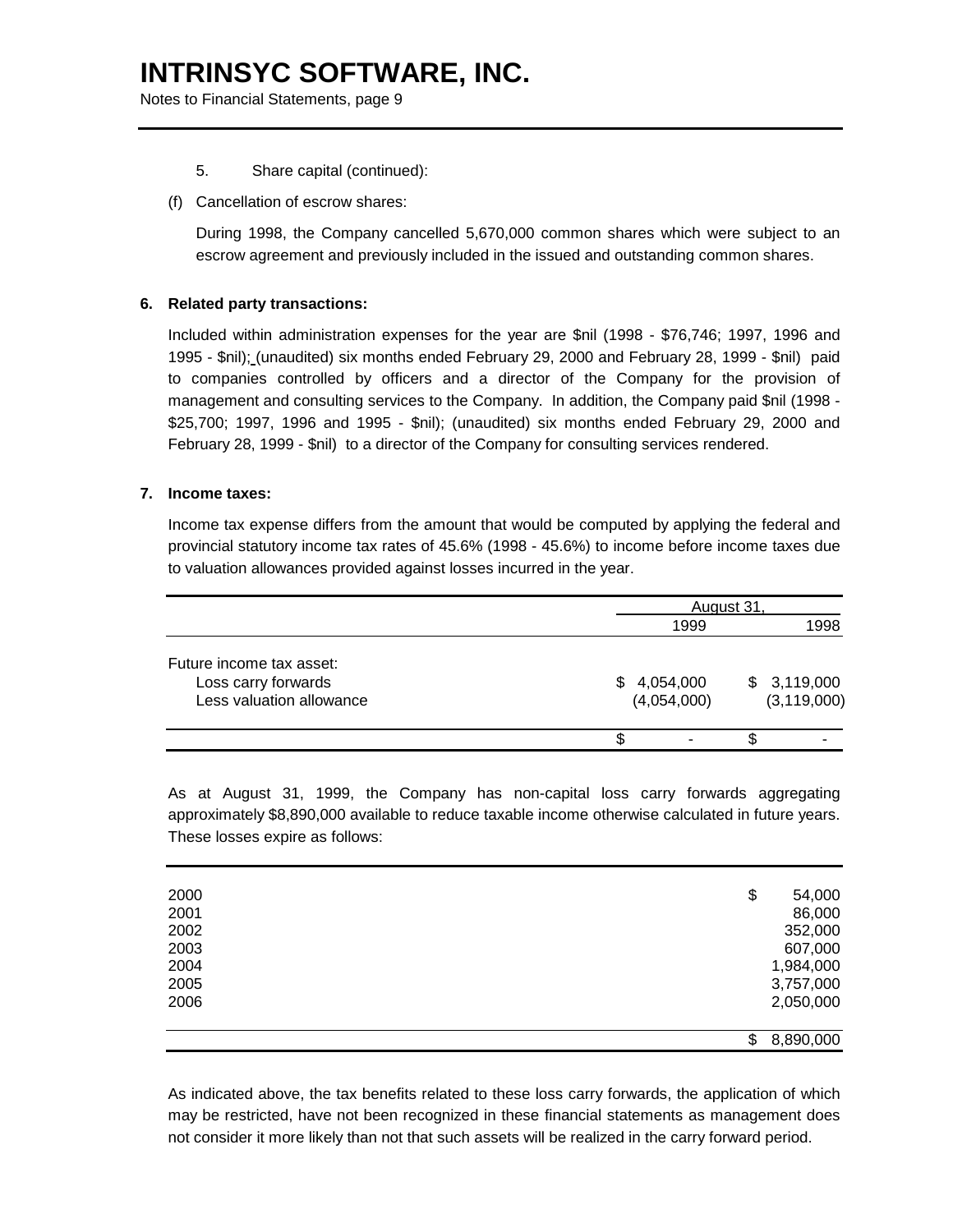Notes to Financial Statements, page 10

#### **8. Commitments and contingencies:**

#### (a) Operating leases:

The Company has lease commitments for office premises and equipment expiring at various dates. The agreements require rental payments over the next five years approximately as follows:

|      | \$<br>758,000 |
|------|---------------|
| 2004 | 145,000       |
| 2003 | 145,000       |
| 2002 | 148,000       |
| 2001 | 168,000       |
| 2000 | \$<br>152,000 |

(b) Technology rights and licenses:

Technology rights and licenses comprise third party acquisition costs related to signal centre industrial automation software ("Signal"), web server technology ("Spider") and fault tolerant technology ("deviceFT"). Under the Signal agreement the Company is required to pay a 10% royalty on specified product sales to a maximum of \$2,000,000. Under the deviceFT agreement, the Company is required to pay a 10% royalty on all sales of deviceFT to a maximum of \$100,000.

During fiscal 1999, there were no sales of Signal or WinFT and no royalties were paid. Technology rights and licenses have been fully amortized to research and development expense as of August 31, 1999.

(c) Year 2000 Issue:

The Year 2000 Issue relates to computer systems which use two digit date codes and, therefore, may read the year 2000 as the year 1900 or some other year. The Company may experience the effects of the Year 2000 Issue before, on, or after January 1, 2000, and that the effects on operations and financial reporting, if not addressed, may range from minor errors to significant systems failure which could affect the Company's ability to conduct normal business operations. It is not possible to be certain that all aspects of the Year 2000 Issue affecting the Company, including potential issues related to software sold by the Company as well as those issues relating to the efforts of customers, suppliers, or other third parties, will be fully resolved.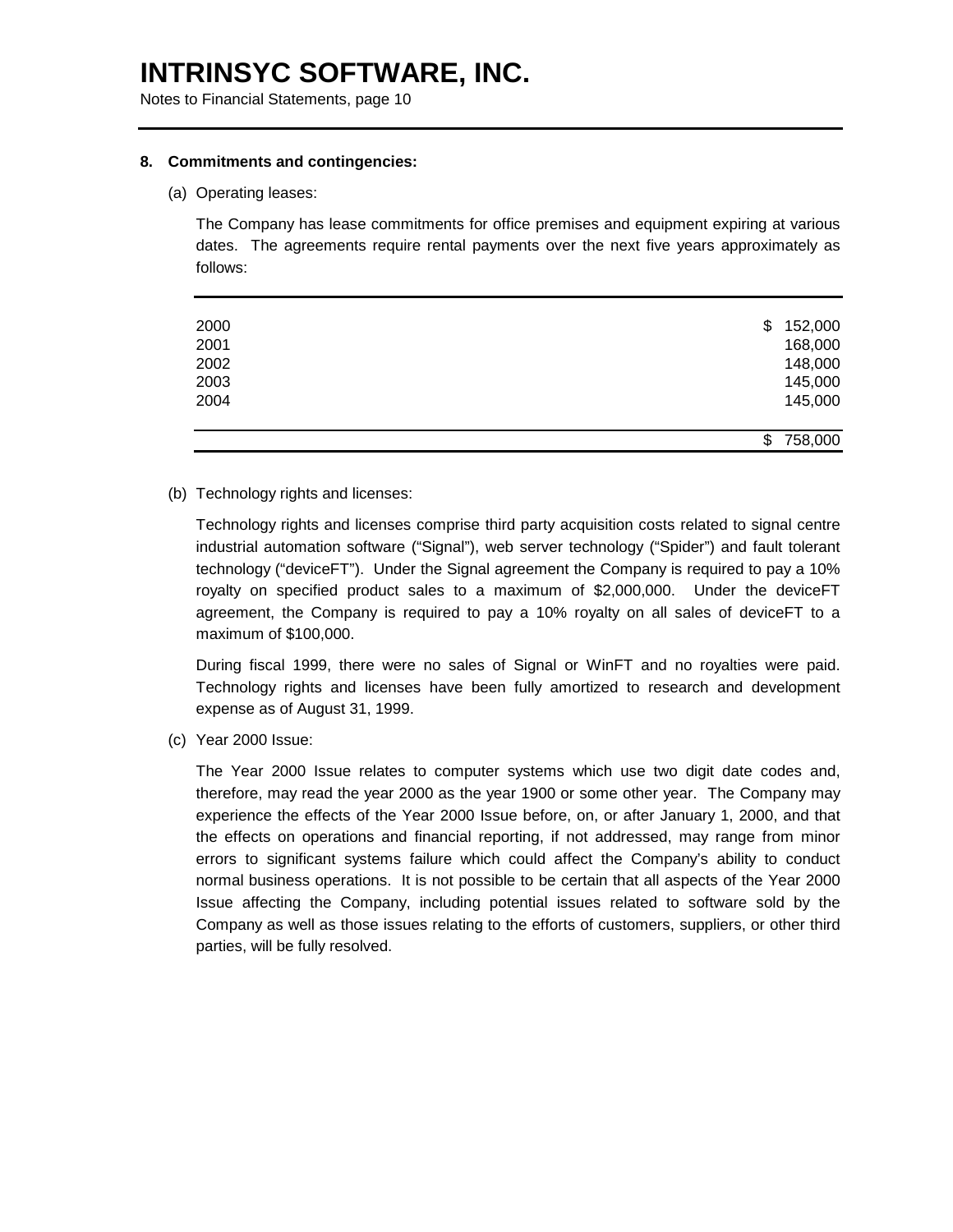Notes to Financial Statements, page 11

#### **9. Financial instruments and risk management:**

(a) Fair values:

The carrying amounts of cash, accounts receivable and accounts payable and accrued liabilities, approximate their fair values due to their ability for prompt liquidation or short-term to maturity.

(b) Credit risk:

The Company is exposed to credit risk only with respect to uncertainties as to timing and amount of collectibility of accounts receivable. At August 31, 1999, three customers represented approximately 75% of accounts receivable. These receivables are from large reputable customers with an established credit history with the Company.

(c) Foreign currency risk:

Foreign currency risk is the risk to the Company's earnings that arises from fluctuations in foreign currency exchange rates, and the degree of volatility of these rates. A substantial portion of the Company's sales are derived in United States dollars and accordingly the majority of the Company's accounts receivable is denominated in United States dollars. The Company has not entered into foreign exchange contracts to hedge against gains or losses from foreign exchange fluctuations.

#### **10. Segmented information:**

(a) Operating segments:

The Company is managed as a single operating segment, involving the sale and service of embedded hardware and software solutions.

(b) Geographic information:

All of the Company's assets are located in Canada. The Company earned revenues attributed to the following countries based on the location of the customer:

|                                         |  | February 29,                 |   | February 28,                |   | August 31,                      |   |                             |  |  |
|-----------------------------------------|--|------------------------------|---|-----------------------------|---|---------------------------------|---|-----------------------------|--|--|
|                                         |  | 2000                         |   | 1999                        |   | 1999                            |   | 1998                        |  |  |
| (unaudited)                             |  |                              |   |                             |   |                                 |   |                             |  |  |
| <b>United States</b><br>Canada<br>Other |  | 504,139<br>69,815<br>259,851 | S | 536,089<br>34,210<br>30,401 | S | 1,877,891<br>209,164<br>163,923 | S | 439,081<br>51,151<br>72,672 |  |  |
|                                         |  | 833,805                      |   | 600,700                     | S | 2,250,978                       | S | 562,904                     |  |  |

(c) Major customers:

For the year ended August 31, 1999, revenue from one customer represents approximately \$1,474,000 (1998 - \$65,000) of the Company's total revenue.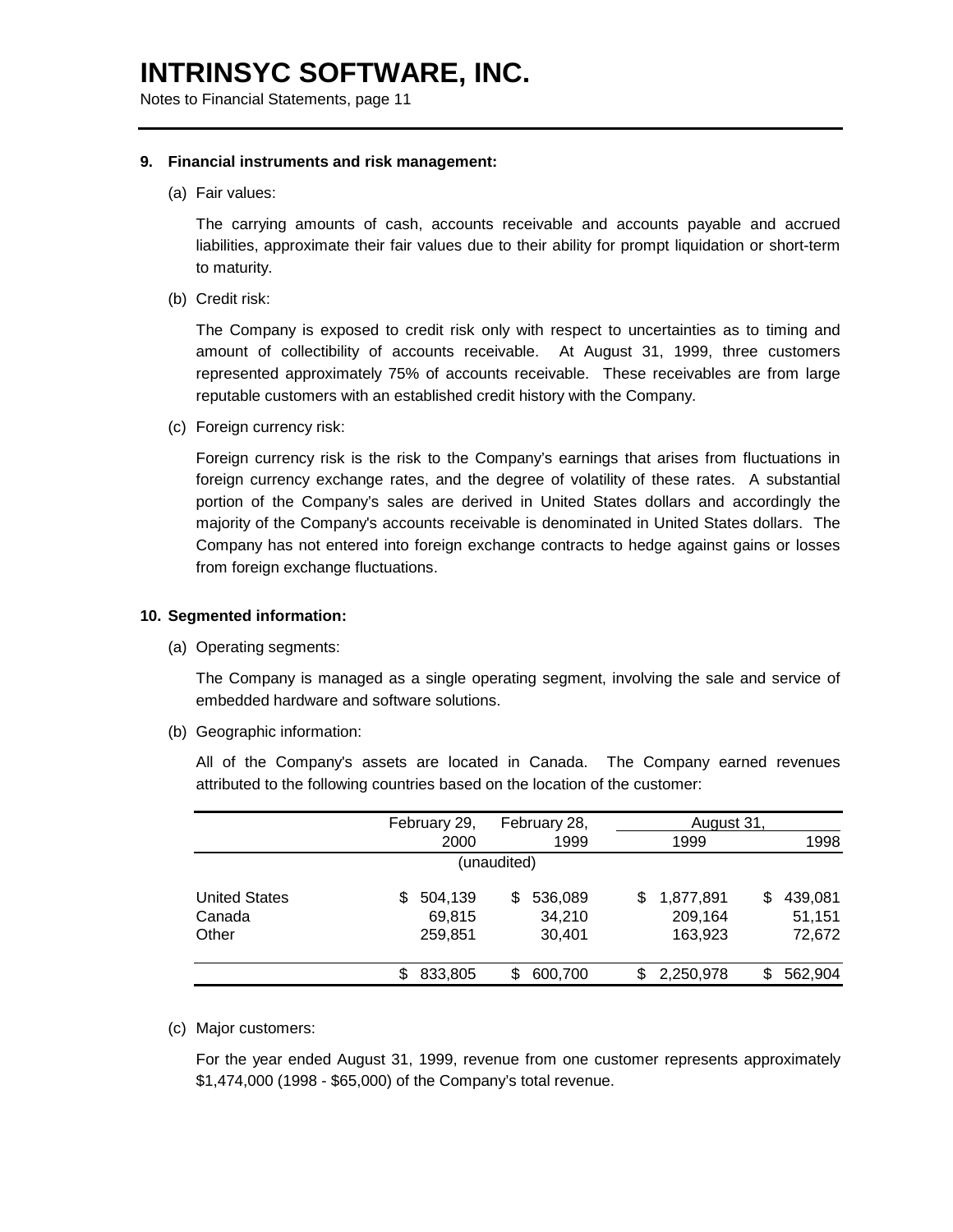Notes to Financial Statements, page 12

#### **11. Subsequent events (unaudited):**

Subsequent to February 29, 2000, the Company granted options to purchase 229,300 common shares at a price of \$3.50 per share exercisable to April 14, 2005 and to purchase 100,000 common shares at a price of \$3.55 per share exercisable to May 4, 2005.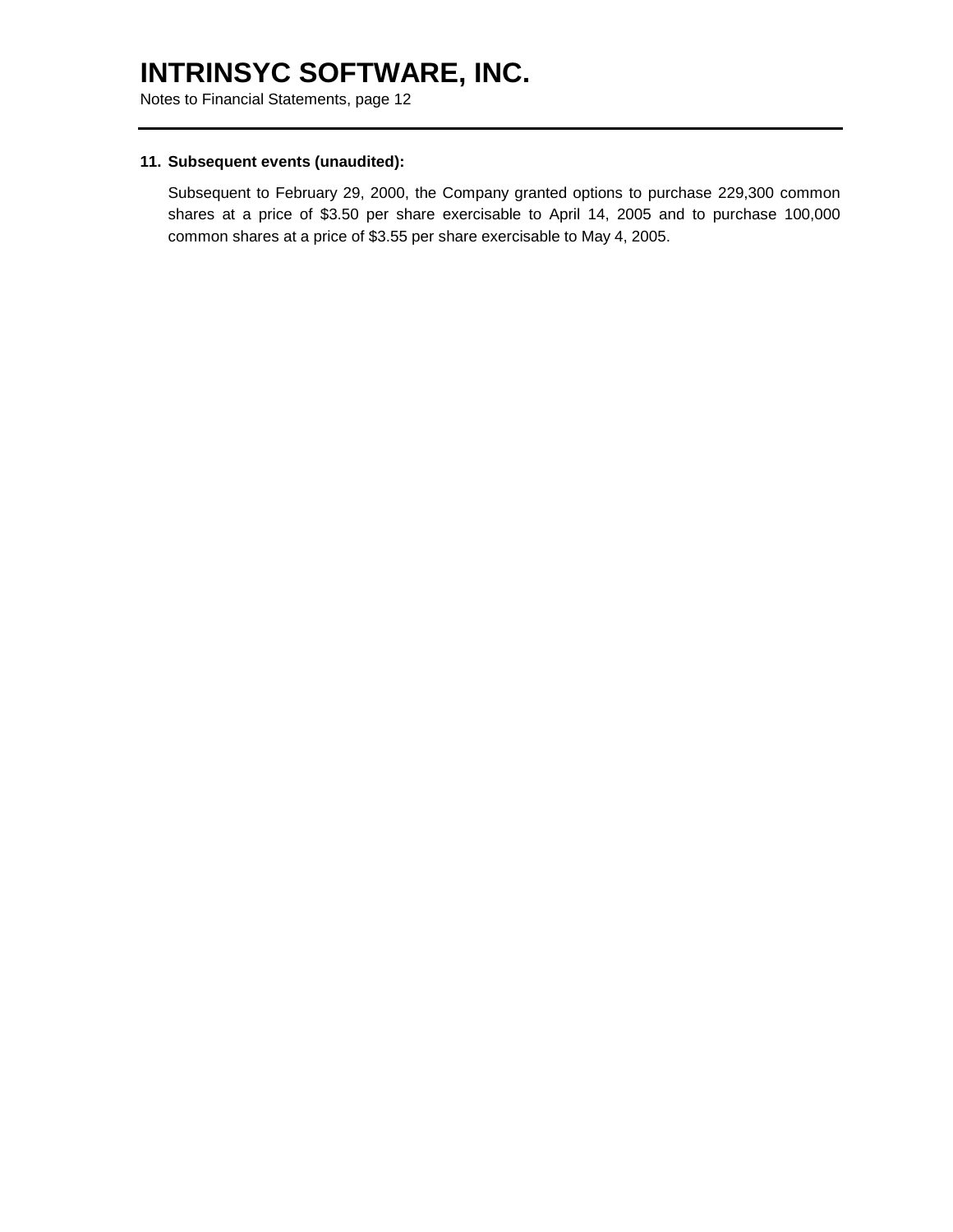Schedules of Marketing and Sales, Administration and Research and Development Expenses

|                                    | February 29   |              | February 28 |                |             |                 | August 31,    |               |               |
|------------------------------------|---------------|--------------|-------------|----------------|-------------|-----------------|---------------|---------------|---------------|
|                                    | 2000          |              | 1999        |                | 1999        | 1998            | 1997          | 1996          | 1995          |
|                                    | (unaudited)   |              |             |                |             |                 |               |               |               |
| Marketing and sales expenses:      |               |              |             |                |             |                 |               |               |               |
| Advertising                        | \$<br>30,548  | \$           | 24,980      | \$             | 206,853     | \$<br>303,573   | \$<br>100,439 | \$<br>31,160  | \$<br>34,857  |
| Bad debts                          | 40,978        |              | 43,413      |                | 43,413      |                 |               |               |               |
| Professional fees                  | 27,081        |              | 6,154       |                | 197,956     | 43,437          | 33,413        |               |               |
| Royalty                            |               |              |             |                |             | 13,370          |               |               |               |
| Salaries and benefits              | 536,714       |              | 160,098     |                | 632,800     | 541,841         | 206,486       | 61,853        | 57,332        |
| Tradeshows                         | 223,197       |              | 45,547      |                |             |                 |               |               |               |
| Travel                             | 55,303        |              | 21,721      |                | 94,108      | 84,676          | 41,357        | 9,871         | 4,088         |
|                                    | \$<br>913,821 | $\mathbb{S}$ | 301,913     | $\mathfrak{S}$ | 1,175,130   | \$<br>986,897   | \$<br>381,695 | \$<br>102,884 | \$<br>96,277  |
|                                    |               |              |             |                |             |                 |               |               |               |
| Administration expenses:           |               |              |             |                |             |                 |               |               |               |
| Depreciation                       | \$<br>50,424  | \$           | 30,198      | \$             | 76,118      | \$<br>69,653    | \$<br>31,699  | \$<br>26,771  | \$<br>9,614   |
| Legal and accounting               | 137,102       |              | 27,491      |                | 123,914     | 114,281         | 158,355       | 24,901        | 59,030        |
| Office                             | 200,861       |              | 156,684     |                | 308,267     | 397,431         | 168,676       | 82,715        | 74,577        |
| Premises                           | 104,244       |              | 46,620      |                | 77,528      | 127,841         | 65,268        | 25,473        | 24,314        |
| Salaries and benefits              | 322,723       |              | 171,495     |                | 482,114     | 301,317         | 277,776       | 75,407        | 68,100        |
| Shareholder relations              | 63,722        |              | 54,092      |                | 132,840     | 357,248         | 102,907       | 48,867        | 5,276         |
| Travel                             | 35,291        |              | 39,011      |                | 82,336      | 62,152          | 29,106        | 3,443         | 3,220         |
|                                    | \$<br>914,367 | \$           | 525,591     |                | \$1,283,117 | \$<br>1,429,923 | \$<br>833,787 | \$<br>287,577 | \$<br>244,131 |
|                                    |               |              |             |                |             |                 |               |               |               |
| Research and development expenses: |               |              |             |                |             |                 |               |               |               |
| Amortization                       | \$            | \$           | 93,834      | \$             | 219,820     | \$<br>187,667   | \$<br>148,013 | \$            | \$            |
| Materials                          | 56,357        |              | 34,549      |                | 61,746      | 6,455           | 239,774       | 208,914       | 13,715        |
| Professional fees                  | 107,056       |              | 221,410     |                | 456,480     | 408,900         | 237,648       |               |               |
| Salaries and benefits              | 683,487       |              | 395,300     |                | 987,538     | 862,875         | 260,159       | 86,025        | 67,273        |
| Travel                             | 71            |              | 26,969      |                | 34,860      | 38,982          | 38,199        |               |               |
|                                    | \$<br>846,971 | \$           | 772,062     | \$             | 1,760,444   | \$<br>1,504,879 | \$<br>923,793 | \$<br>294,939 | \$<br>80,988  |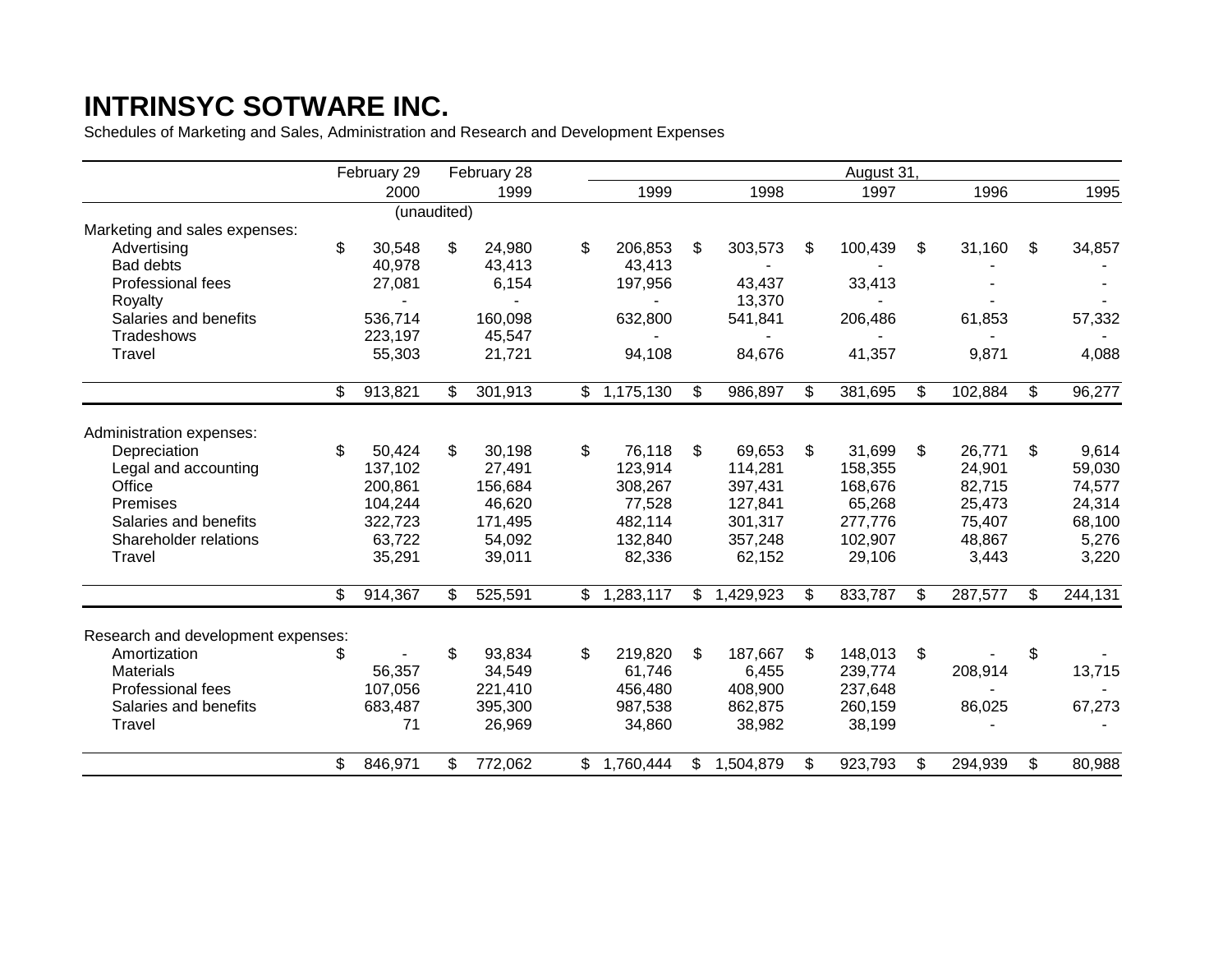# **CERTIFICATE OF THE COMPANY**

Dated: July 12, 2000

The foregoing constitutes full, true and plain disclosure of all material facts relating to the securities offered by this prospectus as required by Part 9 of the *Securities Act* (British Columbia), by Part 8 of the *Securities Act* (Alberta) and by Part XV of the *Securities Act* (Ontario) and the respective regulations thereunder.

*"Derek W. Spratt"*

Derek W. Spratt Chief Executive Officer *"Roderick N. Campbell"*

Roderick N. Campbell Chief Financial Officer

### **On behalf of the Board of Directors**

*"William T.C. Yu"*

William T.C. Yu Director

*"Robert Joseph Gayton"*

Robert Joseph Gayton Director

**Promoter**

*"Derek W. Spratt"*

Derek W. Spratt